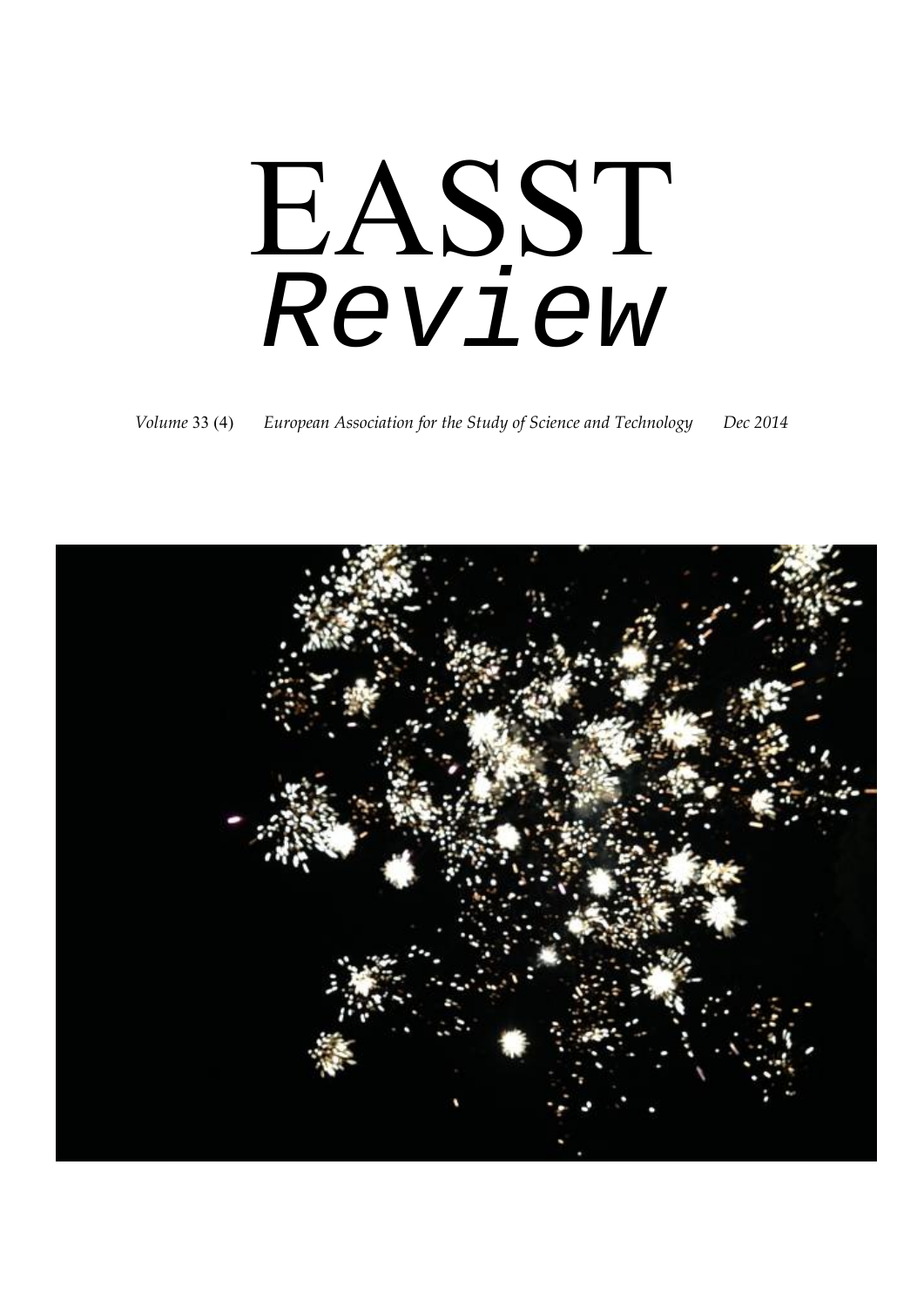*EASST Review (ISSN 1384- 5160) is published quarterly, in March, June, September and December.* 

*EASST Editor: Vacant Guest Editor: Ignacio Farías (WZB Berlin Social Science Center, Germany) Tel:(+49) 30 2514927 email: farias@wzb.eu* 

*Distributed digitally to all EASST Members* 

*Subscription: Full individual membership fee (waged and resident in high income countries): EUR 40 annual. Students, unwaged or resident in all other countries pay a reduced fee of EUR 25. Library rate is EUR 45. Please note that subscriptions can be made through the EASST website by following the 'Join EASST' link.*

*EASST Review on the Web:*  http://easst.net/easst-review/

*Cover Illustration:* "EASST Fireworks". Photo by Isaac Marrero-Guillamón, Torún, Poland, September 2014

*The Association's journal was called the EASST Newsletter through 1994.* 

*EASST Review's Past Editors:* 

*Ann Rudinow Sætnan,* 2006 - 2014*; Chunglin Kwa, 1991 - 2006; Arie Rip, 1982-1991; Georg Kamphausen, 1982.* 





*President: Fred Steward (University of Westminster)* 

#### *Council of the European Association for the Study of Science and Technology: Elected members:*

*Marton Fabok (University of Liverpool, Student representative) Ignacio Farías (WZB Berlin Social Science Center) Maja Horst (Department of Media, Cognition and Communication, University of Copenhagen) Pierre-Benoit Joly (National Institute of Agronomic Research, Paris) Laura Watts (IT University of Copenhagen) Attila Bruni (University of Trento) Fred Steward, President (Westminster University) Estrid Sørensen (Ruhr-Universität, Bochum) Harro van Lente (University of Utrecht)*  Co-opted members: *Samsa Hyysalo (editor of Science & Technology Studies) Ingmar Lippert (manager EASST Eurograd list) Krzysztof Abriszewski* (*organizer of 2014 EASST conference*) *Gary Downey (President of the Society for Social Studies of Science, ex-officio)* 

#### *EASST's Past Presidents:*

*Christine Hine, 2005-2008; Sally Wyatt, 2000-2004; Rob Hagendijk, 1997-2000; Aant Elzinga, 1991-1997; Stuart Blume, 1987-1991; John Ziman, 1983-1986;Peter Weingart, 1982.* 

*Member benefits: EASST organizes a biennial conference and supports a number of "off-year" events such as workshops, PhD summer schools and national/regional STS meetings. Members are offered reduced registration rates for the biennial EASST conference and many other EASST events.* 

*EASST funds and awards three biennial academic prizes for excellence in various aspects of community-building – the Olga Amsterdamska award for a creative collaboration in an edited book in the broad field of science and technology studies, the Chris Freeman award for a significant contribution to the interaction of science and technology studies with the study of innovation, and the John Ziman award for an innovative venture to promote the public understanding of the social dimensions of science.*

*EASST publishes the EASST Review and offers member access to the journal Science & Technology Studies.*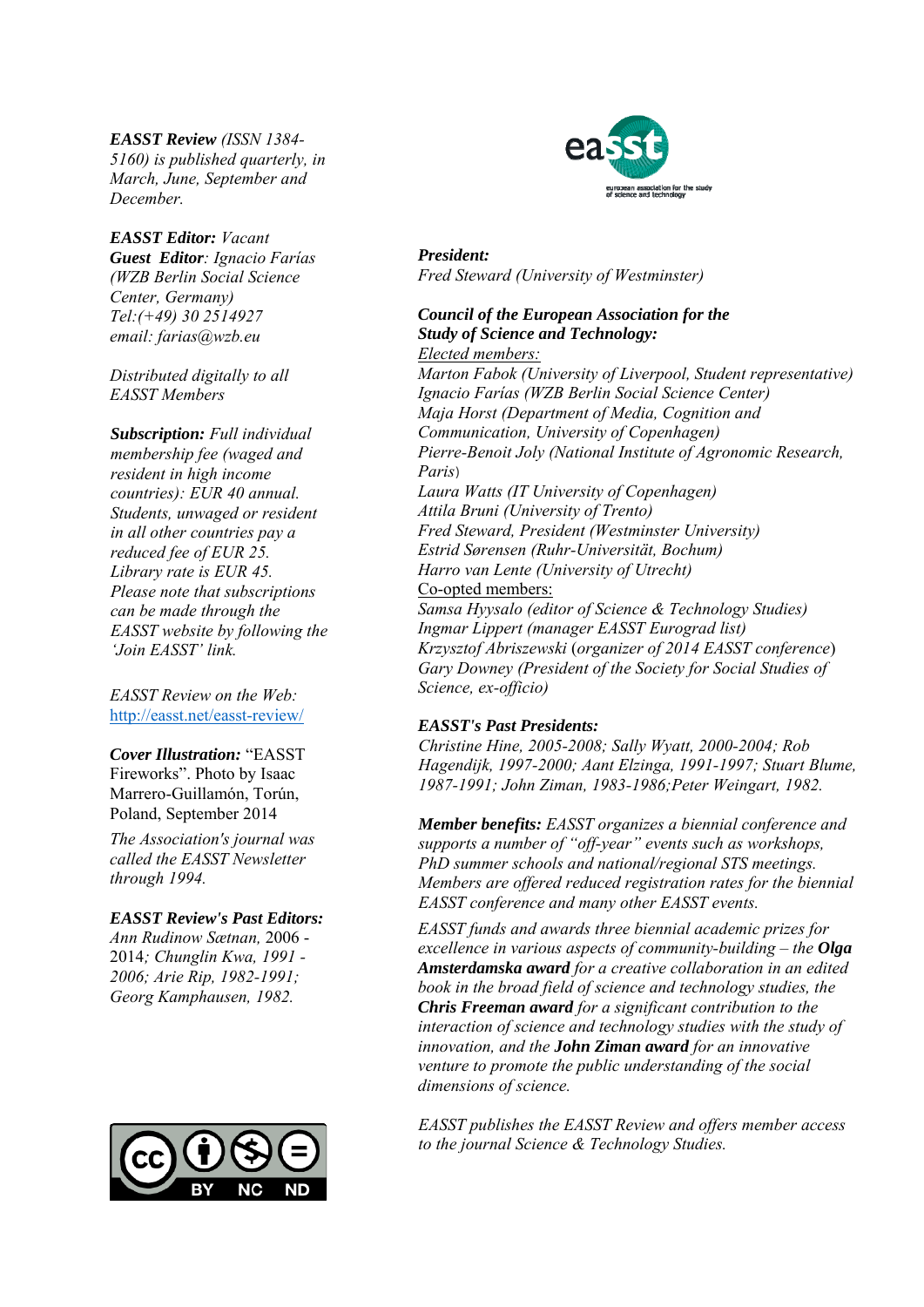### **Editorial**  *Ignacio Farías*



Recognize the picture on the cover? Our conference in Toruń. A beautiful medieval old town in Northern Poland. Catching up with good old friends. Making new friends. A timely conference theme: *Situating Solidarities: social challenges for science and technology studies*. Long lunch breaks in a sunny inner yard. Running into each other in between sessions. Good buildings for community building. Serious discussions about the coffee. Conference dinner in a fortress. Archery lessons. Desperado, a bizarre heavy metal pub. Astonishment about the number of routes and flight-train combination taken to get to Toruń. Rumours about a broken flight information display at Gatwick impeding friends and colleagues from coming. Ovation for the three collectives winners of EASST awards. Hat off to Krzysztof Abriszewski from the Nicholas Copernicus University and the organization. And, of course, the fireworks. An image that is also good when thinking about the kind of object we are enacting every two or four years (depending on how you define the 'we'): the conference as a fire object.

Fire objects invite us to think about ontological multiplicity, about the conference as a multiplicity, not simply differently experienced by the individual participants, but involving differing sets of practices, concerns, infrastructures, topologies. The issue, of course, is not simply ascertaining difference, but understanding the politics of coordinating differing, sometimes even mutually exclusive enactments. The notion of fire objects thus invites critical thinking, as it underscores the impossibility of making everything present and the inevitable production of otherness and absences. It is provocative to think about our conferences along those lines: How to coordinate the multiple enactments of a conference, how to hold it together, while taking into account the inevitable production of absence?

One strategy, I think, is producing overtly incomplete archives. Archives are interesting knowledge devices, as they attempt to produce neither synthesis nor coherence, but to collect multiplicities and let them overlap, interact, intra-act. Normally, however, archives do have the pretension of completeness. But what about an archive that presents itself as being incomplete, that forces us to think about absences, to long for 'other voices, other rooms'. I hope the pieces collected in this and the coming issues of the EASST Review about the Toruń conference will produce an incomplete archive of this kind, one that is capable of bringing together multiple ways of practicing our conference, while making us aware of not just of absent presences, but also of present absences.

A second strategy involves engaging with the politics of conference organization, which involves among many other things a politics of size and numbers, as well as of atmospheres and interiorities. What happens to EASST when we move from a conference with 600 participants to conferences with almost 2000? When does an academic community become a population to be governed? How do conference fees take into account not just North and South, East and West, but also the precarization of academic labour or the inclusion of non-academic researchers in science and technology? Or, more generally, which conference atmospheres do we aspire to? Which type of scholarship do they inspire? As with atmospheres more generally, the question here is about the type of interiority enacted by our conferences. Is it an issue-oriented one, based on heterogeneous and multi-disciplinary problematizations of science, technology and traditional social science accounts thereof? Or is a discipline-oriented interiority emerging as a consequence of an increasing institutionalization of the field? Are we seeing the contours of a post-STS landscape, as recently discussed at http://installingorder.org/? Or is the other way around? STS as a generative multiplicity being currently risking disciplinarization?

Generative questions, I hope, which could guide us when shaping the future of the EASST Review as an incomplete archive and engaging with the ontological politics of conference organization.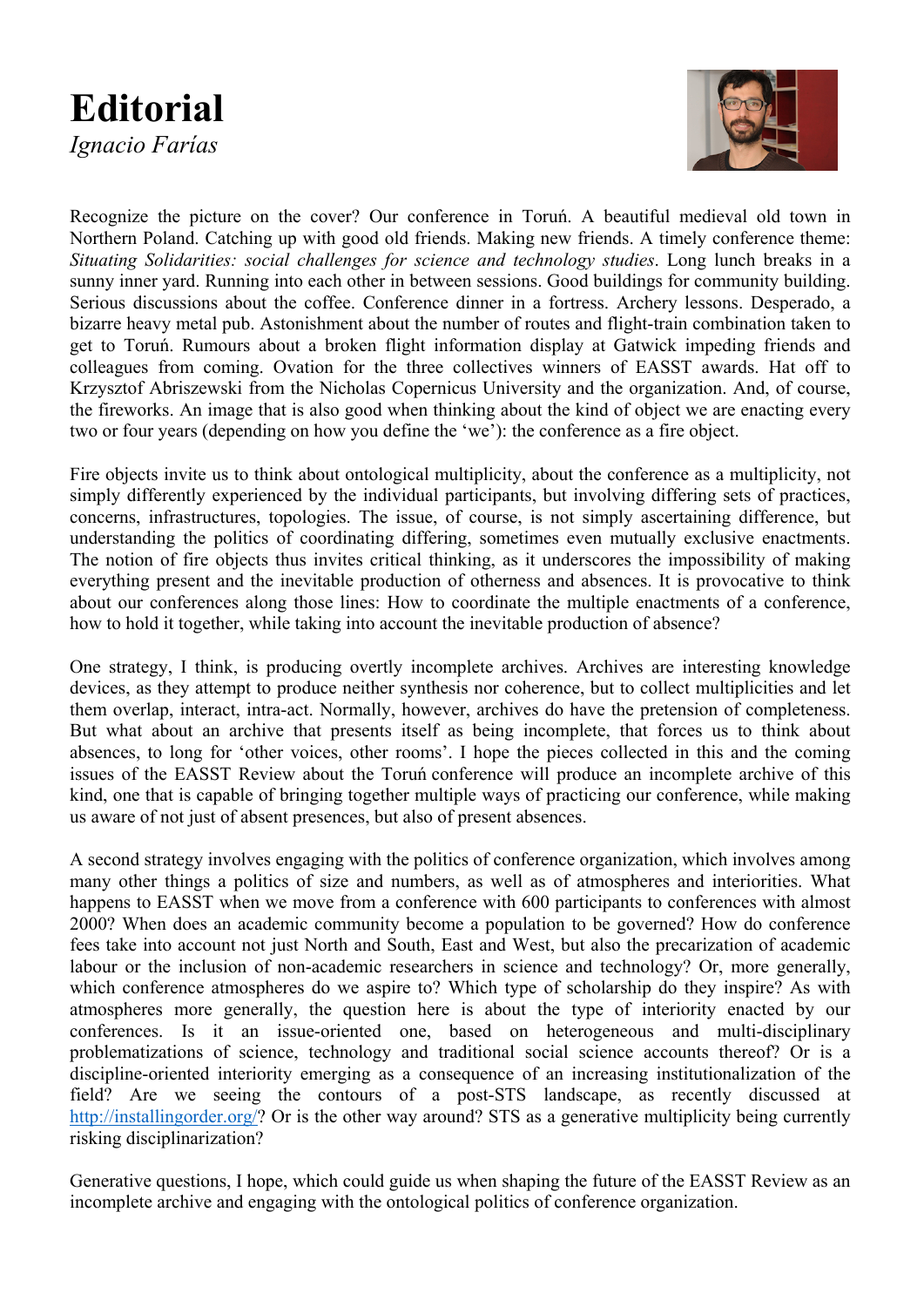### Contents

#### PAGE 5

### Postsocialism and **STS**

*Susanne Bauer, Marija Brajdić Vuković, Endre Dányi, Márton Fabók & Ivan Tchalakov* 

PAGE 9

Technology and academic virtues in Ukraine

*Olga Kudina* 

PAGE 12

STS and politics

*Ivana Damnjanović*

PAGE 15

### On the intertwinements of care and temporalities

*Kay Felder & Susanne Oechsner* 

PAGE 18

Situating shifts *Josefine Rassch* 

PAGE 21

Situating agencies and solidarities in environmental sustainability *Astrid O. Andersen* 

#### PAGE 24

Square pegs and round holes

*Mhorag Goff* 

PAGE 26

Early career scholars' expectations and obstacles in doing STS *Nina Amelung* 

#### PAGE 31

Caring for a displacement in meeting formats

*Tomás Sánchez Criado & Nerea Calvillo* 

PAGE 36

News from the Council

PAGE 36

### Calls for Papers

PAGE 38

### **Opportunities** Available

PAGE 39

### New Publications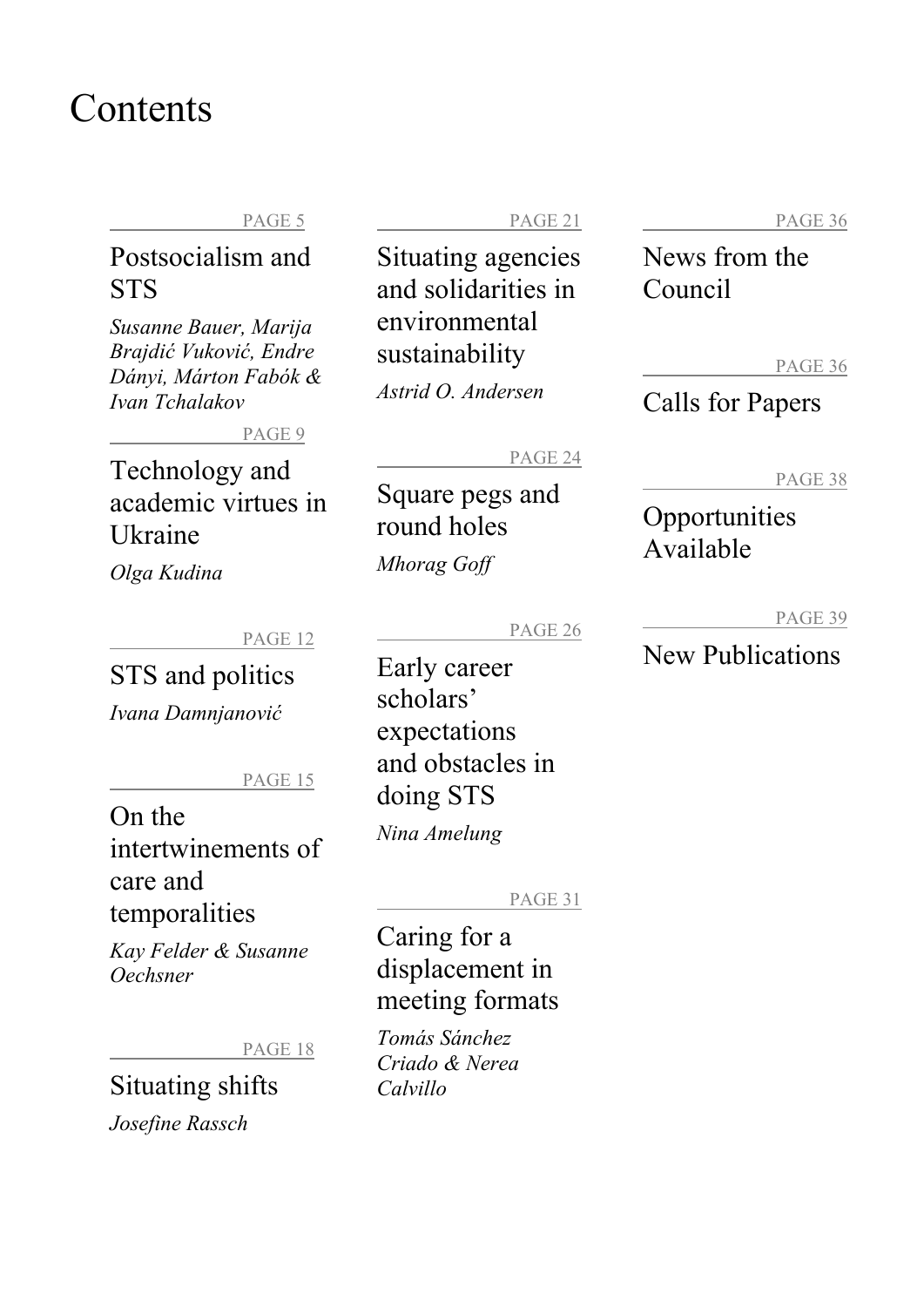# **Postsocialism and STS.** A subplenary at EASST

*Susanne Bauer, Marija Brajdić Vuković, Endre Dányi, Márton Fabók & Ivan Tchalakov* 

The 'Postsocialism and STS' subplenary at this year's EASST conference in Toruń grew out of an EASST-supported STS workshop held in Budapest in January 2014 (see Márton Fabók's report in the previous issue of The EASST Review). The main focus of the Budapest event was a double blind spot: the relative absence of postsocialist cases in STS and the relative absence of STS works in postsocialist studies. As far as the first part of this double blind spot is concerned, it is worth highlighting that the postsocialist transition has mostly been described in political and economic terms (i.e. democratisation and market making), while science and technology have been considered rather unimportant and unproblematic. This is quite surprising, especially if one considers the central importance of science and technology in the selfunderstanding of socialism as a hyper-modern project. (Nothing illustrates this better than the Palace of Science and Culture in the centre of Warsaw, which testifies the centrality of science and technology in the promise of socialist modernisation.)



**Summary**: STS has sometimes been accused of 'presentism': a tendency to study configurations, assemblages, arrangements, sets of material practices that take place here and now, in the present. How would our key concepts, methods, analytical strategies change if we blurred the boundary between the past and the present, the here and the there, and sensitized ourselves to half-presences? This subplenary aimed to address this abstract question by initiating a discussion about the postsocialist condition. More specifically, we aimed to explore remembered and forgotten narratives of modernism, sources of enthusiasm and scepticism towards technoscientific promises, and various configurations of the public and the private in sociotechnical innovations in order to discuss how the concept of postsocialism might contribute to ongoing debates in STS, and vice-versa, how insights from STS might help us better understand the postsocialist condition.

Figure: Palace of Science and Culture, Warsaw, Poland Source: http://roman-shymko.com/digest/palace-of-culture-and-sciencein-warsaw/

As for the second part of the double blind spot, STS has been strongly influenced by postcolonial works, many of which have aimed at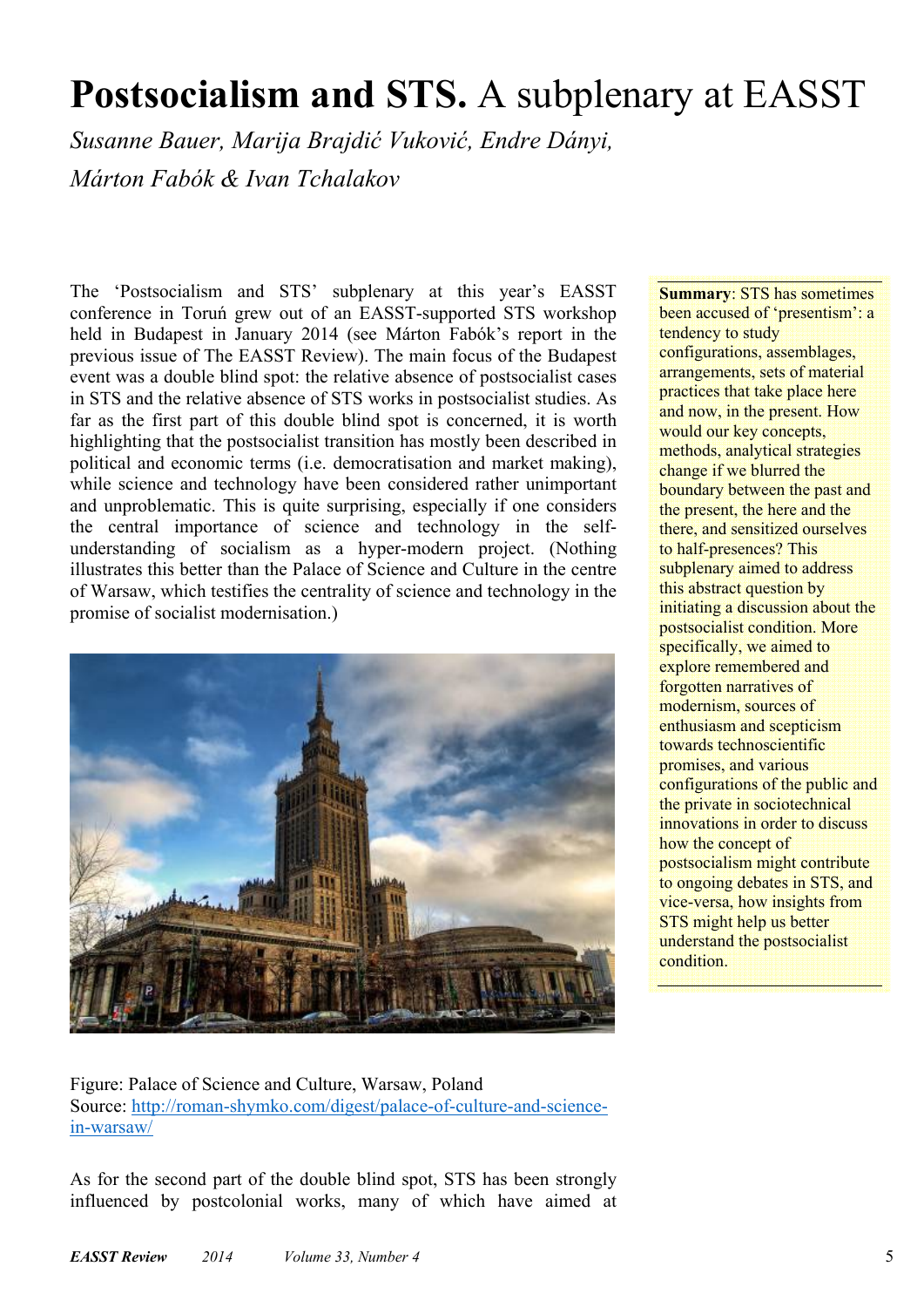

**Susanne Bauer** is associate professor in sociology of science at Goethe University Frankfurt. Her research interests include the sociology of infrastructure, databases and biobanks in biomedicine and environmental health, hybrid ecologies, and the Cold War history of risk assessment.

bauer@soz.uni-frankfurt.de



**Marija Brajdić Vuković** is assistant professor of sociology the the University of Zagreb. Her current research focuses on local practices of knowledge production in the context of science and technology policies and evaluation practices. Marija is chair of the Section for Science and Technology Research of the Croatian Sociological Association.

mbvukovic@hrstud.hr

decentring or provincialising Europe and North America. As Katherine Verdery (2002: 20) argues, however, it makes little sense to address the relationship of the former 'First World' and the former 'Third World' without also talking about the former 'Second World', since many if not most anti-colonial struggles were also significant episodes of the Cold War, the traces of which are still very much visible today. If this is right, then postsocialist studies has a lot to offer for STS, and vice-versa. The subplenary in Toruń was our initial attempt to articulate what such offers might entail and come up with a (necessarily incomplete) inventory of possible topics and themes for future events and research projects.

The subplenary was divided into two parts. In the first part, Ivan Tchalakov, Marija Brajdic Vukovic, and Susanne Bauer made a series of interrelated observations about postsocialism and STS. Drawing on his own experience in Bulgarian and Russian academic institutions, Ivan started the subplenary by situating STS in Eastern Europe before and after the collapse of state socialism (see also Mitev and Tchalakov 2007). He argued it has been difficult for STS to be established in the former eastern bloc because it repeatedly drew attention to the 'taboos' of science – a move that was appreciated neither in the scientific socialist context of the 1970s and 1980s nor in the neoliberal climate of the 1990s and early 2000s. As far as the latter is concerned, Ivan mentioned two important difficulties for STS scholars in Eastern Europe. The first is concerned with the agenda of STS: while conducting ethnographic research in laboratories and other scientific settings has been one of the strengths of science studies, what mattered most for scientists in the former east in the 1990s was mostly de-industrialisation, the growing importance of entrepreneurship, the impact of increasing direct foreign investments, and the short- and long-term implications of brain drain. The second difficulty had more to do with the methods of STS: to carry out STS-inspired research in Eastern Europe required – and requires still – historical research, which (despite some important exceptions like Bruno Latour's study on Louis Pasteur or John Law's research on Portuguese colonialism) did not quite fit with most STS scholars' presentist approach towards scientific practices and processes.

In a way, Marija's and Susanne's contributions to the subplenary could be seen as elaborations on Ivan's two points about the agenda and the methods of STS. In her talk, Marija concentrated on her experience in the Croatian academic system in order to point out to some of the difficulties that former socialist academic systems face during their transformation into 'competitive' entities. According to the most common indicators, for instance, the Croatian academic system appears to be a 'poor performer' in terms of scientific productivity and impact of scientific research. Some factors contributing to its poor performance are associated with the constant decrease in R&D investment, the devastation of different parts of the academic system during the social and economic transition, along with a constant reduction of research personnel and a lack of well thought-through reforms. Marija argued that one of the major obstacles of the initiation and implementation of reforms has been a lack of consensus regarding the direction, depth and wideness of those reforms due to disciplinary differences, normative differences related to the acceptance of norms of neoliberal capitalism, and norms and habits connected to the ways of 'doing science' stemming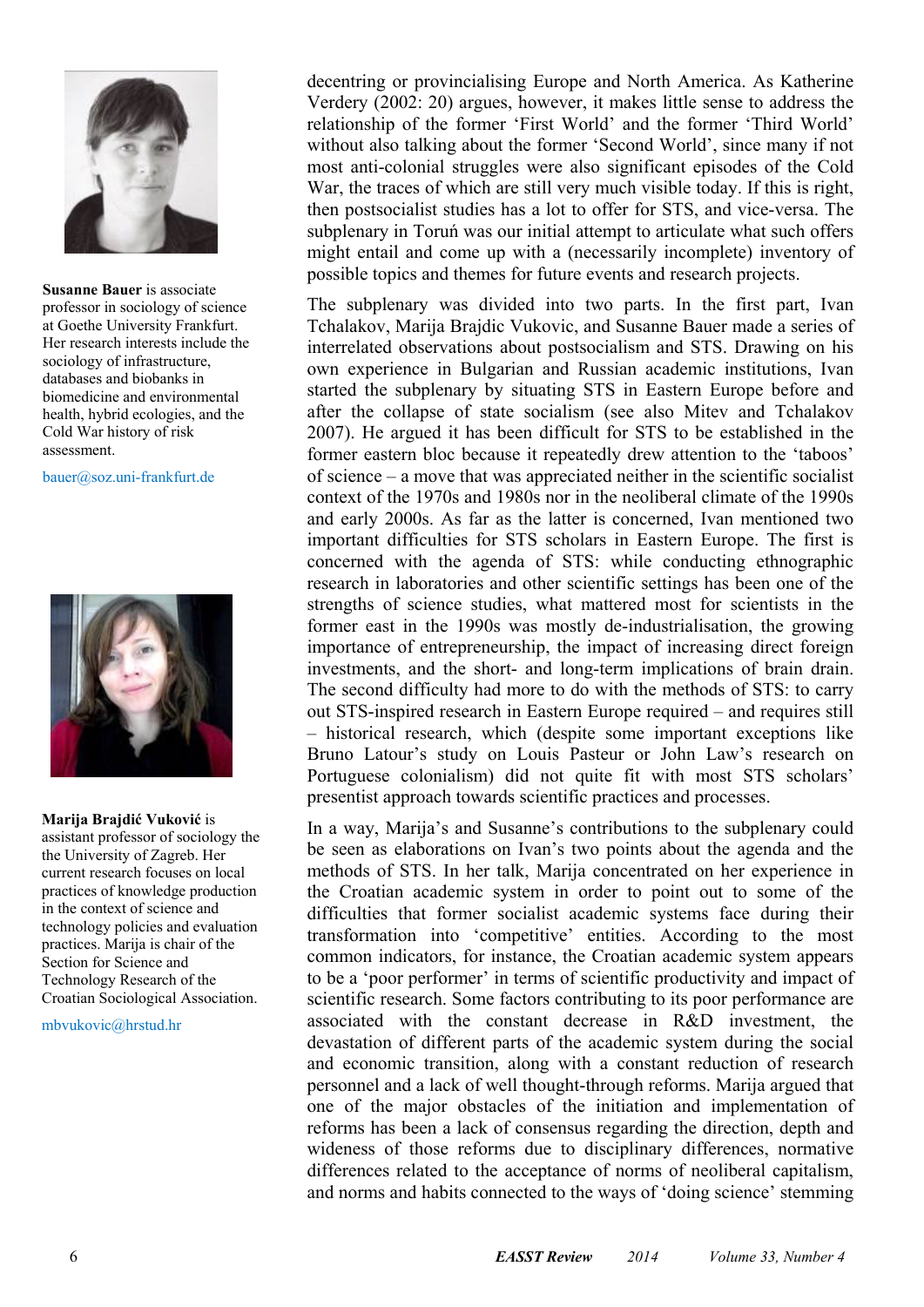from the socialist past. As Marija pointed out, while following the transitology literature it is tempting to conceptualise post-socialist transition as a linear process, in practice, this transition has been negotiated and contested on a day-to-day basis in different settings, in different ways.

The problem of temporality also played central role in Susanne's presentation. As she emphasised, postsocialist STS and the history of technoscience in the former eastern bloc have the potential to complicate linear accounts of the transition from state to market economy. Rather than telling a story of progress, they may open up the possibility to study post-socialist neoliberal assemblages (Collier 2011). This can sensitise STS for heterogeneous temporalities and entanglements of various pasts in the here-and-now. Post-Cold War Kazakhstan, for instance, while new oil economies take over, deals with the legacies and impact of socialist modernity, such as large-scale irrigation projects, nuclear testing and the space program. Beyond the parallel history of Cold War science and technology, the postsocialist case shows how there are more than one versions of modernity, technoscientific utopia and disenchantment. Moreover, to post-Soviet countries in Central Asia, this includes both postsocialist and postcolonial concerns, given the much longer history of Russian colonialism, early Soviet anti-colonialist visions and policies as well as colonial continuity and a recent uptake of pan-Eurasianism in post-Soviet nation building. In light of this, Susanne suggested that STS scholars also ask the question that has already been raised in literary studies: is the 'post' in postcolonial the same as the 'post' in postsocialist? (Moore 2001) She then argued that case studies from STS might explore how such entanglements and temporalities look like and work, and sensitise us to the half-presences of various colonial and statesocialist pasts in post-Soviet economies. This way, along with the postcolonial challenges, STS-inspired studies of postsocialism might help further provincialise dominant western epistemologies and trouble the analytical categories in the study of technological modernity.

#### **Discussion**

In the discussion that followed Ivan's, Marija's and Susanne's presentations (and the conversations that preceded it) a number of fascinating topics and themes came up, the elaboration of which is beyond the scope of this short report. At the same time, however, we find it important to at least list them here, hoping that some of them will be taken up in prospective STS meetings, within EASST and beyond.

- Lack of trust: a persistent lack of trust within and among scientific communities in Eastern Europe has made STS-inspired ethnographic research on scientific practices more difficult. What role does trust play in various scientific settings, and how does it change due to increased competition, standardisation, institutionalisation, etc.?
- *Naukovendenie*: What is the relation of STS to its Soviet counterpart 'naukovendenie' (science studies), an important (mostly philosophical) project at the intersection of science and politics/state planning? The project of naukovedenie originated in the 1920s as part of scientific socialism and resurfaced in the



**Endre Dányi** is postdoctoral research fellow in sociology at the Goethe University Frankfurt. His PhD at Lancaster was a materialsemiotic analysis of liberal democracy in Hungary, using the Hungarian parliament building as a methodological device. Endre is also one of the founder-editors of Mattering Press.

danyi@em.uni-frankfurt.de



**Marton Fabok** is a PhD Student in Geography and Planning, University of Liverpool. He is EASST Student Representative

marton.fabok@liverpool.ac.uk



**Ivan Tchalakov** is head of the Department of Institutional and Applied Sociology and of the Technology Transfer Office, both at the University of Plodvdiv. Hs latest book is titled Innovations and Entrepreneurs in Socialist and Post-Socialist Societies (coauthored by Jouko Nikula).

tchalakov@sociology.bas.bg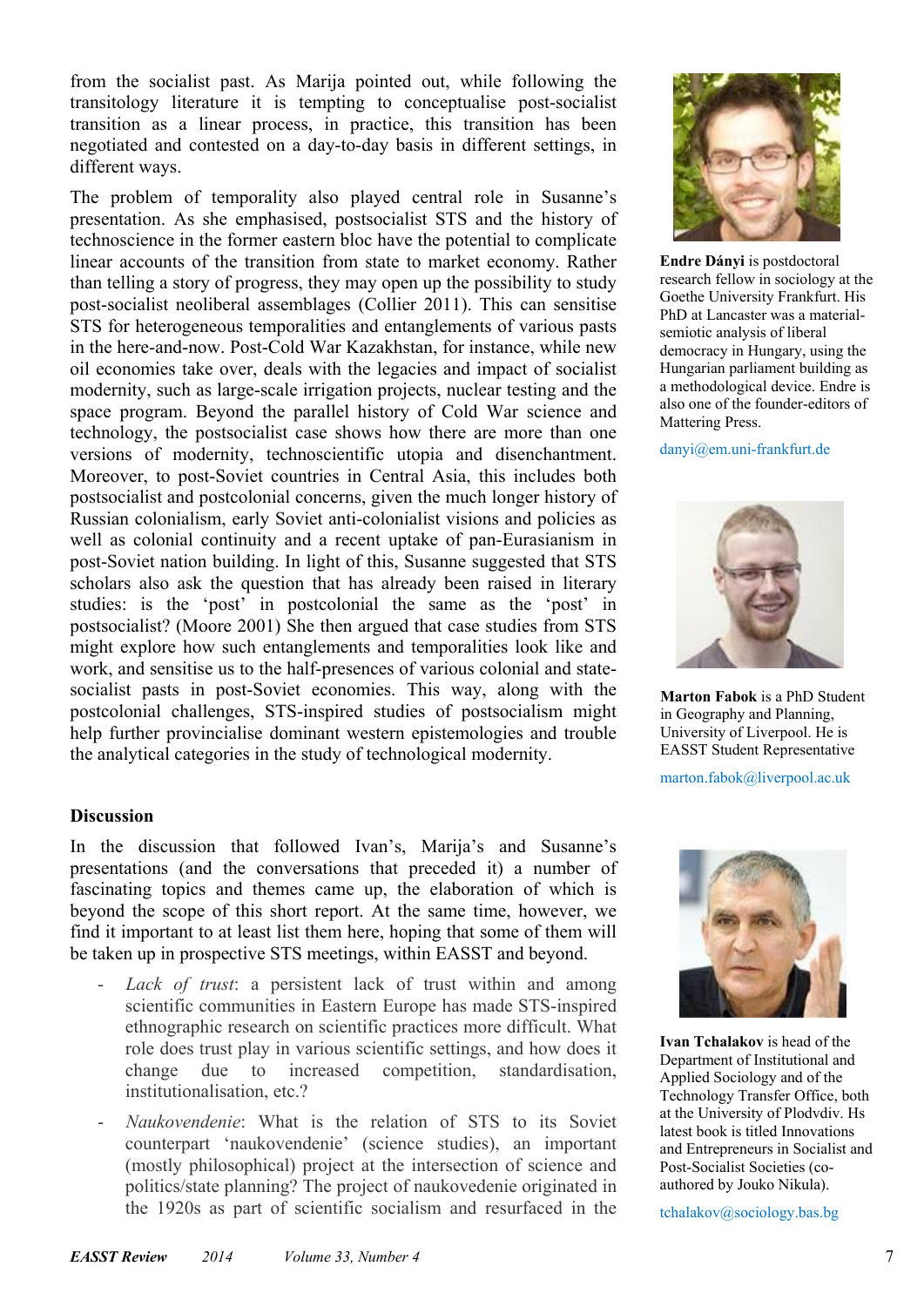#### *References*:

Aronova, Elena (2011) The Politics and Contexts of Soviet Science Studies (Naukovedenie): Soviet Philosophy of Science at the Crossroads. *Studies of Eastern European Thought* 63, pp.175- 202.

Collier, Stephen (2011) *Post-Soviet Social: Neoliberalism, Social Modernity, Biopolitics*, Princeton University Press, Princeton, NJ.

Mitev, Tihomir and Ivan Tchalakov (2007) 'From Sociology of Science to STS: The Bulgarian case' in Ivan Tchalakov, Harald Rohracher, Frank Mali et al. (eds.), *Governing sociotechnical change in Southeastern Europe: contributions from a science & technology studies perspective*. East-West Publishers, Sofia, pp. 2- 28

Moore, David Chioni (2001) 'Is the Post- in Postcolonial the Postin Post-Soviet? Toward a Global Postcolonial Critique.' *PMLA* 116(1), pp. 111-128.

Verdery, Katherine (2002) 'Whither postsocialism?' in Chris Hann (ed.) *Postsocialism: ideals, ideologies and practices in Eurasia*, Routledge, London & New York, pp. 15-28.

Cold War context (Aronova 2011). According to Aronova (2011: 185), the 'cold war was, among many things, about different visions of how to organize science'. If both movements, science studies in the west and 'naukovedenie' in the east, somehow responded to similar concerns related to the Cold War, how do these differences play out in the post-Cold War era? What are the peculiar fusions and politics of late socialist and postsocialist science, technologies and economies in different countries? Here STS can provide more complex empirical stories about these postsocialist assemblages and help overcome simple analytical binaries themselves to be located within the Cold War condition.

- *Utopias after the Cold War*: does the collapse of state socialism also indicate the end of utopias? Or did utopias merely change their form and content? What does the (post-)socialist experience tell us about our belief in accounting practices and technological fixes in relation to climate change, the financial crisis, or other matters of concern?
- *Failure*: the collapse of state socialism has mostly been framed in terms of failure, that is, the failure of socialist economies to remain sustainable vis-à-vis capitalist economies. Nowadays, many Eastern European countries are accused of failing to live up to certain economic and political expectations (often within an EU context). What can STS say about the technologies of expectations? How does failure figure in / is figured by such technologies?
- *What's the post in post-socialism?* In asking this question we would like to bring to the fore the specific temporalities at work in the postsocialist condition and invite empirical case studies on these heterogeneous relations. Close empirical studies are important to map out the dis/continuities and half-presences in specific technoscientific assemblages that we encounter as postsocialist present.
- *The continued importance of stateness.* Attempts to overcome the socialist state seem to go together with the persistence of socialist elites and the emergence of refashioned authoritarian states. How do developments in neoliberal economies co-shape regimes of accounting and governance in social justice, welfare policies elsewhere?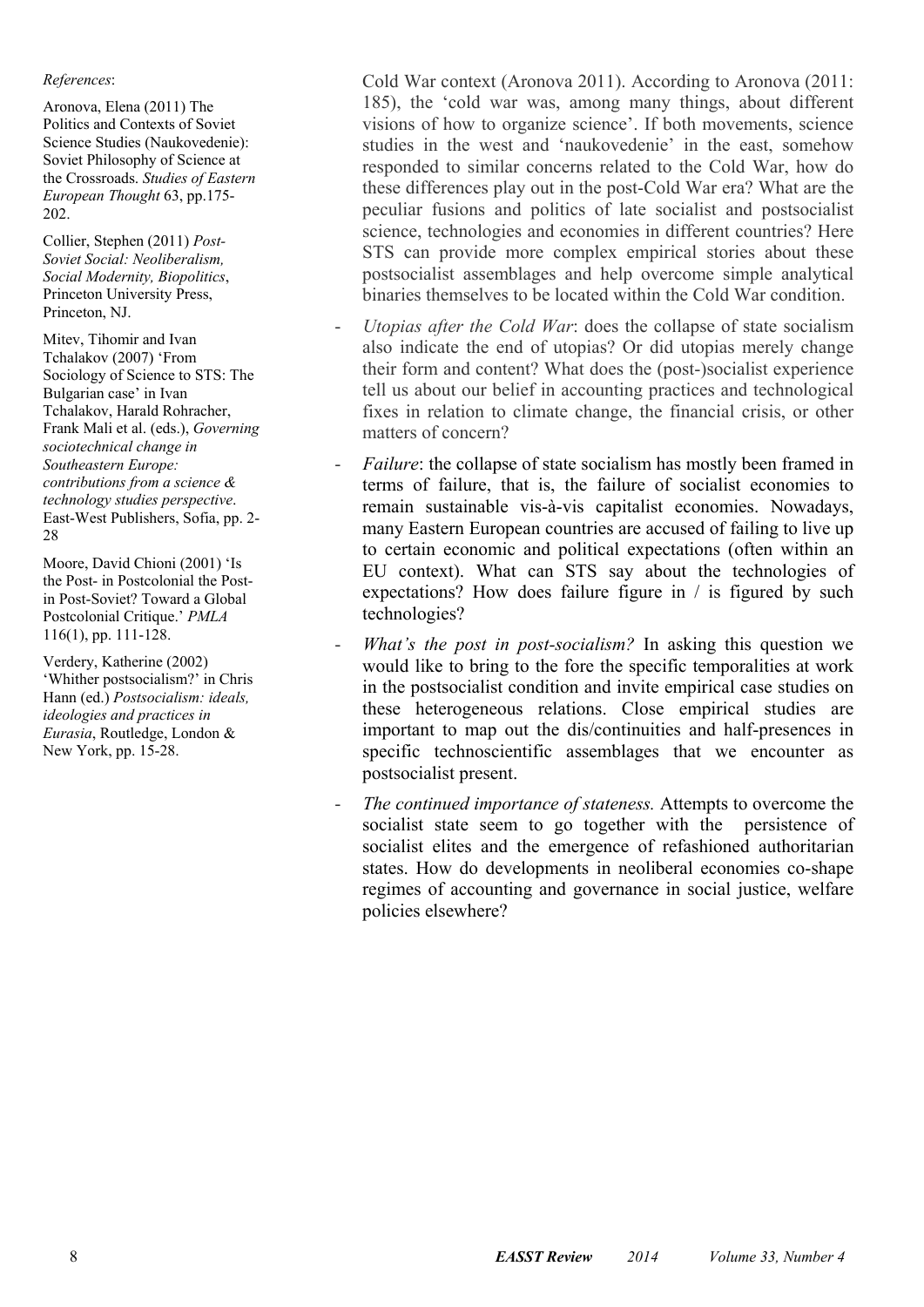### **Technology and academic virtues in Ukraine: Escaping the Soviet path dependency**

*Olga Kudina* 

More than twenty years after the collapse of the Soviet Union there still remain a lot of gaps in understanding how the societal transformation towards a postsocialist society occurred and what contributed to this process. Some aspects of this change were discussed during the EASST Plenary session on the relevance of the postsocialist condition for STS. While Ivan Tchalakov provided retrospective analysis of the science politics in the Soviet Union and explained how its unintended consequences assisted socialist modernization, Marija Vukovic looked into youth academic migration as inspiring re-evaluation of science foundation in Croatia and Susanne Bauer elaborated how Soviet nuclear ecologies unfolded environmental changes. The speakers and audience purported that such a complex process as a/the transition to a postsocialist society cannot be fully captured by political and economic reforms. Society had to gradually adjust (and is still adjusting) to a more open and democratic way of life, something that can only be achieved by the bottom-up rationale, as witnessed by the speakers' presentations. In this short essay I want to build on the results of the Plenary session and continue reflection on the postsocialist transition drawing from the fields of STS and Philosophy of Technology.

I shall argue that in order to achieve a better picture of the societal transition to a postsocialist culture it is necessary to trace a change in the landscape of human beliefs, values and norms. In the speeches of all presenters, technology was always involved as a direct or indirect factor of change, enabling new ideas and reflection on dominant values. The concept of techno-moral change (Swierstra et al., 2009) can be a useful theoretical tool to reflect on the postsocialist transition period as a gradual process of review and reconceptualization of societal values and norms, accompanied by technological innovation. I would like to particularly inquire how the introduction of ICT challenged the moral landscape in the sphere of education in Ukraine. I chose to concentrate on education because this sector is especially relevant in the context of postsocialist transition, being entitled to produce critical reflective individuals whose actions will shape the future of the country. Since the aim of this essay is a preliminary reflection on postsocialist conditions, I will draw on existing academic scholarship and my own experience as I have obtained full higher education in Ukraine. Building on the methodology of techno-moral change, I will first explore the promises and assumptions regarding the education sphere that new technologies bring with them. Then I will sketch the educational practice in Ukraine prior to introduction of ICT and outline some of the dominant values in the field. Finally, I will analyse how ICT played out in Ukrainian **Summary**: Inspired by participation in the EASST Panel on postsocialist condition, in this essay I tried to look into postsocialist transition in the sphere of education in Ukraine as influenced by introduction of Information and Communication Technologies. Utilizing Swierstra's (2009) concept of techno-moral change, I trace how new technologies gradually assist renegotiation of the moral landscape in Ukrainian education sphere, whose integrity has been often questioned since the Soviet times. STS and Philosophy of Technology can be useful frameworks to further enhance existing knowledge on postsocialist transition and generate new one as to how this change can be facilitated.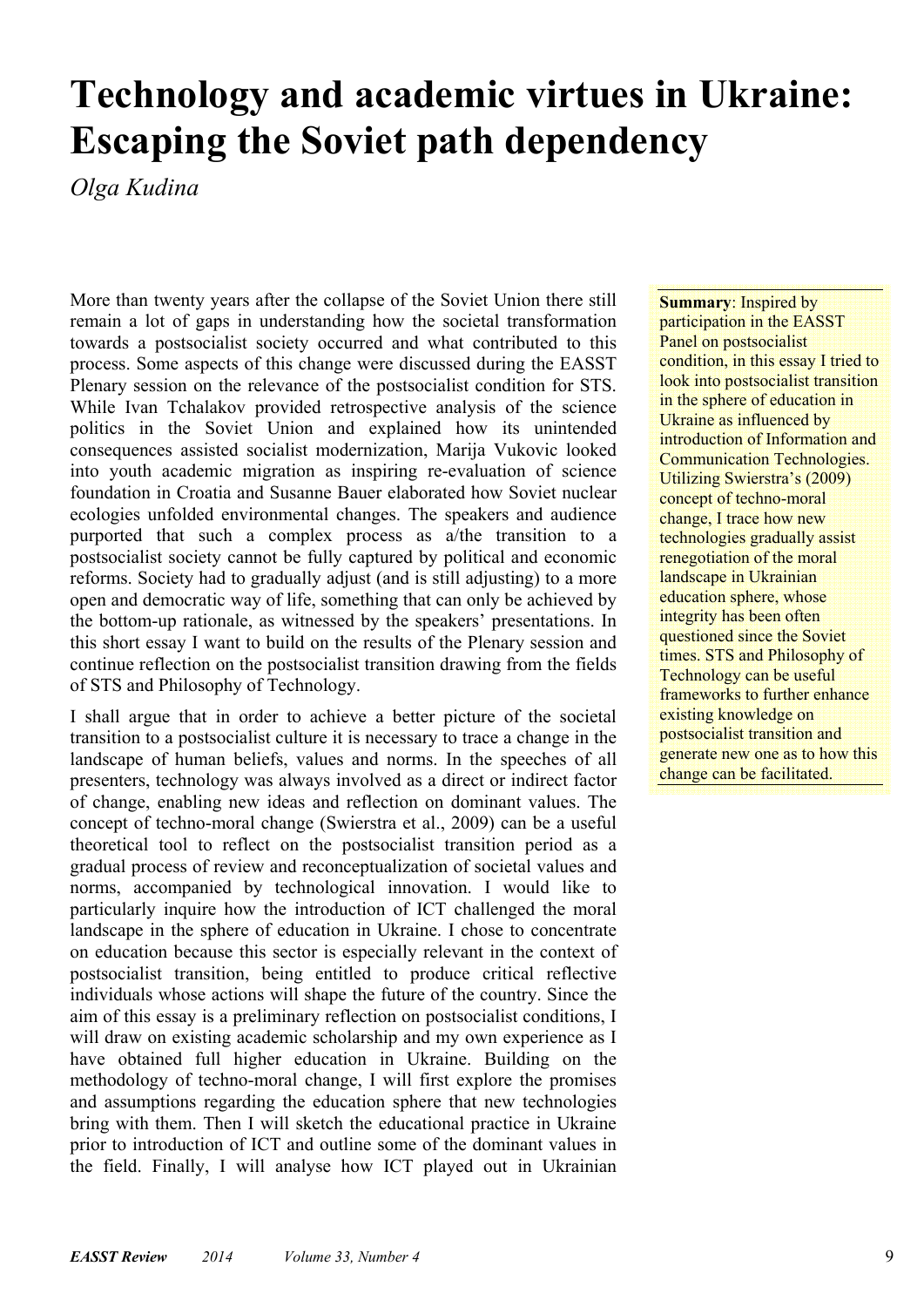

**Olga Kudina** is a Research Intern at Maastricht University, FASoS, Philosophy Department

o.kudina@student. maastrichtuniversity.nl educational and moral context and what it signified for a postsocialist transition.

It has been widely accorded in STS that technology can inspire and coshape societal change and progress. New information and communication technologies (ICT) started to penetrate Western world already in the 60s-70s, gaining access to Easter Europe mostly after the collapse of the Soviet Union in the early 90s. Following Osborne and Hennessy (2003), the introduction of Internet, computers and in the following decade of smartphones echoed the utilitarian "everybody-willbenefit" idea. Firstly, new technologies promised to expand and enhance educational practice, offering a cheap, fast and effective access to information and new educational tools. Secondly, they also carried a promise of forming a new generation of motivated and self-regulated students, who would promote responsible and honest learning and research practices in the age of cross-cultural connectivity and knowledge exchange. Therefore, the introduction of ICT led to expect a drastic change in the knowledge production practices.

Despite of the optimistic nature of promises that accompanied the introduction of ICT, it took more than a decade for such technologies as personal computers to become ubiquitous in Ukraine and be included in the everyday practices. The educators, however, still struggle to incorporate new technologies in their work, constrained by formal and practical factors, such as lack of regulatory framework, skills to operate technology and time to obtain those skills as well as hesitance to change their routine practices. However, the young generations are eager to use the promoted benefits of ICT and have embraced new technologies quickly. Notwithstanding numerous obstacles that constrain the effective implementation of ICT in the domain of education, teachers have to take ICT into account when designing learning material and assessing the work of students. According to Swierstra (2009), promises carry certain conditions that need to be fulfilled in order to be realized. This technomoral change principle can be illustrated by the case of the ICT introduction in Ukraine.

On top of practical and formal conditions, also the moral landscape inhibits an effective integration of ICT into the educational sphere. As mentioned earlier, ICT are said to promote productive learning and the practices of academic honesty. However, it is assumed that such norms and values are ubiquitous and desirable everywhere. As we shall see further, the Ukrainian educational context is somewhat different. Academic integrity was often a matter of concern in the Soviet Union, when practices of plagiarism would be referred to not as borrowing and cheating but as a noble act of helping your comrade (De Witt, 1961). Ethical beliefs regarding academic dishonesty in independent Ukraine have not changed much since the Soviet times. Recent surveys report a high rate of academic misconduct among Ukrainian undergraduate students who mostly find it morally justifiable (Yukhymenko-Lescroart, 2014). These results are supported by Western educators teaching in Ukraine, who say that cheating in Ukrainian high-schools and universities is considered to be a part of collective battle for the better grade and a form of caring for your groupmates. The dominant reproductive model of education indirectly supports such behaviours and teachers often tolerate academic misconduct (Earich, 2008; Brand and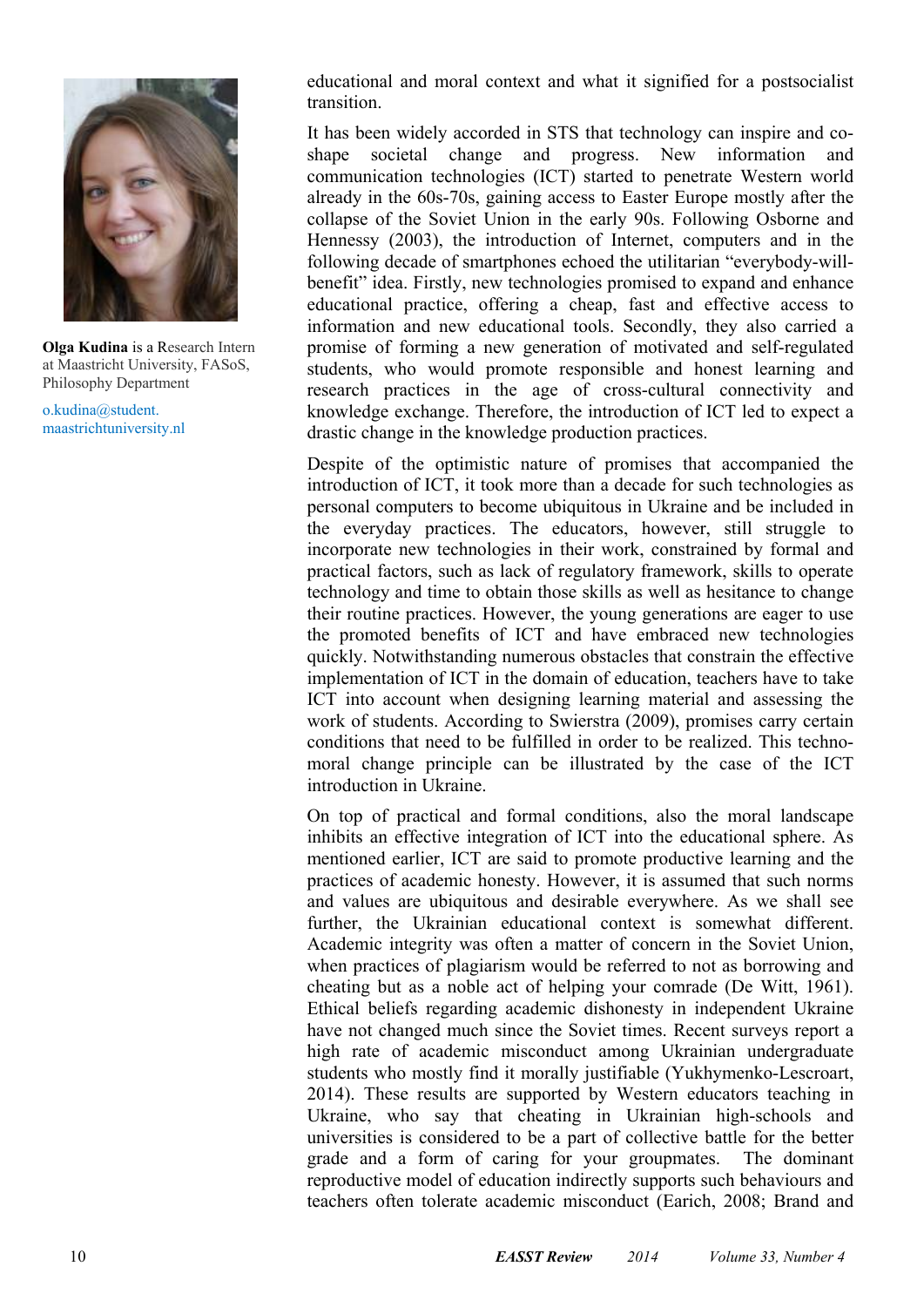Rist, 2013, p.51). Therefore, a moral landscape in the sphere of education in Ukraine, still tightly correlated with the Soviet principles of collectivity, does not directly fit with the values promoted by ICT.

However, there is a need for further reflection. On the one side, a famous STS claim that users often appropriate technology in other ways than foreseen by the designers proves to be fruitful in regard to ICT and education in Ukraine. ICT do provide novel ways to access and generate information, but Ukrainian students often use them to blindly copy reports and whole dissertations from the Internet. Looking for such "academic agencies" online, I was amazed by their number, range of services and flexible payment options, ranging from standard to overnight tariffs. On the other hand, the co-shaping of the educational sphere and ICT also generated positive changes in the mindset of students and educators. For instance, in the early 2000s some Ukrainian universities started using software to detect and discourage students and staff from plagiarism as an attempt to address numerous complaints on the quality of education in Ukraine and to better assess academic content. When I was submitting a master's thesis in Ukraine some years later, department staff demanded that all works be screened by university's anti-plagiarism software. Academic work would be accepted only if the software detected less than 30% match with other sources. Consequently, some students had to re-submit their work. Not being a legal condition, anti-plagiarism technology became a de facto widely accepted voluntary practice in educational institutions, inviting students to review their ethical beliefs. This initiative was recognized by the newly elected minister of education Serhiy Kvit (a former president of Kyiv-Mohyla Academy, a national university that is rendered as the least corrupt in the country), who promised to stimulate and support best local and Western practices regarding academic integrity on the national level (Onyshchenko, 2014). However, as witnessed earlier by Yukhymenko-Lescroart (2014), students who have been nurtured in the academic culture of cheating will not easily accept the new moral framework. Thus, dishonest academic practices still pertain. But the sole fact of questioning dominant norms is already a promising development in the gradual and contingent process of change in academia. Therefore, introduction of ICT in the sphere of education in Ukraine not only highlighted the dominant ethical beliefs of the scholars but also contributed to their reflection and re-evaluation, assisting the bottom-up gradual change in Ukrainian academic sector.

Inspired by participation in the EASST Panel on postsocialist condition, with this essay I tried to show that postsocialist transition, just like techno-moral change, is always a process, never linear and subject to renegotiation. Looking into the sphere of education in Ukraine as influenced by introduction of ICT offers many insights into society in transition and challenges it faces along the way. STS and Philosophy of Technology can be useful frameworks to further enhance existing knowledge on postsocialist transition and generate new one as to how this change can be facilitated.

Before turning it in, this essay was screened for plagiarism with  $0\%$ match result.

#### *References*:

Brand, R. A. & Rist, D. W. (2013). *The Export of Legal Education: Its Promise and Impact in Transition Countries*. Ashgate Publishing, Ltd.

De Witt, N. (1961). *Education and Professional Employment in the U.S.S.R*. Washington: U.S. Government Printing Office for the National Science Foundation.

Earich, G. (2008).

Accomplishments and obstacles in Ukraine: Continental divide. *Peace Corps Online*. [Blog entry]. Retrieved on November 13, 2014 from

http://peacecorpsonline.org/messag es/messages/467/3210290.html.

Onyshchenko, O. (2014, June 13). Serhiy Kvit: Na reformy navazhusia. An interview. *Dzerkalo Tyzhnia. Ukrayina*.[Online archive] Retrieved on November 13, 2014 from

http://gazeta.dt.ua/EDUCATION/s ergiy-kvit-na-reformi-navazhusyaa-scho-meni-mozhe-zavaditi- \_.html.

Osborne, J., & Hennessy, S. (2003). *Literature review in science education and the role of ICT: promise, problems and future directions*. Bristol: NESTA Futurelab.

Swierstra, T., Stemerding, D. & Boenink, M. (2009). Exploring techno-moral change: The case of the obesity pill. Evaluating New Technologies. *The International Library of Ethics, Law and Technology*. Vol. 3, pp. 119-138.

Yukhymenko-Lescroart, M. A. (2014, March). Ethical beliefs towards academic dishonesty: A cross-cultural comparison of undergraduate students in Ukraine and the United States. *Journal of Academic Ethics*, 1(12), pp. 29-41.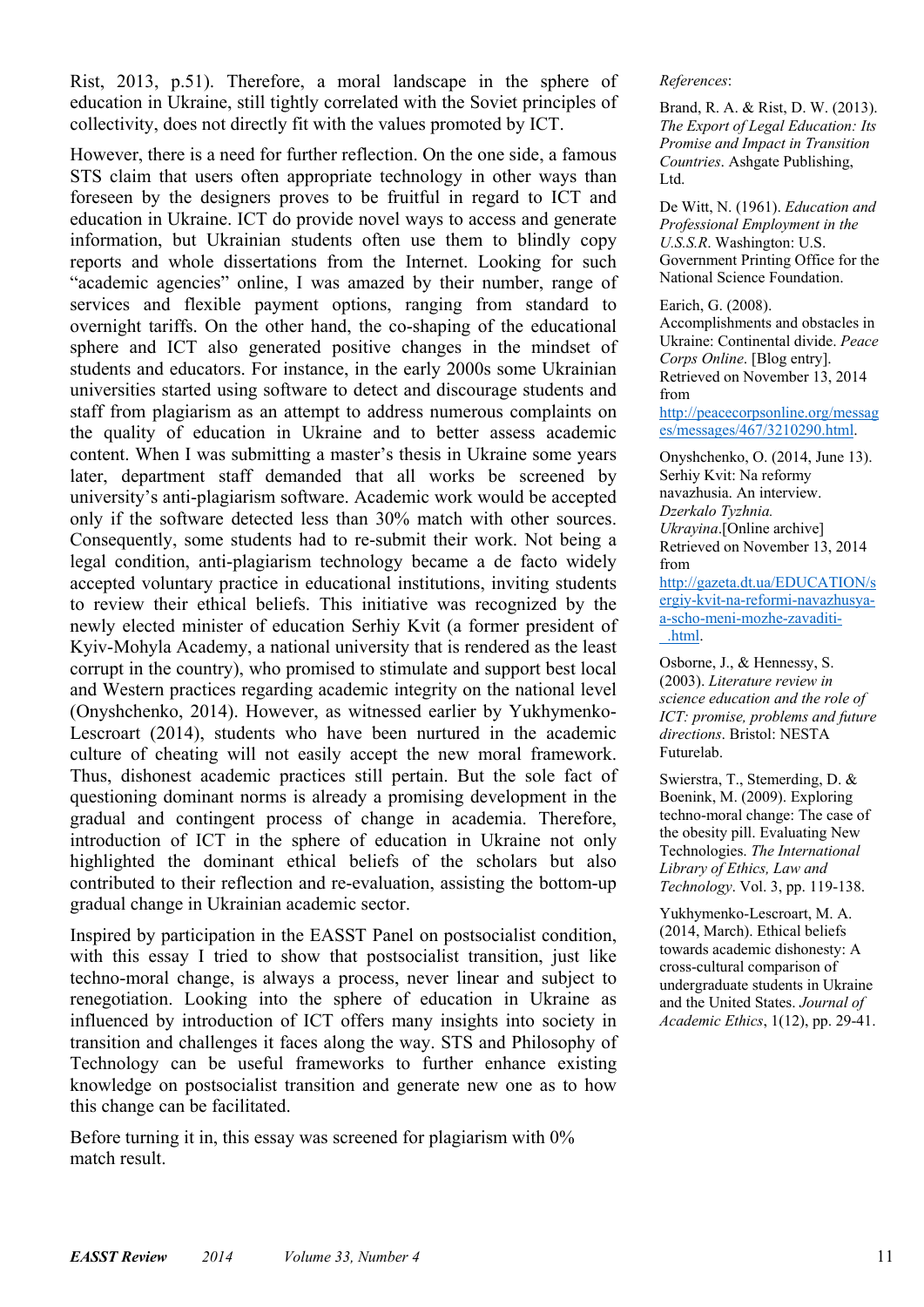### **STS and politics**: new encounters

*Ivana Damnjanović*

**Summary: Can STS be used as** political theory? Two tracks at the EASST 2014 conference especially concerned with political issues invited us to seriously consider this question. One of them examined the role of the state as a political superstructure, while the other investigated uses of Internet among grass-roots social movements. Both demonstrated that all facets of politics can and must be taken into account when analyzing the coproduction of technology and society.

As its title made apparent, the last EASST conference in Toruń *Situating solidarities* proposed to focus on political issues. Being a political scientist who went astray and tumbled into STS, I was impatient to see how this major theme would translate into papers, and I was not disappointed. While many tracks did, to some extent, make connections with politics, in two of them politics was in the spotlight.

#### **STS and "the state"**

This track aimed to shed some light on the role of the state for the coproduction of science, technology and society. But interestingly this concern was overshadowed by a more fundamental question – what/who is the state? There is no consensus. The very concept of the state, it seems, is additionally challenged by ever accelerating technological developments, and has to be de-constructed and re-constructed in order to become relevant and operationally useful for STS studies. This important issue was further explored by questioning STS perspectives on the concept of state, the transformation of traditional role(s) of the state in the face of changing socio-technical environments, and the changing relationships between "the state" and "the people".

In a paper entitled 'Is the state an actor or not?', Jeffrey A. Knapp and Sarp Yanki Kalfa challenged the view of the state as a plexus of "multiple discrete connected together in complex ways" (Carroll 2006: 4). Instead, their research of the press coverage of 1974 "Cyprus Dispute" shows that, at least in the view of the press, the state is conceived as an actor. Approaching a similar topic from a different perspective, Nicholas Rowland and Jan-Hendrik Passoth, continuing their previous work, focused on the proliferation of "states" in state theory, concluding that "the state" remains a sort of black box in political science. Their investigation of the multiplicity of "the state" was complemented by the Matt Spaniol's paper 'The future state: When the future multiple and the state multiple meet'.

Papers presented by Astrid Mager ('Absence and presence of "the state" in sociotechnical imaginaries of search engines') and Daniela Schuh ('Reproducing citizenship: Challenges of cross-border surrogacy to the nation state') questioned the regulatory role of the state in a world dominated by transnational developments. Both papers shared a common theoretical framework based on the notion of "sociotechnical imaginaries" (Jasanoff & Kim 2009), and used it to investigate how states cope with new challenges, be it universal search engines or transnational surrogacy. Focusing on the issues of governance and lawmaking, these two papers tried to untangle the difficult relationships between the national and international levels, as well as between technological, political and social actors.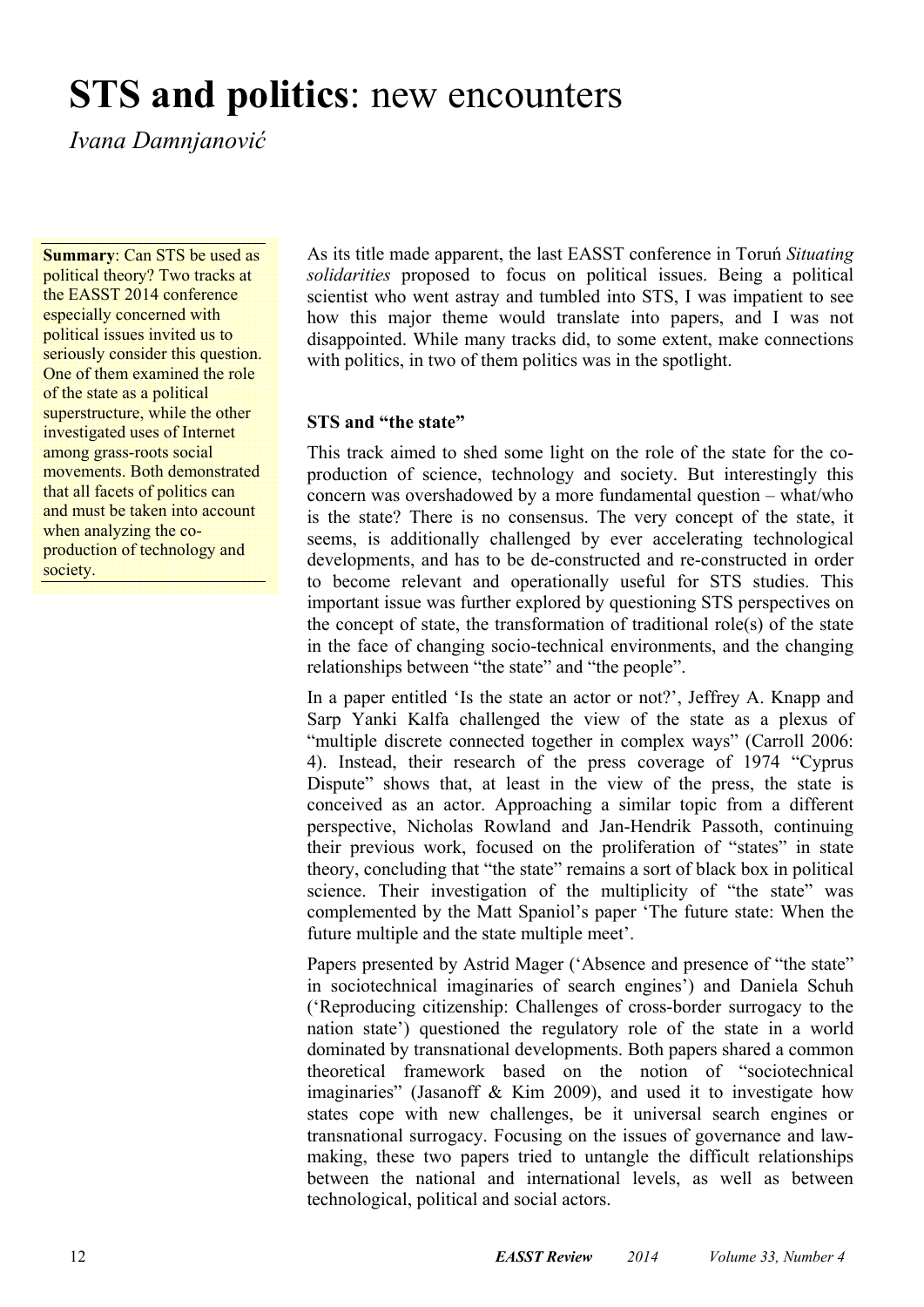Another two papers, interestingly, clearly posited "the state" as something distinct from, or even opposed to, "the people". From this perspective, "the state" is an alienated entity that acts according to its own particular interests instead of the interests of the people who, presumably, comprise it. Andrzej Wojciech Nowak's presentation 'Situating de-solidarities: State as a container and container settlements as an "exception state"' addressed this very directly. His analysis of the Polish state acting not as the protector *of* the poor, but as something to be protected *from* the poor offered a very powerful image. Nowak discussed, for example, how instead of building social housing, state resources were rather utilized to build container settlements heavily under surveillance and certainly more expensive. Keith Guzik's paper 'Ni con cola: How agencies give state surveillance the slip in Mexico' demonstrated that state programmes, even when well-intended, mostly fail as a consequence of not taking into account citizens' attitudes, institutional arrangements and the various materialities involved. Another interesting question that stems from this paper is whether corporations can succeed where the state cannot. It seems possible that people would trust corporate entities more than government or, at least, that we need to conceptualize these kinds of trust differently. The presentation 'The center of election – bureaucratic practices at Danish municipal election' by Anne Kathrine Pihl Vadgaard showed, on the other hand, how, at least in one instance, the people and the state actually do become one. Drawing on Latour's (1987) concepts of centres of calculation and acting at distance, her paper investigates the emergence of democracy through technical and bureaucratic tools.

#### **Practising politics online**

This track was very compact, with papers nicely complementing each other. Compliments are due to the conference organizers, since the track was composed from the papers originally submitted to the Open track section.

Three out of four papers focused on the same issue: how groups and social movements are using online tools to debate, organize, disseminate information, make political statements, and, in short, promote their political goals. Marcial García, Pablo Cortés-Gonzáles and Alfonso Cortés-Gonzáles' 'Communication, education, and social movements online: New imaginaries, old utopias', Vasilis Galis and Christina Neumayer's 'The reclaiming of online media by civil society: Greece  $\&$ Sweden' focused on social movements using Internet to build on their offline activities: protests like in Greece and Sweden or self-organized networks providing services government no longer provides in Spain. Characterized as attempts to control the narrative by reclaiming social media and to find adequate pedagogical tool for organization, debate, broadcast and social mobilization, this online presence was understood as embedded in the totality of movements' functioning, or as an extension of its offline activities into cyberspace. A key question discussed was the relative efficiency of online activism compared to offline, "real" activism. Ivana Damnjanović's 'Hacktivism in Serbia: from patriotic hacking to social media (ab)use' showed, however, a different course of action; one that starts in cyberspace, and, despite



**Ivana Damnjanović** is Assistant Professor at Faculty of Political Sciences, University of Belgrade. Her research is focused on mutual shaping of technology and politics.

ivana\_damnjanovic@yahoo.com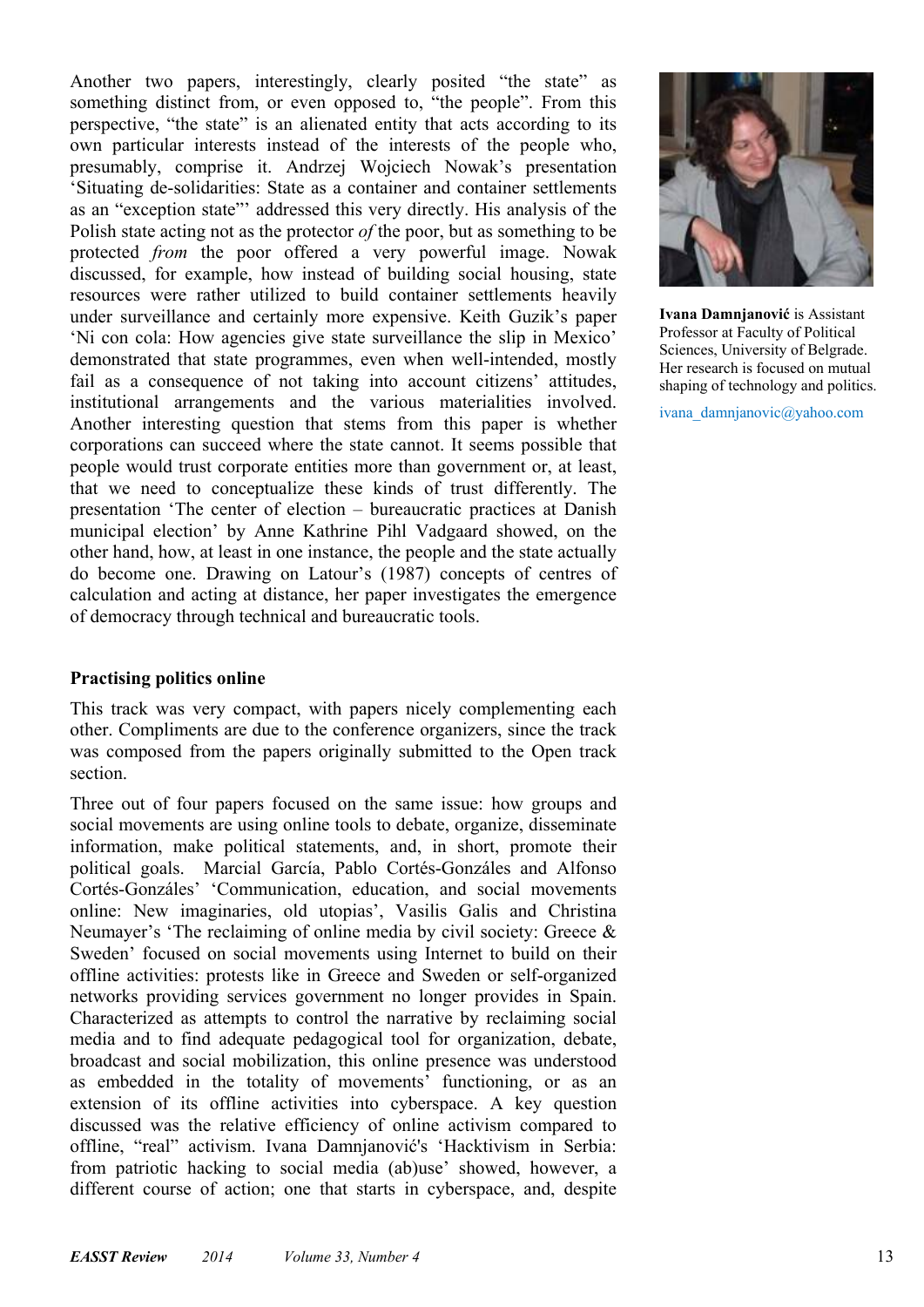*References*:

Carroll, P., 2006. *Science, Culture, and Modern State Formation*, Berkeley/London: University of California Press.

Jasanoff, S. & Kim, S.-H., 2009. Containing the Atom: Sociotechnical Imaginaries and Nuclear Power in the United States and South Korea. *Minerva*, 47(2), pp.119–146.

Latour, B., 1987. *Science in Action: How to Follow Scientists and Engineers Through Society*, Cambridge: Harvard University Press.

Morozov, E., 2011. *The Net Delusion*, New York: PublicAffairs.

Thorpe, C., 2008. Political Theory in Science and Technology Studies. In E. J. Hackett et al., eds. *The Handbook of Science and Technology Studies*. Cambridge/London: MIT Press, pp. 63–82.

occasional efforts to spill over to offline politics, stays confined to it. In terms of publicity, political influence and overall impact in society, the latter does not seem as a very effective strategy. Inevitably, Morozov's (2011) notion of "slacktivism" was mentioned and, to some extent, challenged.

The fourth paper 'Inside digital music distribution: Changing dynamic and paradoxes of the music industry' by Hyojung Sun showed that political concerns, such as state laws on intellectual property and stances on piracy, played a role in the development of various distribution models.

#### **Final remarks**

Building upon the general theme of the Toruń conference, the papers presented at these two tracks showed that STS approaches can be very useful for study of politics in a very broad sense, and that even political science itself can be a viable subject of study for STS. In a sense, these papers demonstrated that STS can indeed be used *as* political theory (Thorpe 2008). Unfortunately, there seems to be little interest from political scientists to explore opportunities that STS approaches present, since most authors in the field still usually adopt positions of instrumentalism or technological determinism.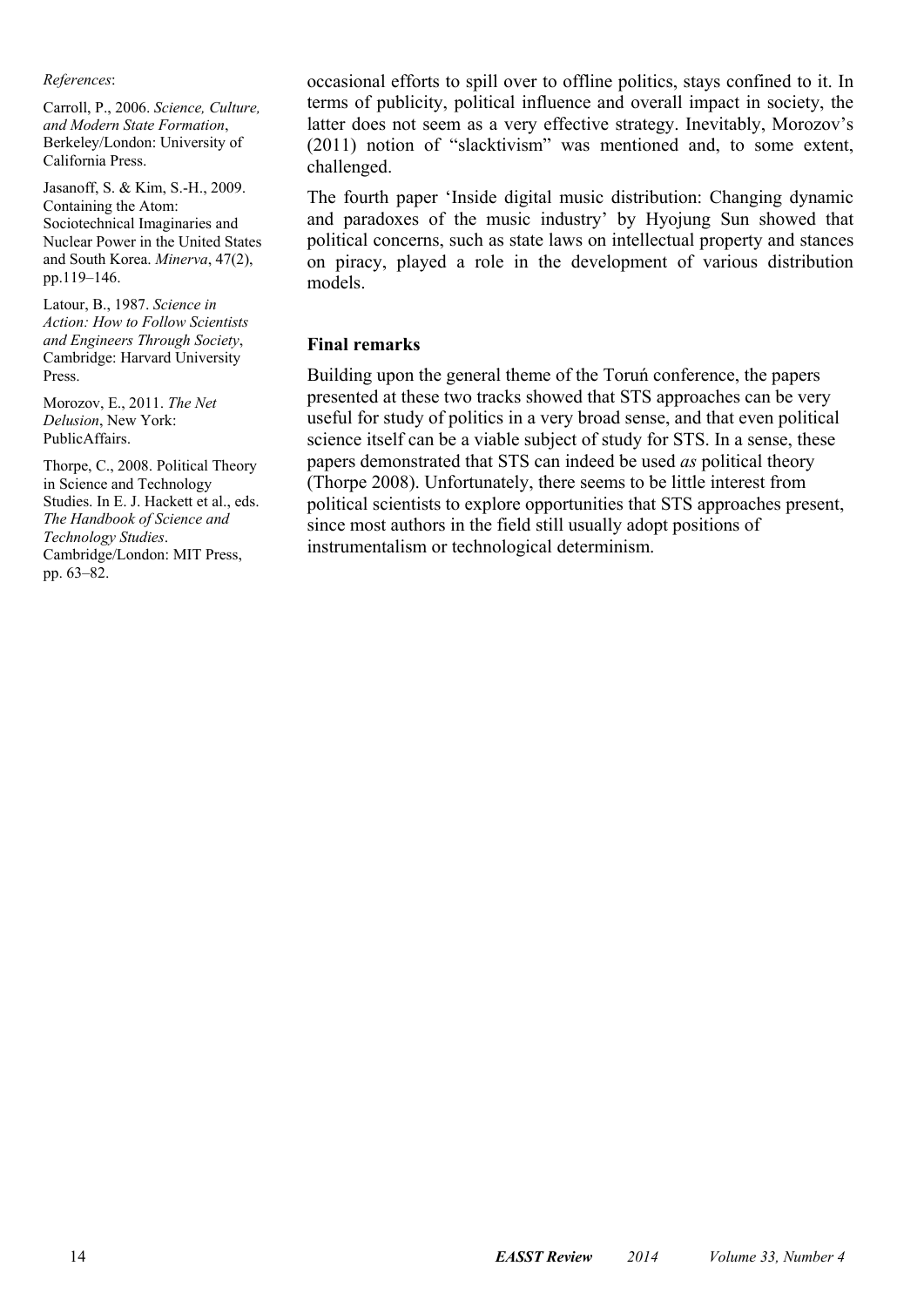# **On the intertwinements of care and temporalities.** Shared reflections on some of the conference themes

*Kay Felder & Susanne Oechsner* 

This reflection piece on the conference is the product of a dialogue between the two of us at the EASST 2014 that was continued at lunchtime and coffee breaks. We are both currently working in projects led by Ulrike Felt at the Department of Science and Technology Studies in Vienna and went to the conference excited to present our projects, looking forward to getting some inspiration from the different conference talks and themes. While both of us work at the same department in Vienna, on a first glance our research is situated in quite different fields. Susanne just recently started her PhD in which she investigates how - in the case of Ambient Assisted Living (AAL) technologies - the collective good for aging societies is being negotiated in local research and development practices. Kay on the other hand is already in a well-advanced stage of her PhD in the area of health, biomedicine and public understanding of science. She worked with focus groups from the larger project "Perceptions and Imaginations of Obesity as a Socio-scientific Problem in the Austrian Context" (led by Ulrike Felt between 2009 and 2012) and analyzed the role time - in forms of temporal narratives - plays in the ways people understand and perceive obesity and body-weight as matters of (non-)concern in their own lives as well as society.

While our topics do not seem to be related on a surface level, the conference inspired us to think about analytical similarities as well as certain kinds of sensibilities that are connected to both our topics. In Kay's project, the ways people "care" and reflect on their and others' bodies and lives, as well as how they understand things to be matters of concern is intrinsically connected to how people imagine pasts, futures and present temporalities to align. In preparation for the panel "Nonconcerns about science and technology and within STS" Kay tried to push her reflection further in order to think about what this might mean for how temporalities and matters of concern are connected on a more general level. Reflecting through and with time was something that also Susanne felt is very much present in the ways Ambient Assisted Living is conceptualized and worked on. Similar to dominant ways of thinking about obesity, in her case too imaginations of a collective and endangered future give shape and meaning to the ways people think about solutions, problems and concerns. Thus we became interested in how similar analytical sensibilities in relation to time as "an integral part of the deep structure of taken-for-granted, unquestioned assumptions" (Adam 2003:60) take form in other themes and talks at the conference. This piece grew out of our dialogue, since we observed that care and **Summary**: This collective reflection piece grew out of our shared observation that notions of care and temporalities continuously surfaced in a number of panels we visited at EASST 2014. We trace the intertwinements of these notions through different locations and set them in relation to our own work that we presented at the conference.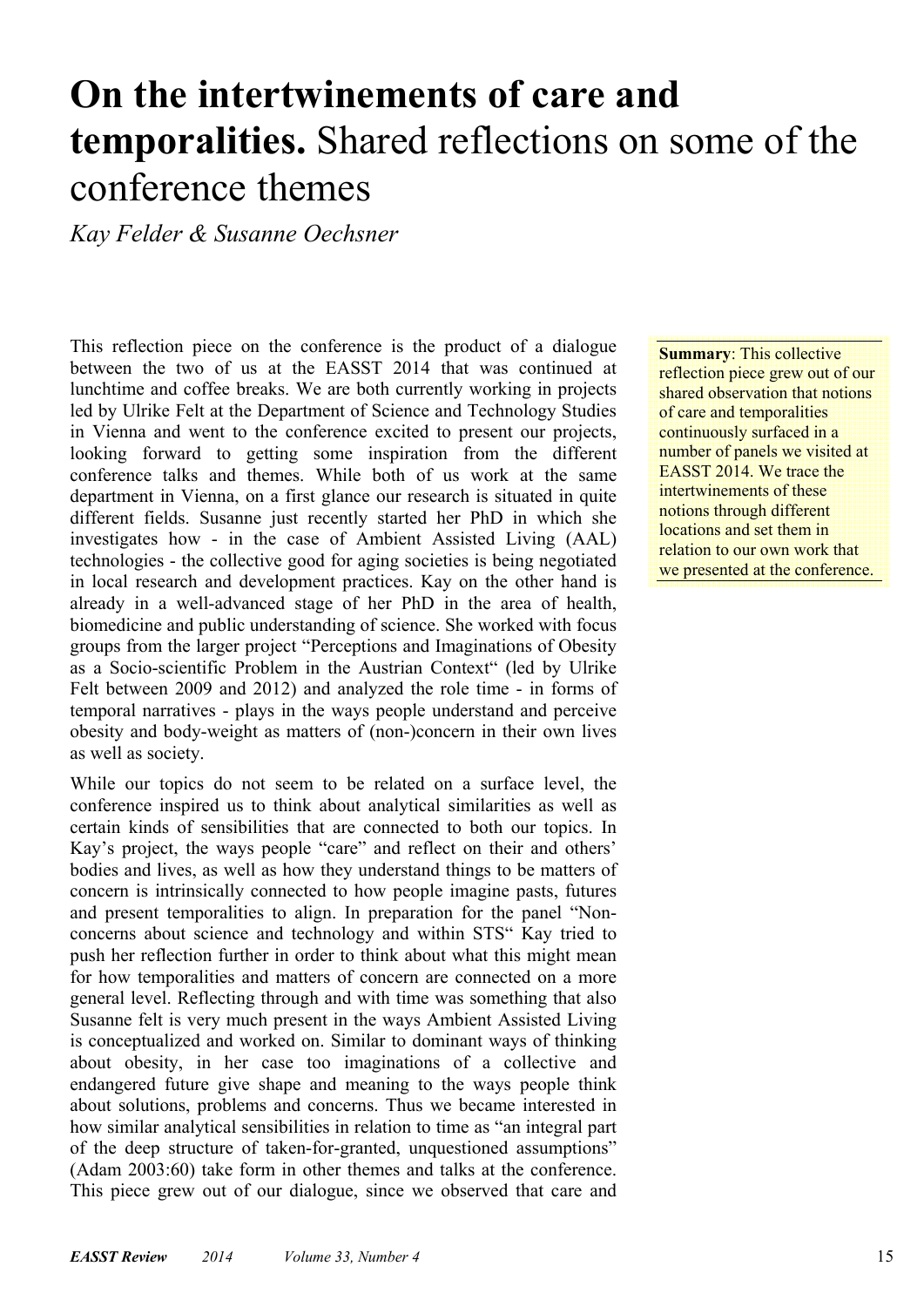



#### **Kay Felder** and **Susanne**

**Oechsner** both write their PhD and work at the Department of Science and Technology Studies at the University of Vienna. Kay works as a researcher and lecturer and has her focus on biomedicine and public understanding of science, Susanne works as a researcher and is interested in co-production processes of technology and society.

kay.felder@univie.ac.at

susanne.oechsner@univie.ac.at

temporalities were two notions being taken up and worked with throughout the conference.

When we attended the plenary discussion on Horizon 2020 we encountered a continuation of our own reflections in the ways the framework was discussed. Time and society are explicitly linked in Horizon 2020, since its key structural approach to research is challengeled: The outlined challenges are expected to be tackled proactively, which implies the normative demand to act now in order to care for the future. By linking our reflections to STS work on the performative role of time, we want to point out that within the Horizon 2020 framework the anticipated near-future of 2020 becomes not only imagined and discursively constructed but also "creates material trajectories of life" (Adams et al. 2009:248). Thus, the future-oriented ways in which we think about societal concerns strongly shapes our present and also how we can conceptualize our future as well as potentially affected collectives and individuals. Engaging with the challenges proposed in the Horizon 2020 framework in relation to our reflections on time, we want to point to the ways in which past, present and future always are linked and align in specific assemblages. We further argue that this can be understood as a process of not only formulating and constructing the matters we care about, but also how we want to take care of them and who we care about.

Thinking about these questions and inspired by the Horizon 2020 plenary, we started wondering what these considerations could mean for the concrete local contexts these challenges and frameworks might affect. How do these big promises get translated into local practice? How might this framework influence for example funding structures? How are understandings and conceptualizations of what we care about shaped by such frameworks and in what ways?

AAL is funded in Horizon 2020 under the Societal Challenge theme "Health, demographic change and wellbeing". In addition to producing material artefacts, in AAL the exploration and production of future users and markets is linked through the establishment of project consortia that consist of research institutions, user organizations and business partners. User participation normatively is seen as key for the development of good systems for a well aging society. In practice, user participation has its own temporalities, since there are good and bad times for their involvement, and participation can lead to precarious results. What happens, if the users say at the end, that the initial project idea that has further been developed over the course of the project is not relevant for the future they care about? Can bad results be good results in this framework and can they feed into a 'logic of care' (Mol 2008) for the future common good?

One particular location, where temporalities of participation and diverse articulations of care became visible, was the remarkable presentation by Laura Navne in the panel "Practices of participation: Temporal alignments in life-and-death decisions in neonatology". She presented one case of (parental) participation in decision-making in a neonatology intensive care unit in Denmark. Drawing on rich material from an ethnographic field study, she highlighted the distributed work of aligning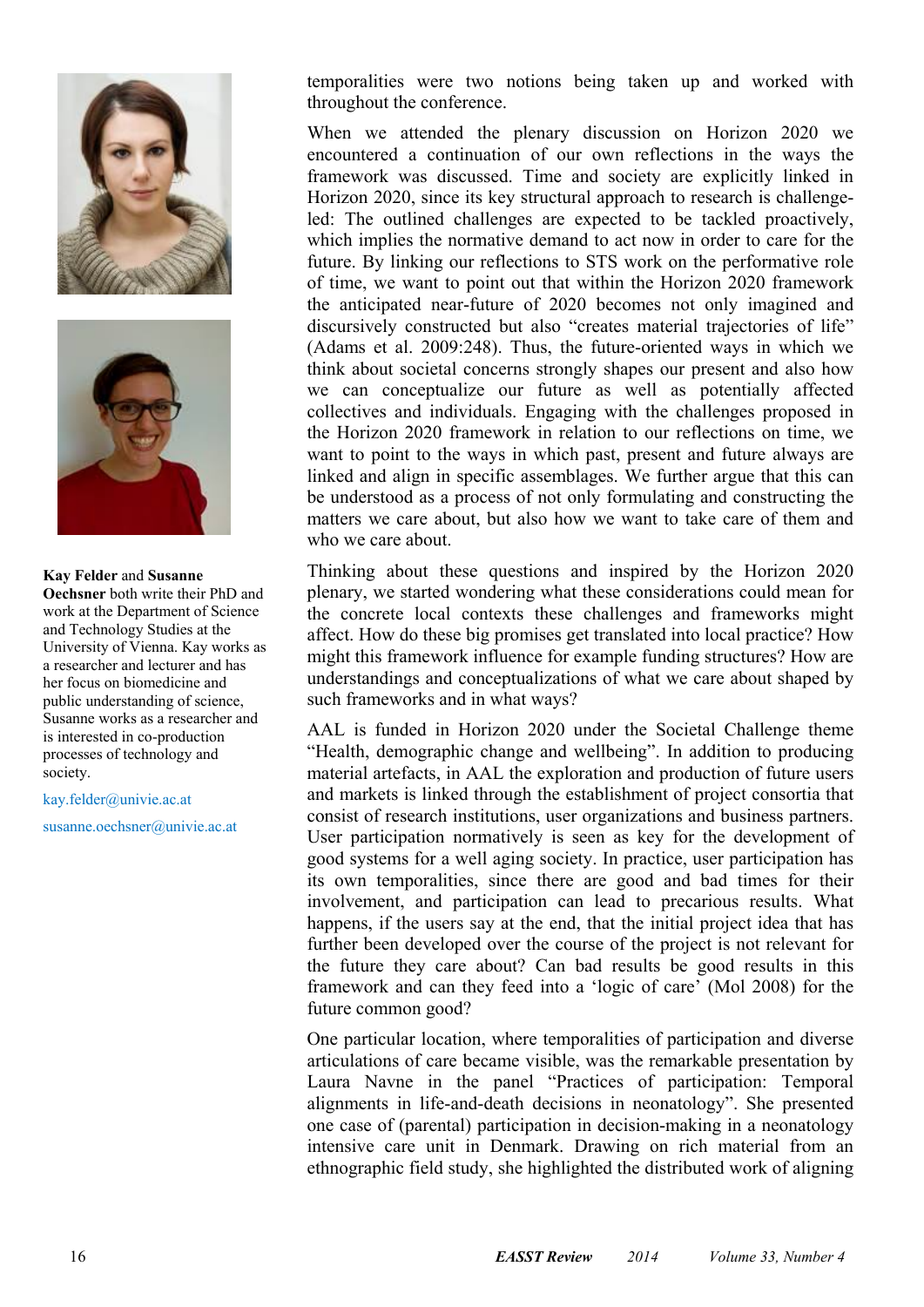different temporalities which are at stake in these life-and-death decisions and how they shape understandings of what good care means.

Questions of concerns and of care usually relate to things we find important, things we hold dear, and caring is especially related to finding ways to keep living things living (Puig de la Bellacasa 2011). Sometimes, though, some actors may find that at some point in time good care can mean quite the opposite. Good care can have a multiplicity of articulations, one of which might involve ensuring a good death (Law 2010). In Navne's case, while the parents' participation in caring for their terminally ill babies was for the longest time seen as essential, there was a point where the doctors felt the need to try and push the participation out in order to ensure a good death for the child. They moved from "getting the parents on board" to "hurry up slowly", indicating, that they have to be brought on board in a different way, to redefine what it means to care well. So also here, depending on the timing, good participation (of parents) can become bad participation, from something enabling and valued to something disabling and hindering.

What it can mean to provide good care was also prominently taken up in the panel "Technological innovations in caring communities: New solidarities". In her presentation "Networks of memory as caring devices for people with dementia" Lorena Ruiz explored networks of memory consisting of heterogeneous actors and materials and the role they play for good care for people with dementia and for holding their identity in place. Good care, here, meant to be made and remade by others which brings up the question of how (well) they hold us and the materials that too make us, and of what it means to find good ways of enacting the subjectivity of 'the other'.

Dick Willems' contribution "A caring community for things: Loving 404s together" sparked a heated debate. Willems read caring as a form of knowing and applied this to old collectors' cars. One of his critics protested against the - from his point of view problematic - use of the notion of care that Willems was mobilizing or 'caring for'. He was accused of sentimental and preservationist motives which, according to the critic, was starkly contrasted by the dense, moving account the previous speaker provided the audience with. Yet, this differentiation between the carer's "giving memory to keep identity in place" and the practices of a collector of 404s, who cares to hold the car together, has one striking resemblance (the great apparent difference between a person in need of assistance and a car and one's moral obligations notwithstanding): In both cases an identity, a configuration or an assemblage of materialities is held in place, in order to hold together, align and navigate the past, the present and, if possible, a future.

Coming back to our collective reflection on the conference themes and topics, we were reminded how human capacities to care and to imagine are deeply intertwined. In our piece we thus wanted to reflect on the conference against the background of "how questions of time and temporalities play an important role for understanding phenomena and for acting upon them in late modern societies" (Felt et al. 2014: 661). Tracing these intertwinements throughout the conference and the various presentations we saw was an inspiring exercise.

*References*:

Adam, B. (2003). Reflexive Modernization Temporalized. *Theory, Culture & Society* 20(2), 59-78.

Adams, V., Murphy, M., Clarke, A. (2009). Anticipation: Technoscience, Life, Affect, Temporality. *Subjectivity* 28, 246- 265.

Felt, U., Felder, K., Öhler, T. and Penkler, M. (2014). Timescapes of Obesity: Coming to Terms with a Complex Socio-medical Phenomenon. *Health: An Interdisciplinary Journal for the Social Study of Health, Illness and Medicine* 18 (6), 646-664.

Law, J. (2010). Care and killing. Tensions in Veterinarian Practice. In: Mol, A., Moser, I. and Pols, J. (eds.). *Care in Practice. On Tinkering in Clinics, Homes and Farms*. Bielefeld: transcript Verlag, 57-69.

Mol, A. (2008). *The Logic of Care: Health and the Problem of Patient Choice*. London: Routledge.

Puig de la Bellacasa, M. (2011). Matters of Care in Technoscience: Assembling Neglected Things. *Social Studies of Science* 41(1), 85-106.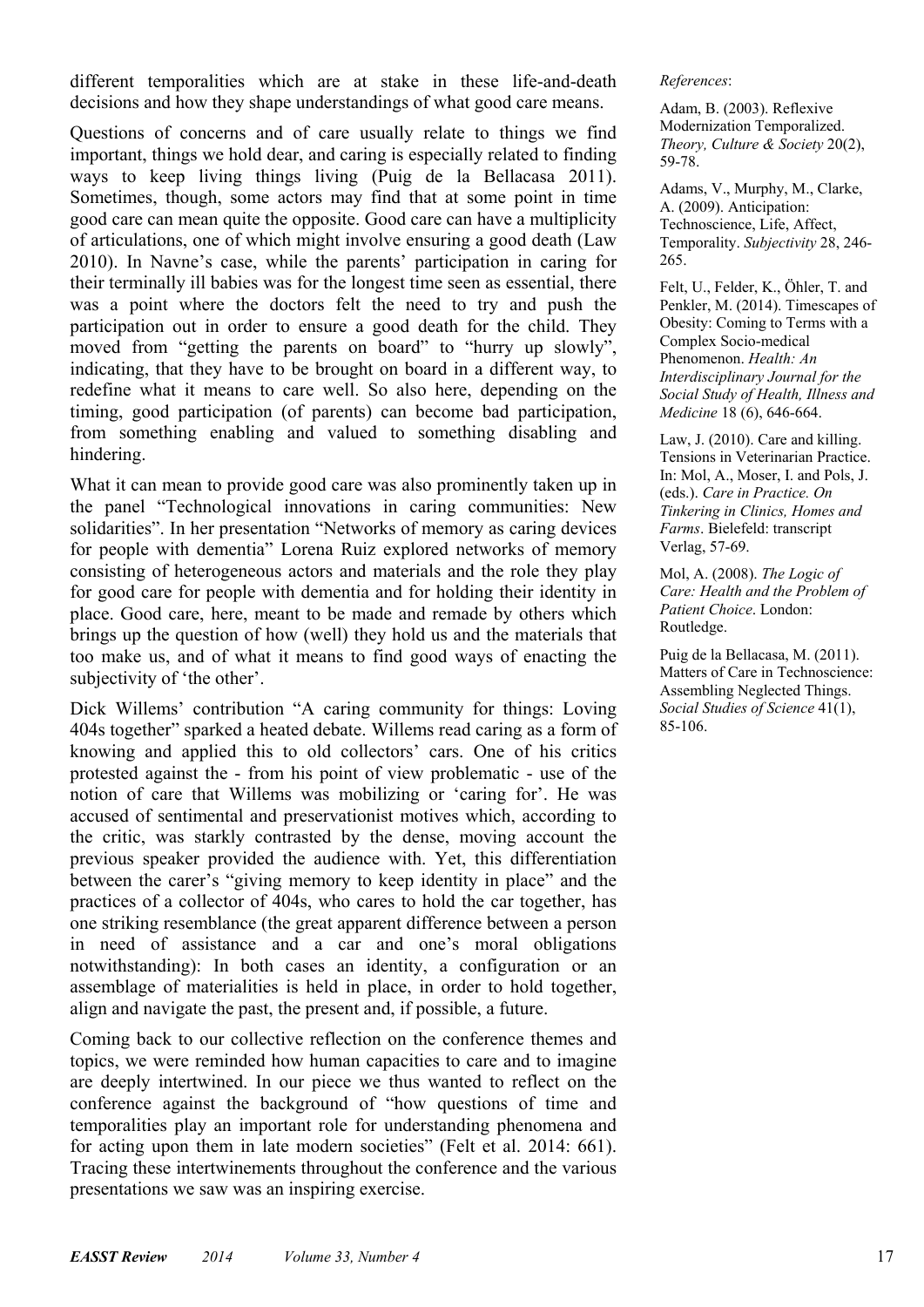## **Situating shifts.** Reflecting on the presentation of change

*Josefine Raasch* 

**Summary**: In this paper I present a short analysis of how shifts were examined in several presentations at the EASST conference in Toruń, Poland. I compare and generalize on my understandings of these shifts when I ask who was assumed to have brought the shifts into existence, what features were attributed to the shifts and what resulted from talking about shifts in these particular ways. In laying open my decisions of the writing process and positioning myself within this paper, I want to emphasize that I do not re-present these shifts, but produce specific academic shifts myself.

I had been looking forward to the conference in Toruń for a long time. Having completed a Ph.D. in STS in Australia in 2013, this was my first Science and Technology Studies conference in Europe. I had already decided to attend at least two tracks completely, one related to the research I am doing now, 'Epistemic issues in the play of governance', with Ger Wackers and Rolf Andreas Markussen as convenors, and another related to a future project that Estrid Sørensen and I are working on at the moment, 'Technologies of care and participation: Shifting the distribution of expertise and responsibilities' (with Hilde Thygesen and Ingunn Moser as the convenors; Ger Wackers jumped in as host of the panel for most of the sessions).

Although the presented talks covered very different issues, I noticed that many of them dealt with changes, which were called 'shifts'. Far from defining 'shift' as a buzzword, I became curious about the different shifting objects, the different ways of framing shifts in research projects and the different ways of approaching them. Being back on my desk in Germany, I now follow up on my curiosity and write about these different shifts. I will share my memories, draw on the notes that I meticulously scribbled down at the conference and on information of the EASST conference web presentation. By making this explicit, I hope to clarify from the outset that my textual presentation of the enactment of shifts is anything but representative.

#### **The shifts multiple**

Vicky Singleton was the first to evoke my curiosity about shifts. She had curly hair and looked smaller than I had expected and for some reasons both surprised me. Her kind appearance and her elucidated clarity impressed me. I remember many details of her presentation about a shift in health policy by promoting common values in compassionate care. These common values had been written into the National Health Service **Constitution** 

How did Singleton approach the shift? She examined the discourses around the promotion of common values, investigated the values considered to be common and the consequences of their promotion for caring practices and patients. Drawing on her ethnographic research on the care of patients with Alcoholic Liver Disease, Singleton argued that two of the promoted values, respect and dignity, assumed patients with aspirations. These patients were believed not only to be interested in living a healthy lifestyle and taking responsibility for their lives, they were also imagined to strive for it. However, based on her research she claimed that not all patients had aspirations and instead of taking care of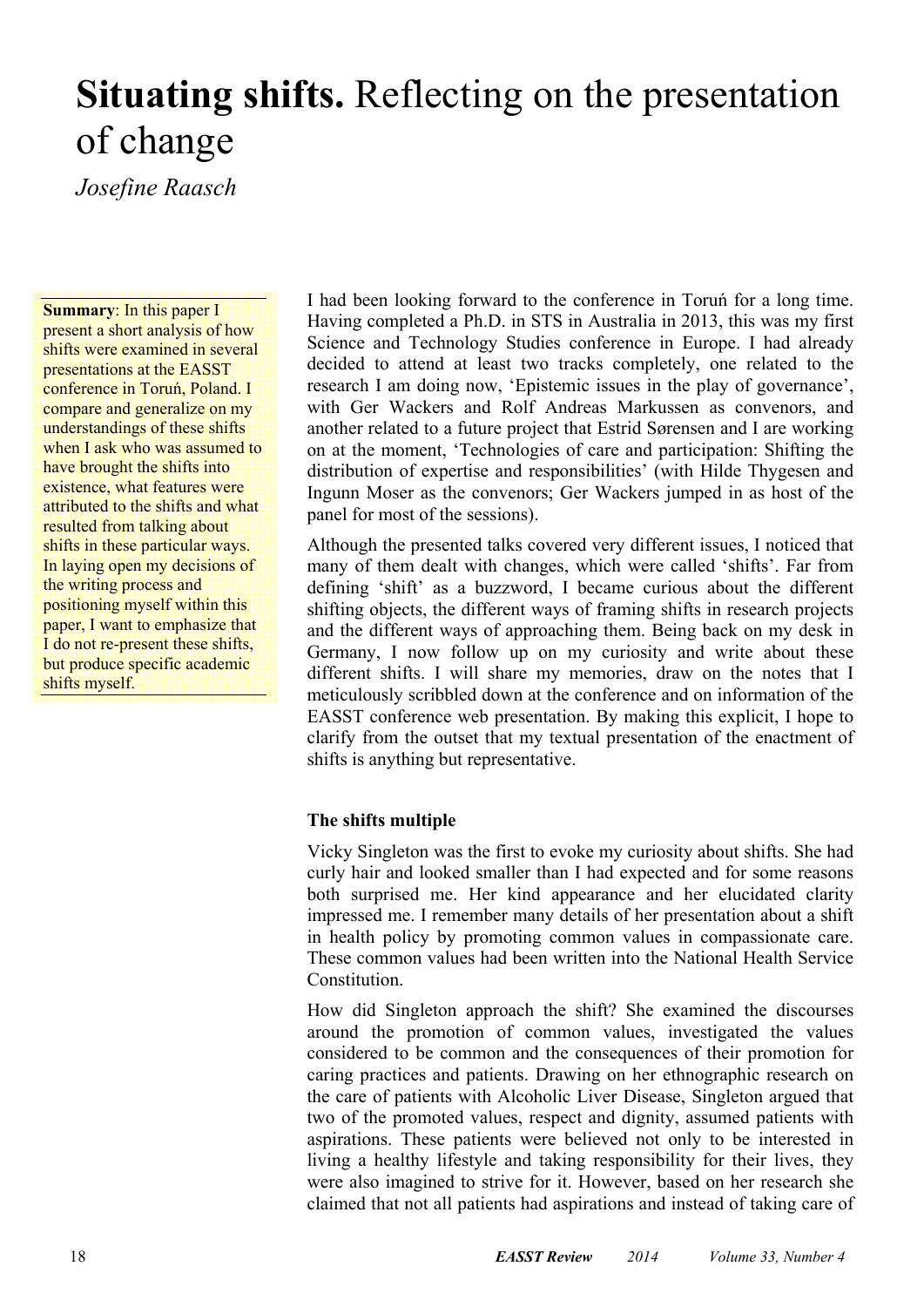themselves, some actually needed to be taken care of. The situations, in which caring professionals worked, were thus more complex than assumed by policy makers and a fixed set of values wasn't necessarily of much help. It is important to emphasize that the lack of care Singleton could observe was not necessarily caused by a lack of values among caring professionals, but rather an effect of the socio-material arrangements that did not support a caring practice.

Singleton described that shifting the expertise for care from the professionals to the patients occurred together with a shift in the responsibility for care. Through this shift in responsibility, however, the relationality of situated caring was lost. Being realized in compassionate care, Singleton situated the enactment of this shift in health policy. Yet, policy makers did not understand the promotion of these values as situated and enacted as they did deny that putting common values in action was a collective achievement. However, understanding the implementation of common values as collective achievement is crucial for taking responsibility for it. Singleton warned that the promotion of common values in compassionate care might result in a denial of the collective responsibility to alleviate suffering and in reduced capacities for care.

Singleton pointed to three shifts, all intrinsically entangled with each other: a shift in health policy, a shift in expertise and a shift in responsibility. I remember my enthusiasm when hearing about different shifting objects, a variety of different practices that caused the shifts and also about different results of these shifts, while Singleton made clear that they were all related to and dependent on each other. Attending my first European STS conference, I noticed that I witnessed the enactment of more than one, but less than many shifts.

#### **Enacting shifts at the EASST conference in Toruń**

There were other researchers who talked about shifts and enacted them through their talks. Listening to some of them I got enthusiastic again, but only a few presenters enacted a multiple shift. Yet, my interest in shifts was evoked. How were the shifts enacted? What did they do and what resulted from them? I tried to find out more by focusing on the shifting objects, the things that were happening together with the shifts and the orderings resulting from shifts.

The shifts described at the panels 'Epistemic issues in the play of governance' and 'Technologies of care and participation: Shifting the distribution of expertise and responsibilities' covered a huge range of fields: shifts from an epistemic culture of teaching medical students based on medical concepts to another, based on educational concepts (Wallenburg et al.), shifts in handling nanoparticles caused by new legal regulations and 'quasi-governmental guidelines' (Pfersdorf), shifts in standards in research assessment (Rushforth et al.), shifts of Dutch society (Mundbjerg Gjodsbøl and Nordahl Svendsen) and in the meaning of Dutch citizenship from entitlement to obligations and responsibilities (van Hees et al.), and recurrent shifts among patients/elderly people from being taken care of to having aspirations or practicing autonomy (Singleton, Wackers, Aune, Lassen).



After working for thirteen years as a physiotherapist, **Josefine Raasch**  studied Social Anthropology and Education at Humboldt University Berlin, Germany. She then moved to Melbourne, Australia, to complete a Ph.D. in Science and Technology Studies in 2013. In her current post-doc research fellow position she investigates how different professions document children and what results from that.

josefine.raasch@rub.de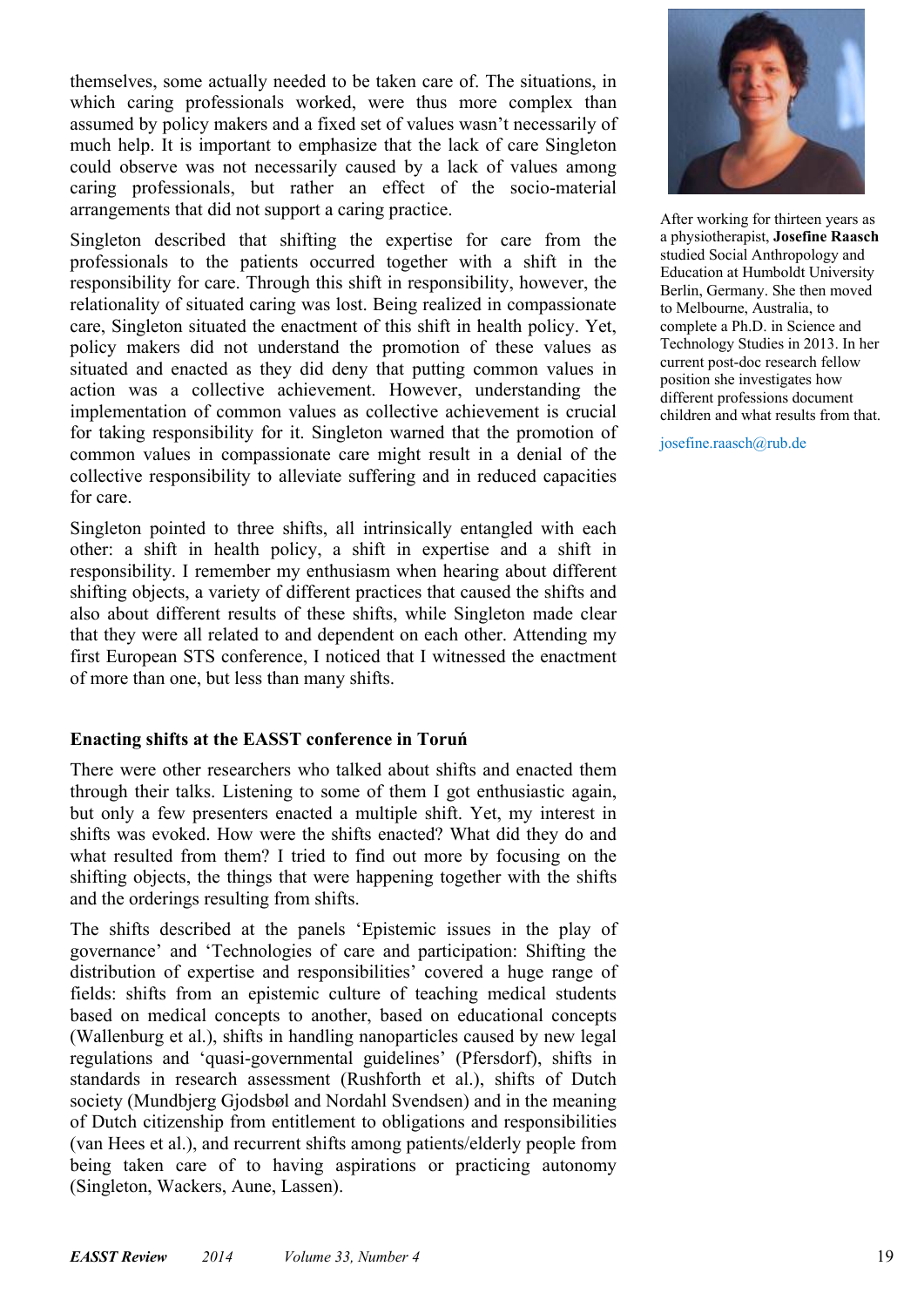As much as the objects of shifts varied, the actors doing the shifts did not. Guidelines and policies (Singleton, Wackers, Markussen, Jerak-Zuiderent, Zuiderent-Jerak, Lawaetz, Wimmelmann), including legal regulations (Pfersdorf, Gellert et al.), were the actors mentioned most often. Handbooks and technologies (Niezen, Lucivero, Broderson, Lindegaard) were also considered to enact shifts.

Often, the shifts presented in the papers carried a critical argument. The criticism was directed to policies and discourses, employed regulations, guidelines and big claims. Sometimes the shifts were accompanied by suggestions on what to do differently to act in a more effective way. Rarely, the shifts were the stars of the presentation, as the shifts contained all kinds of values and criticism, actors, and socio-material arrangements, which were analysed and discussed in more detail. Rather than highlighting the shifts, they were described as situated processes or results of different actors coming together, acting in a particular way.

The speakers at the Toruń conferences enacted shifts with specific features. Some of them are listed below:

- Being attributed to a vast amount of objects
- Being enacted by guidelines, policies, legal regulations, handbooks, technologies
- Carrying and/or containing criticism, actors, values, and sociomaterial arrangements
- Being a continuous process or a stabilized result of practices observed in specific empirical fields
- Appearing sometimes as more than one, but less than many, and at other times as singularized.

#### **Conclusion**

I definitely do not claim that my situating of shifts is a representation of the conference reality. Rather I chose and defined the shifts, their enactors and characteristics according to my interpretation of the conference reality, in order to describe knowledge as enacted. Other ways of analysing the described presentations would have been possible. I was also fascinated by the discussions of the methodological issues and by the ontological politics of the presented papers. For the purpose of this paper, however, I have decided to write about the situated enactments of shifts at the biannual EASST conference in Toruń, Poland. I am grateful that I had the chance for both attending and reflecting on the conference and I want to express my gratitude to the EASST who made this possible by organizing the conference and by providing funding for the conference fee. Thank you.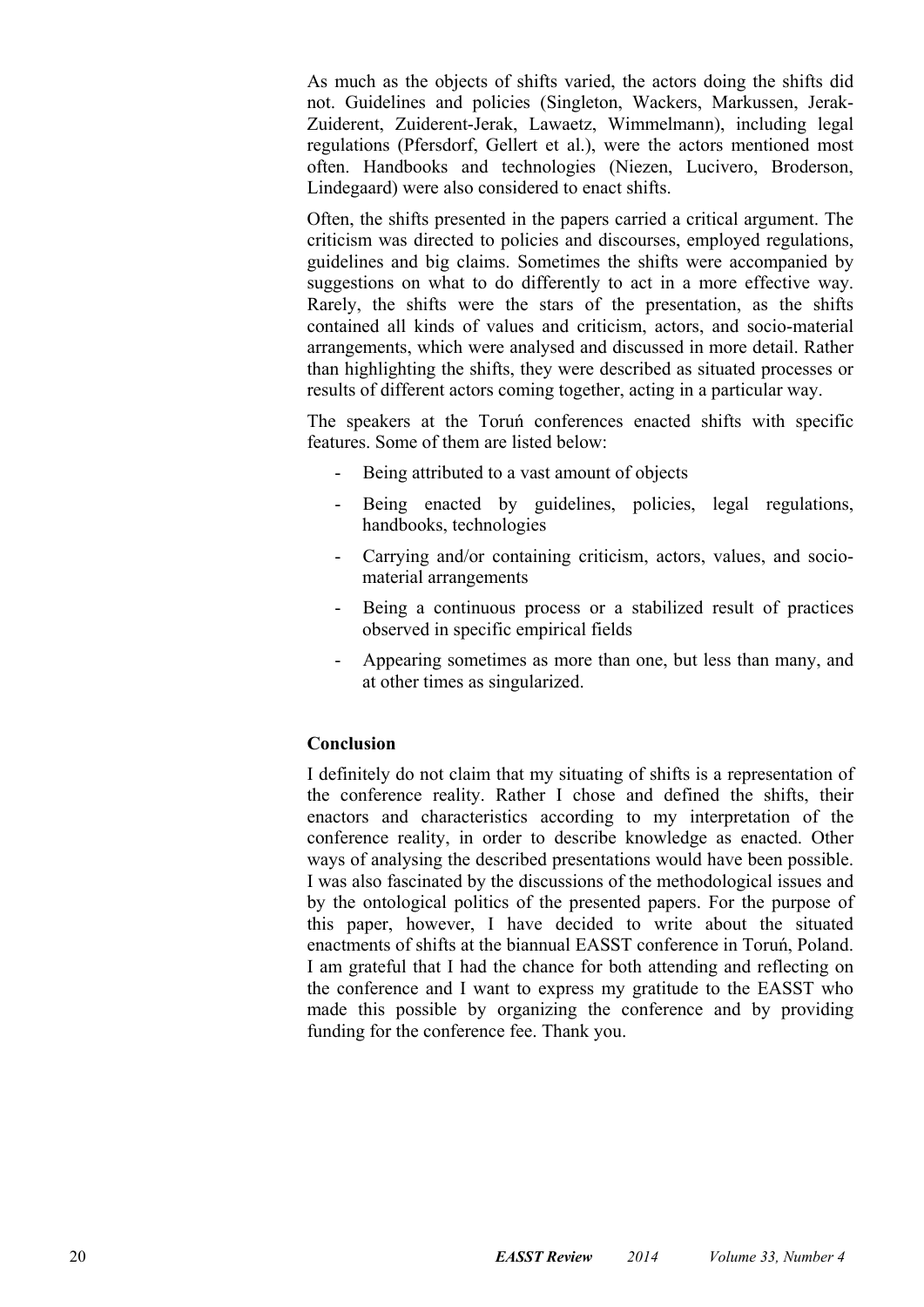# **Situating agencies and solidarities in environmental sustainability.** Reporting from EASST14 in Toruń, Poland.

*Astrid O. Andersen* 

On Tuesday September 16, which in Copenhagen was a beautiful early autumn day, I left towards Poland, to discover for me yet unknown geographical and intellectual territories. I was travelling to the medieval town of Toruń to participate in the biannual conference of EASST for the first time.

As I stepped out of the airplane in Warsaw, my paper "Purification: Engineering water and producing expert knowledge in Arequipa, Peru" was almost ready, yet a little too long, which often seems to be a problem when preparing for 15-minutes presentations. After a few hours in the Polish capital, another three hours in a train packed with Polish teenagers, I arrived in Toruń, where Nicholas Copernicus was born (so I learnt from the conference materials) and where the conference was set, (I later learnt that the location was carefully selected with the objective of decentring STS from Northwestern Europe). Since it was my first time to attend an EASST conference, I was rather blank on what to expect – would it be like mega-conferences I attended earlier – AAA Meetings or LASA?

My paper and I were to participate in a track called "Situated agency in environmental sustainability"; L2 was its orderly affix in the conference program. It took place in room AB 3.10, on the third floor of the recently built humanities building of the Nicolaus Copernicus University in Toruń.

There were about 15 of us in the room when the first session of the track started, on September 17 at 10.30 a.m. The two conveners, Brit Winthereik and Ingmar Lippert, both STS scholars from the IT University of Copenhagen, welcomed us to what they qualified as a first step of some yet unknown collaborative work of theirs. We would have four sessions of each 90 minutes; 12 papers that all responded to the call for papers engaging "*how people participate in reconfiguring environments*". Responding to the overall conference theme, Situated Solidarities, the two conveners asked us to, throughout the sessions, think about and discuss "to whom we offer what kind of solidarities?"

#### *How do we practice solidarity as (STS) scholars? And where do we situate it? Solidarity with different practices? With different entities…?*

The welcome had an open, explorative, positive tone. In contrast to other larger conferences, where sessions are short, time is utterly compressed **Summary**: This short text provides a first hand commentary from this year's EASST conference: Situated Solidarities, which took place in September in Toruń, Poland. The author deploys an ethnographic STS sensibility to the question of what is a conference. Taking as point of departure the track 'Situating agencies and solidarities in environmental sustainability', the author argues that the format of the EASST conference – with tracks going on over several sessions, producing continuous collective reflections and discussions, and with extended time and space for engaging in informal communication over lunch and coffee – is very well suited for building intellectual thought and relations.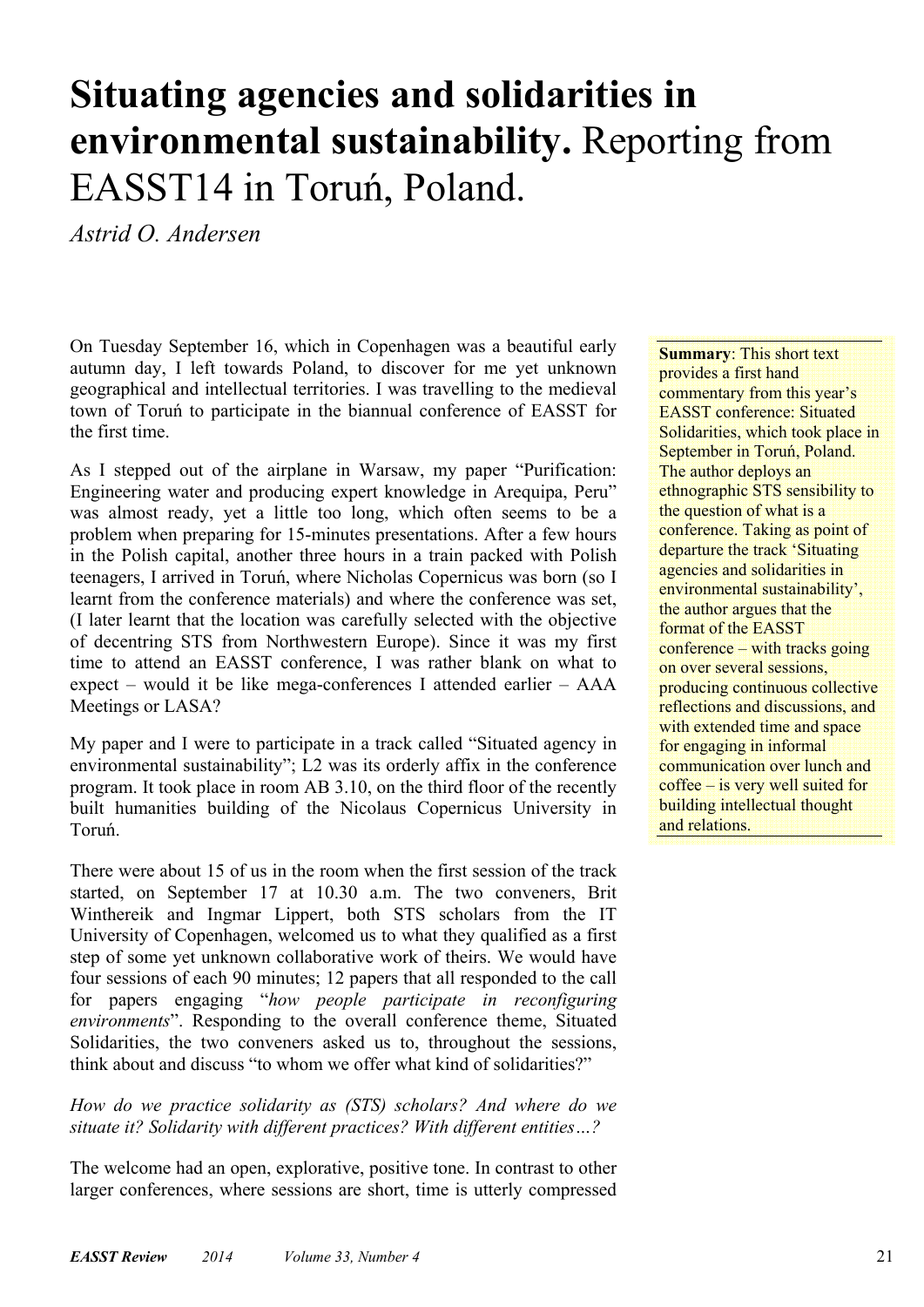

**Astrid O. Andersen** is postdoc at the Department of Anthropology at University of Copenhagen; her research centres on humanenvironmental relations.

astrid.andersen@anthro.ku.dk

and collective thoughts are most often cut off as session participants walk out of the room where the papers are given, I felt a relief knowing that I would be able to think continuous thoughts with which to engage in a continuous dialogue and discussion.

Throughout the four sessions a path was paved through a variety of empirical settings; we travelled through corporate carbon accounting, a Chilean copper mine, Swedish corporate care for sustainability, naturemaking through coast protection in New Zealand, Greek river expertise, responsible climate adaptation in Denmark, optimization in environmental management in an international NGO, wastewater management in Peru, design and ontology of noise in England, buildings as nature-machines in Norway and Swedish smart grids. The papers were weaved together by the physical setting where they were presented  $- a$ teaching aula at a Polish University; curtains, electronically interconnected with the projector, cut the daylight from entering the room, and an air-conditioning system prevented us from feeling the pleasant autumn temperatures in the outside world. We were crafting an academic conference by aligning the material practices with those going on in other rooms next to ours, and by gathering our thoughts and reflections around each other's papers.

Throughout the path along these many ethnographic sites, a rich landscape of concepts and possible analyses was drawn out for us to tumble and play in: *ontic achievements, erroneous environments, making STS travel, care as practice, multiple sustainabilities, infrastructures – and infrastructuring, politics of expertise, governance of natural commons, infraconceptual critique, creative redefinitions, overflows, assemblages and holistic vagueness…*

Solidarity was played out as a concept and a notion that shifts the engagement and relation we as analysts / scholars practice in the realities we engage with when we do our work. It may mean shifting the level of commitment towards a less distant form of analysis towards one that is closer to the idea of collective world-making. In the final session, our visionary and realist conveners made us go together in groups and discuss what we had learned from the sessions.

Some of the questions that circulated along the track, and in the final discussions:

- *Does reality-making need people who think of reality-making?*
- *Is there a difference between ontic solidarity and ontological solidarity?*
- *What comes after being troubled?*
- *Where is solidarity located? How can we invite people to make social analysis?*
- *What actually qualifies as critique?*
- *What kind of treasons are we afraid of?*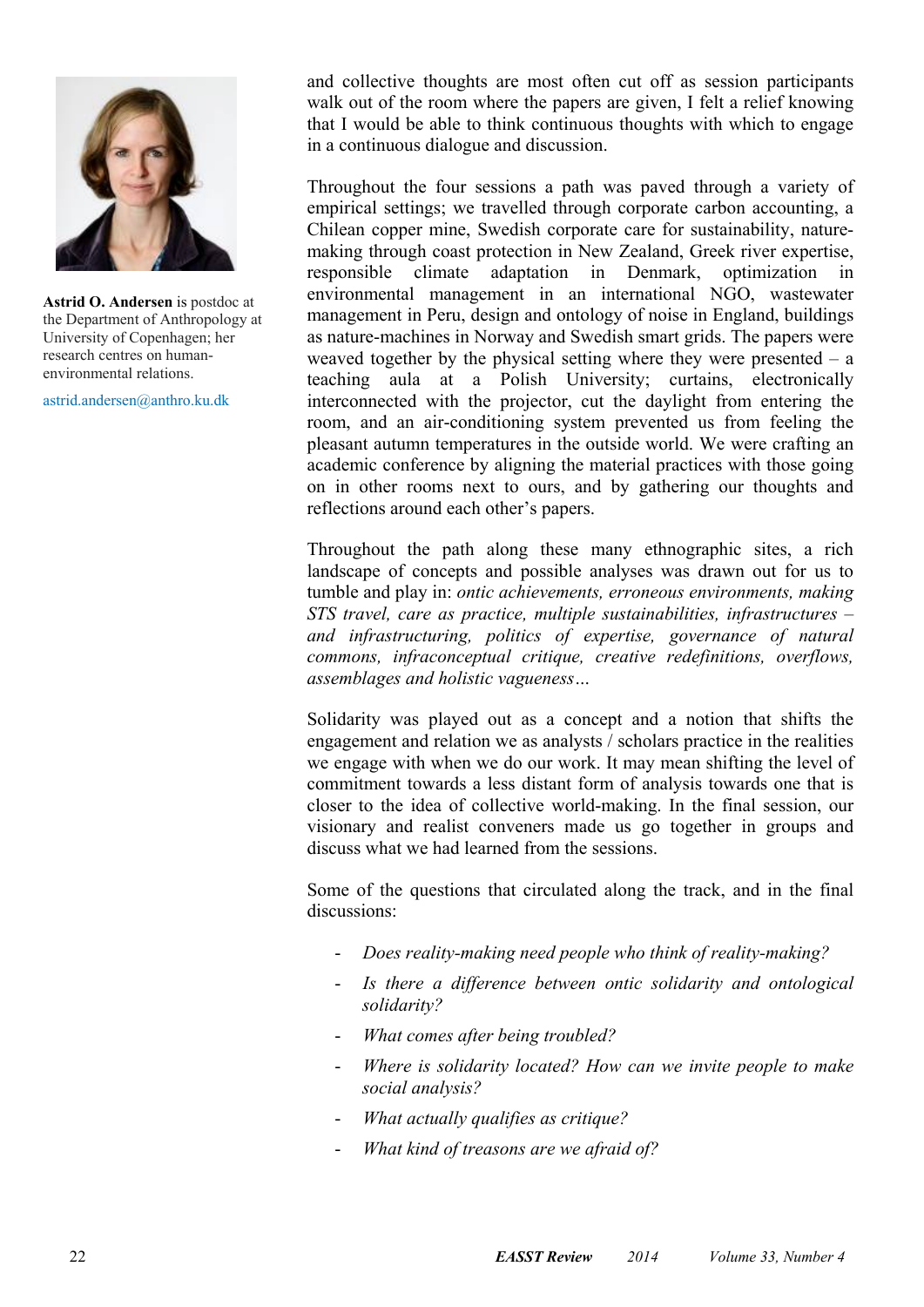- *What are the connections and disconnects between care solidarity – critiques? Can we think of scholarly practices in which we shift between these?*
- *How can design be used as ethnographic method when engaging with environmental controversies; a way to build new relations, physically?*
- *Can we (scholars) work towards daring to risk or de-stabilize our own position?*

Finally, we opened the curtains, let light in, changed the way of seating and got together in small groups that after a while gathered in one, to summarize the discussions and make the reflections collective. Instead of summing up the contents of the discussion, I leave you a glimpse of the notes I took of our collective reflections:

with *Peters: boundary obs*itets along Contrasts value they contradictions The way of ans inglementation what kind of selection that and Topostructuring non smartesis solutions would that counte? - Commons / publics / selections/20 regence What do we care for Russion ... some lead of voy Incomet. the out study<br>elements of the Politics have changed over the rike river Linda  $\frac{1}{2}$ - Layers of solidants - indeed to Saladarity  $2\pi$ different relations. Constantinos of soldinity from to enert the object different ? Citave Soliday De pobles they Treason ortic One with dia Flexible not wrong compt)  $-864$ Contact - Level of detail - a prod. must with interciption start ! Charles R noteistif space of agency are possible Wherabilities were your Autobility possibilities sobbiding Foilist auditycach

Coffee breaks, two-hour lunches, plenary sessions, and a spectacular *social event* in the Toruń fort made our conference track cross those of other participants, and weaved the EASST experience together as a dense meshwork of presentations, discussions, sharing and reflections. I appreciated these spaces, which made the conference a place where it was possible to meet and connect with new and already known people.

When returning to Denmark, by train, with my papers full of notes and ideas, track convener Ingmar Lippert - a passionate STS scholar and activist – was sitting in front of me, clearly satisfied with the EASST experience: "this is the third time I come to this conference feeling genuinely at home, it is like my community". I understood why, and thought that I look forward to my path crossing that of others at future EASST conferences.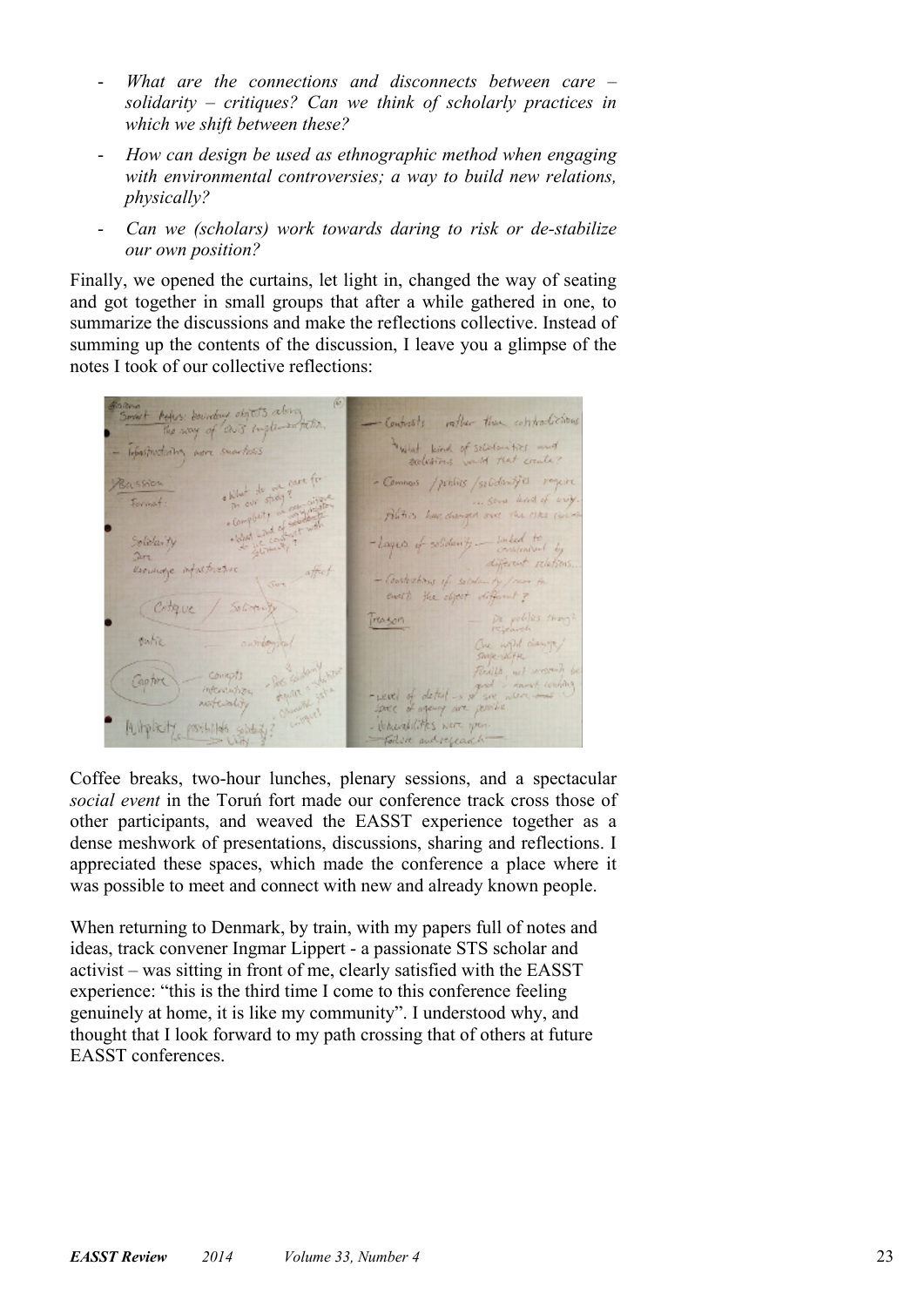# **Square pegs and round holes:** research funding and disciplinary legitimacy in STS

*Mhorag Goff* 

**Summary**: The current round of European Commission funding represents an opportunity for the STS discipline, with greater alignment to the concerns and dispositions of STS research. If we are to win bids there are challenges to address in terms of negotiating an implicit agenda and hidden success criteria, and perennial tensions in terms of how we present a coherent story to market STS research. The plenary emphasized community building as a means to develop understanding of what STS scholars can offer and made a call to arms that as EASST members we must do what we do best by engaging with other worlds, if we are to achieve good 'bar presence' and support our research agendas.

The subplenary of Pierre Benoit Joly, Maja Horst, Robin Williams and Fred Steward as chair presented their perspectives and invited the audience to discuss the challenges and opportunities for STS scholars in seeking successful engagement with Horizon 2020, the new European Commission funding framework for 2014-15.

The call for bids is framed as an appeal for responses to societal challenges, of which it was suggested that challenge 6, "Europe in a changing world – inclusive, innovative and reflective societies" is a likely target for the STS community. This observation came out of the Vilnius conference "Horizons for Social Sciences and Humanities" earlier in the month (for which Fred Steward's report is on the EASST website), which outlines the strategic goals for integrating social sciences and humanities research with those of Horizon 2020.

The plenary opened with the broad question about how EASST can influence these programmes. It spoke strongly to the conference theme of "Situating Solidarities: social challenges for science and technology studies", echoing the challenge of tackling the tensions that arise from the identity and legitimacy issues in STS whilst exploiting the community's interdisciplinary strengths.

Horizon 2020 recognizes that new modes of research and knowledge creation associated with scientific and technological innovation must include interdisciplinary research. This gives EASST members a unique advantage in the sense that they may be 'pushing an open door' where the experience of the STS community in handling epistemic diversity, and the multi-domain expertise of members can be a source of value.

It was noted by Pierre Benoit Joly that there is a predictable tension arising from the perceived dominance of economically driven research agendas in the European Commission - seen as influencing the success of funding bids. Competing on this basis creates a requirement to fit within these frames of reference. It was enlightening as an early career researcher to hear Robin Williams speak about the harsh realities of chasing research funding in that there is evidently significant work involved in bridging the gap between stated and 'real' success criteria for projects the European Commission is willing to fund. He observes a need to be able to interpret the bid criteria around this implicit agenda and to identify the people in the Commission who can support this.

Accessing the expertise of advisory groups is easier than in the past, with opportunities to get involved with the public consultation exercises in some strands, and it was suggested that having more reviewers in the system would improve understanding of how the system works among the EASST community.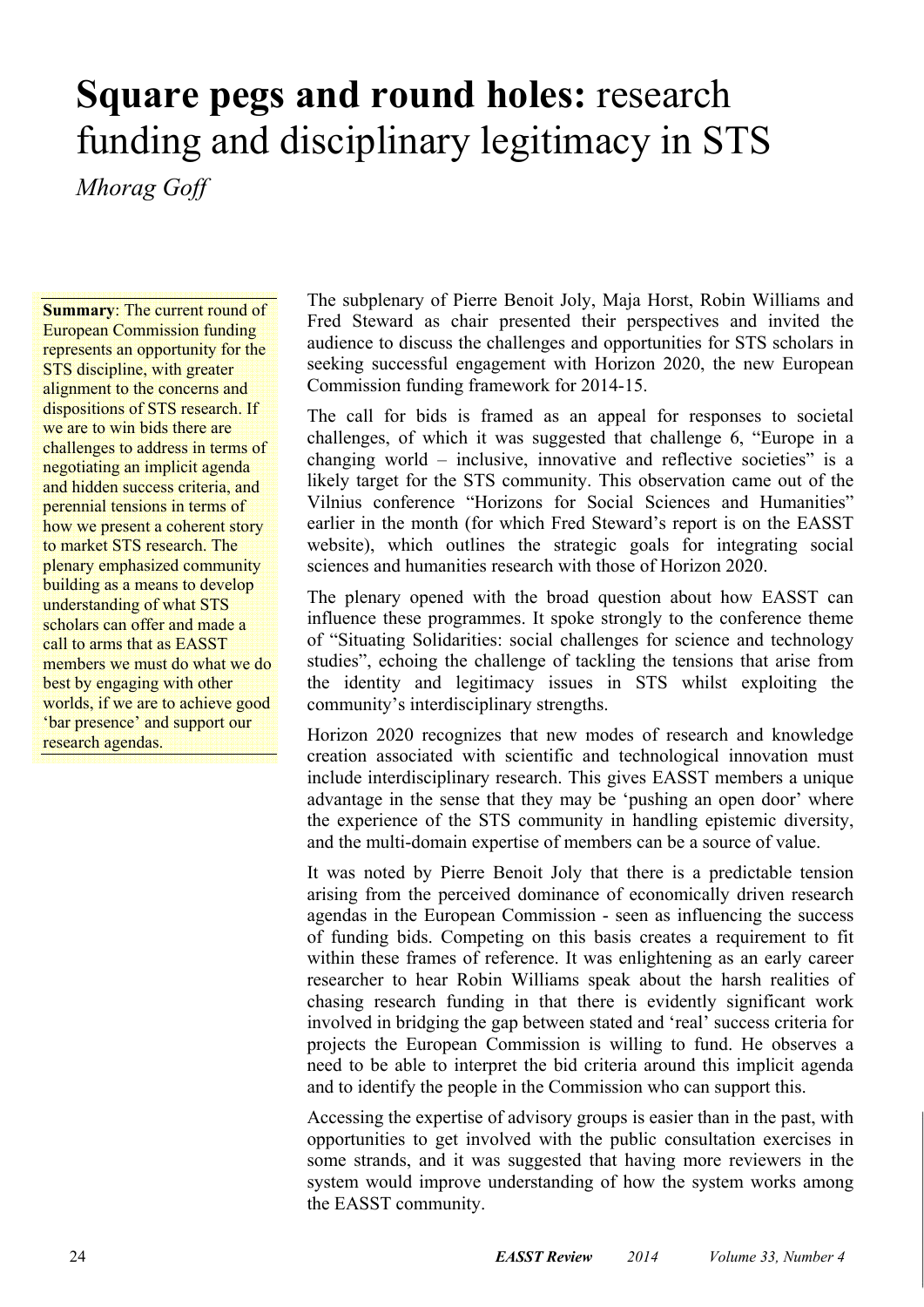Overall, bidding demands engagement with a complex policy network and pro-active management of the process, requiring that we as a community establish and expand our footholds in the Commission in order to focus our efforts effectively. Suggested strategies include sharing the costs of engagement activity as a means of supporting collective action, and accounting for bid development costs within bids. In this respect standalone projects are vulnerable and there is a need for capacity building in STS so that projects can be turned into a stream to build sustainability.

Maja Horst highlighted a perception among STS researchers of a lack of understanding outside the community about what STS is, and in relation to bidding this is manifested in the challenge of communicating how the community can add value. There is a sense among STS scholars that it is hard to find collaborators for bids and that STS is seen as 'PR' for other people's projects.

Investing time in building informal links with other departments in our own universities is one approach to raising our profile in terms of engaging with research communities with whom we could potentially collaborate.

Much of the discussion centred on the double-edged sword of STS researchers' interdisciplinary expertise, noting that the STS community, unlike natural science, can be seen as somewhat fragmented, with researchers coming from backgrounds as diverse as history and environmental science, and this discontinuity might undermine our ability to influence. There is therefore a need to integrate the community to provide 'strength in numbers', with the potential for EASST to act as a hub in coordinating members' responses to Horizon 2020. There is a need to target areas to invest efforts and we must be wary of losing opportunities to contribute by neglecting less obvious strands.

Whilst this kind of integration is more challenging for some STS scholars than others depending on our disciplinary allegiances, we are of course not isolated in the sense that they are part of research communities within our universities, and might fruitfully frame our potential contributions as providing the 'missing ingredient' in bids in other disciplines. We might, for example, smuggle STS into research agendas in other guises and expand 'shadow' research projects.

It is also important to build relationships with those in university administration who support bids. This means not only to valuing those who write papers but also individuals involved with the project development, bidding and project management ecosystem that supports successful bidding and delivery of projects.

Finally, there is a need for EASST to support pathways for those at the start of academic careers to get access to and involved with EC funding bids, by facilitating networking and strengthening the ability of EASST members to collaborate. We need to be clear in communicating the STS research agenda and understand the market for our research interests, and in this respect presenting a strong sense of disciplinary identity can be a vehicle for generating more widespread understanding of STS. In approaching Horizon 2020 this demands critical assessment within the community with respect to what we do, and 'getting our hands dirty' in taking up opportunities to demonstrate our value.



**Mhorag Goff** is a researcher and Associate Lecturer at the University of Salford; imminently completing a PhD in the Information Systems, Organisations and Society research group. Her PhD thesis is a critical investigation of electronic patient records in the NHS in England using Actor-Network Theory to understand how they benefit clinical work practices. She has a particular interest in research topics related to ethics, philosophical and critical approaches to understanding information systems.

m.goff@edu.salford.ac.uk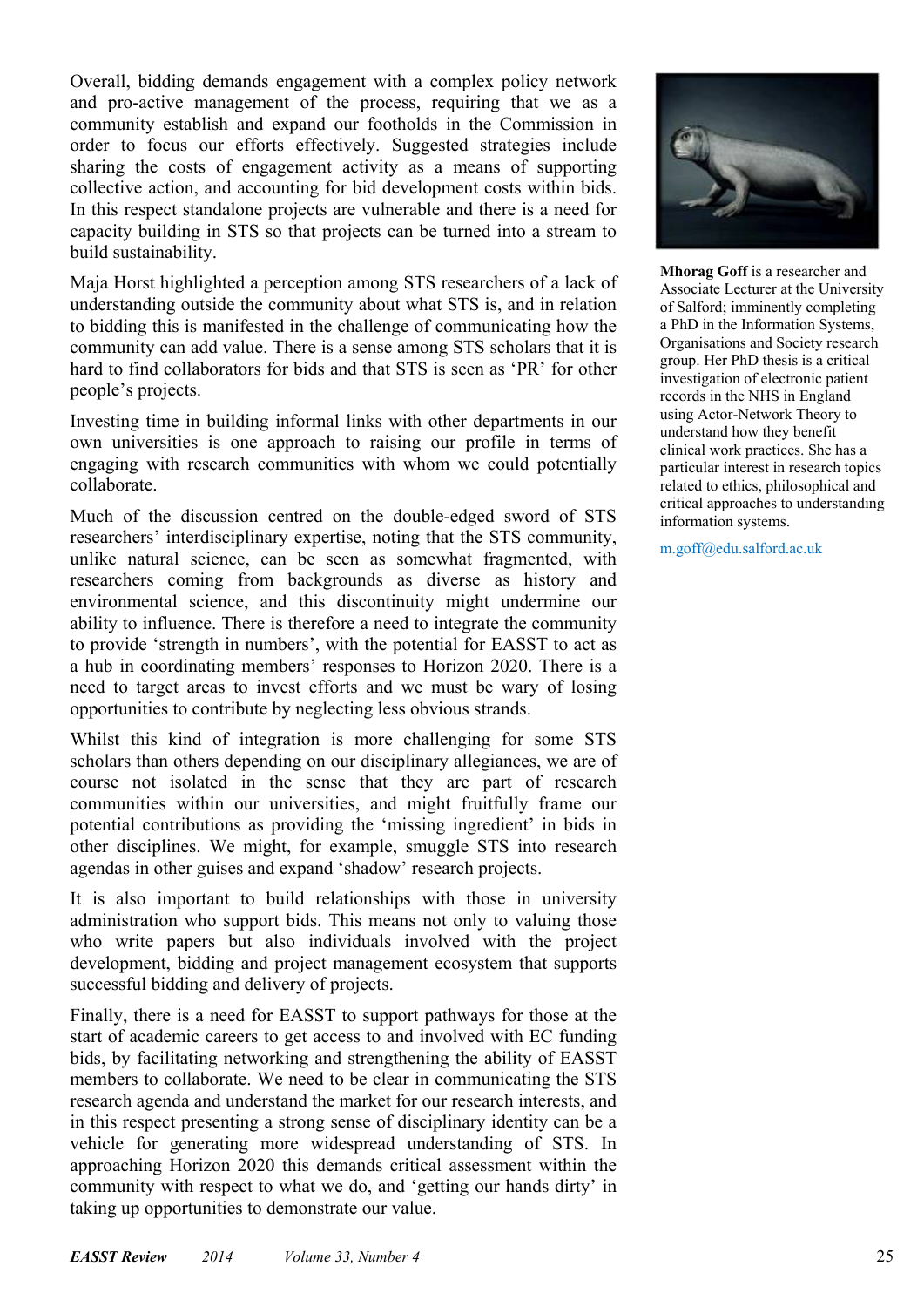### **Early career scholars' expectations and obstacles in doing STS** – within academia and beyond

*Nina Amelung* 

**Summary**: "Doing STS – within academia and beyond" was the theme of the preconference doctoral workshop at this year's EASST conference. The article begins with introducing theoretical perspectives of STS scholars and theirs visions of doing STS, in order to reflect on the workshop theme. Furthermore, selected concerns of participants are addressed such as the interaction with the empirical field, communicating STS research and the demands of the job market. The article ends with examples of good practices of doing STS presented in the workshop and encourages to take up the ideal of "avant-garde" as a stimulus for doing STS.

"Doing STS – within academia and beyond" was the theme of the preconference doctoral workshop at this year's EASST conference. While the issue definitely matters to early career scholars, as they try to find their own way of doing STS as scholars within academia, it also matters to them as scholars interacting with the world beyond academia and as future professionals working outside of academia.

In this article I offer some reflections on the workshop, but will begin by approaching the workshop theme from selected theoretical perspectives on doing STS, as they provide inspiration for (early career) scholars to reflect on their ambitions and visions of how to do STS. Such ideals implicitly and explicitly floated in the discussions during the workshop. However, this doctoral event brought together more heterogeneous expectations, as well as rich experiences of participants and discussants. The second section focuses on some of the concerns and obstacles raised by participants about doing STS, offering insights into how early career scholars are affected and perceive the particular challenges of doing STS beyond academia. The article ends with examples of engaging STS in the particular ways of publishing and communicating research as good practices in order to encourage experimentation with the yet "unspeakable" in John Laws' sense.

#### **1. Doing STS beyond academia: perspectives from theory**

Key figures in STS have already articulated their visions of how STS can matter or contribute beyond academia and derived suggestions on how STS should be done. Let us recall some of these ideas. Wiebe Bijker (2001) suggested two strategies of doing STS when he argued for the reinvention of the "public intellectual". One strategy is acting as a critical observer and making "political interventions" by offering a mirror to scientific and technological cultures and the actors involved:

"doing case studies is a way for individual STS researchers to conduct political interventions. […] Another metaphor to describe this kind of intervention via a case study could be "the STS mirror": STS studies present mirrors in which actors see their cultures and actions in new ways. And again, seeing themselves in these new ways may lead to self-conscious changes in behaviour." (Bijker 2001: 446).

Another is to act as a social engineer: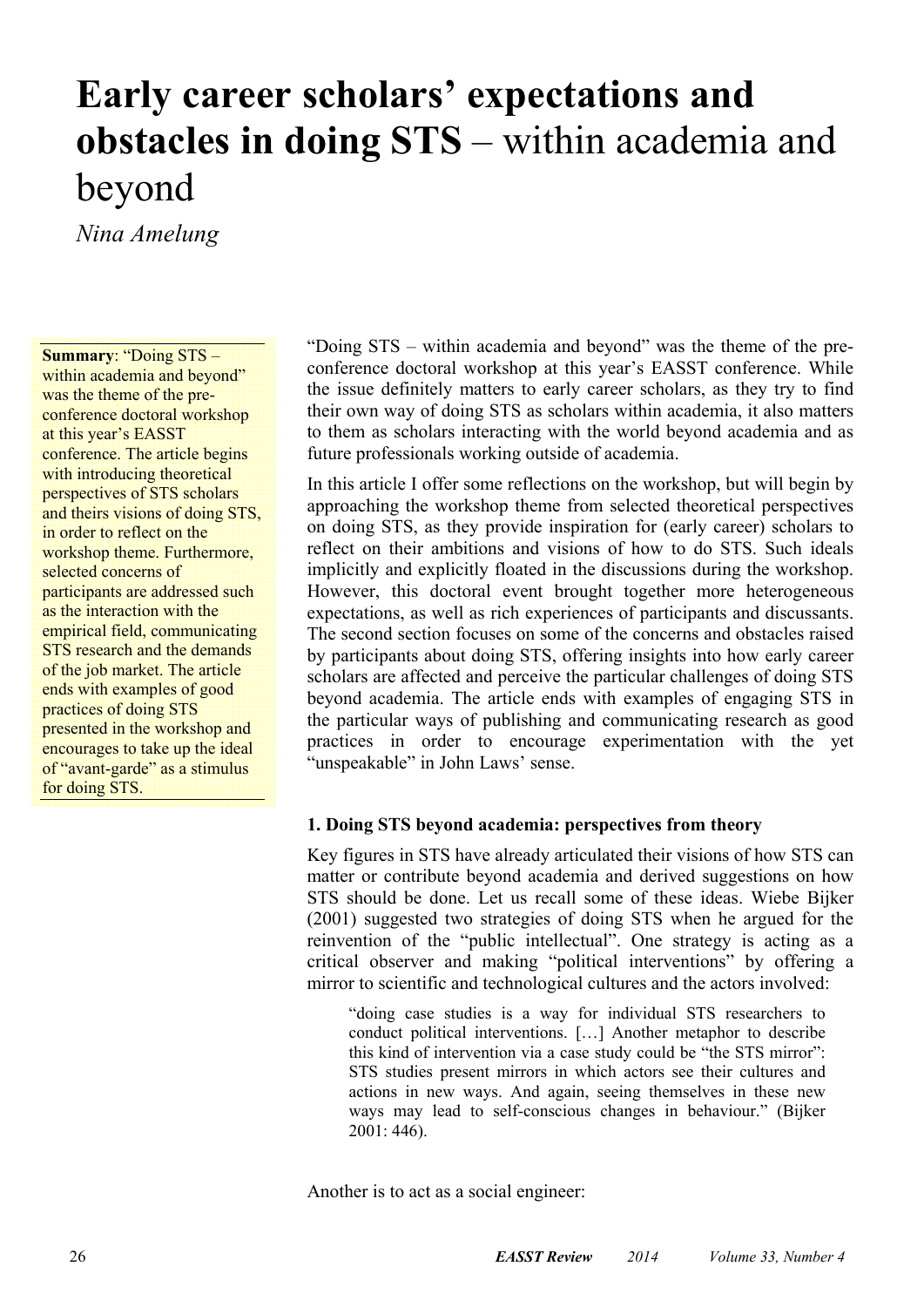"STS research needs to reestablish close collaboration with the science and engineering communities. […] I argue that STSers can contribute to making things, to changing the world. In doing so, they inevitably will dirty their hands, for there is no free ride here." (Bijker 2001: 446)

Obviously, both strategies can potentially conflict with each other. For example some scholars feel uncomfortable with the latter because they fear losing their critical distance or becoming instrumentalised for the wrong ends.

The way scholars interact with their empirical field, but also with the public and policy makers links up with what John Law (2004) wrote about how STS can matter and how he defines particular modes of contribution. Instead of giving an appropriate summary of his six modes, I recommend a full reading of his paper and here only selectively pick out some points of inspiration. He suggests "interference" as one mode which offers an explanation as to why it is rather challenging and demanding to make contributions as an STS scholar beyond academia:

"[…] interference is a mode of matter-ing that is awkward, rough, and broken. […] It does not generalise. It does not smooth out. It does not offer general calculative possibilities. In short it is specific, a form of located practice. Mattering in interference is something that is re-done, re-enacted, instance by instance. […] Its contributions are local. So there is no overview. Instead there are specific problems and specific constellations, and specific possibilities. All in specific places." (Law 2004: 7).

While such lofty ideals were aired here and there in our discussions, the overall approach of the doctoral workshop was hands-on and rooted in participants' own practical experiences. The aim was to learn from exchanges on ambivalent experiences about how to turn ideals, such as "using the STS mirror" or "interference", into practice. Yet ideals remained implicit.

#### **2. Doing STS beyond academia: concerns of early career scholars**

The objectives for the workshop were promising. The organizer Marton Fabok, student representative in the EASST council, had drafted a call inviting to "critically engage with what STS researchers practically do" and "to address how STS can be used in the context of practitioners, policy-makers, activists or even business consultants" 1. In retrospect, the key question addressed involved the obstacles and visions of EASST's early career scholars about doing STS. Before addressing some of the concerns raised during the workshop, I would like to note that since I'm writing based on my subjective experience of selective discussions, these reflections are eclectic and self-evidently do not necessarily represent the perspectives of other participants.

Starting with the range of obstacles, one issue raised was the challenge to communicate and make research understandable beyond STS insiders. A participant described his interest in the workshop based on:

"experiences on how I previously have found it quite difficult to discuss my research with people outside academia not familiar with STS concepts. So far they have found it too theoretical to actually be useful for implementation. […] Another experience is that I have



**Nina Amelung**, PhD candidate at Department of Sociology at Technische Universität Berlin, currently visiting scholar at department of Sociology and Work Science at the University of Gothenburg

nina.amelung@gmail.com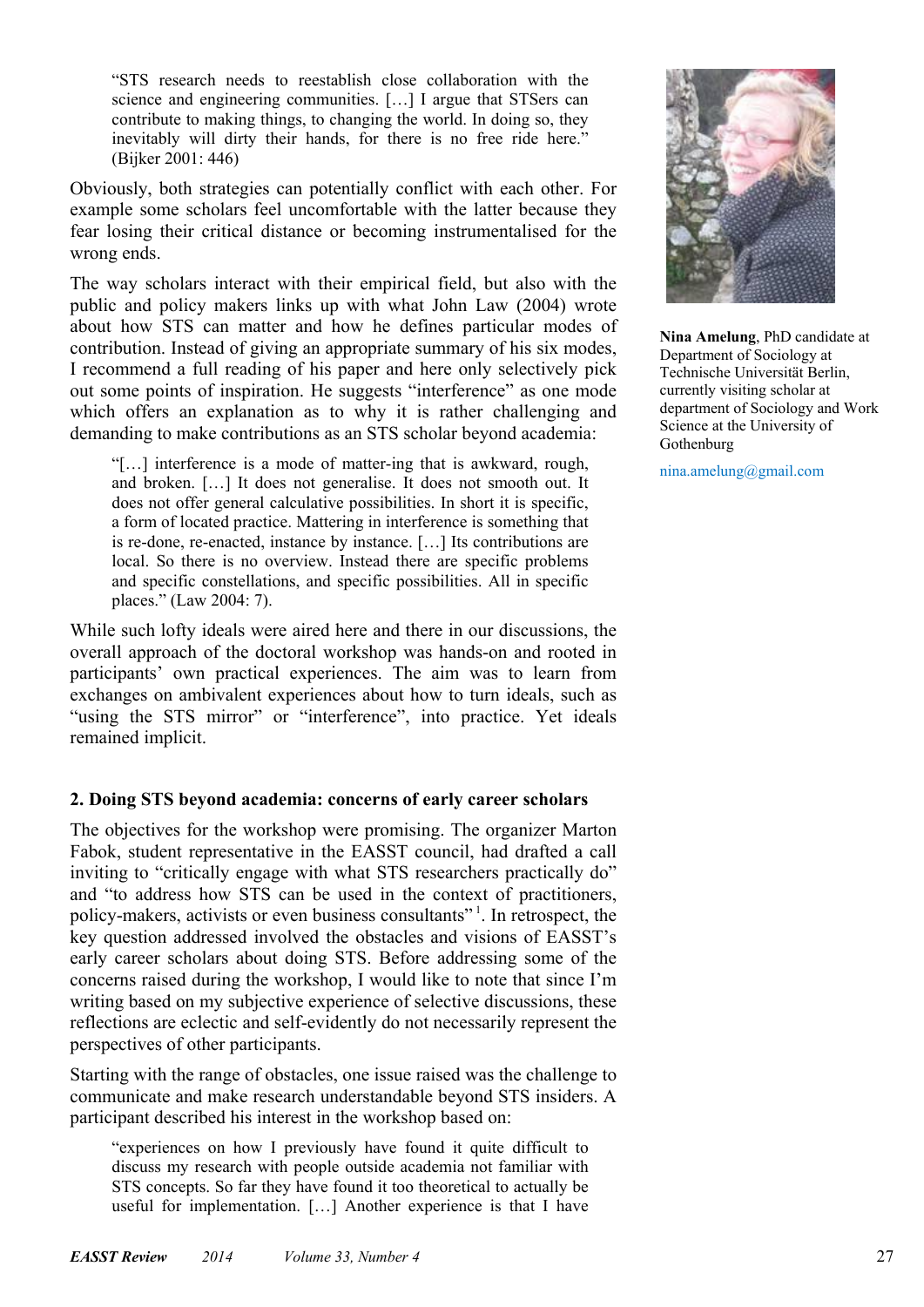found that STS theories very often focus on finding problems rather than solutions, and this is also something which makes it troublesome when trying to reach a broader audience and actually achieve a change." (participant A)

Other participants were interested in discussing the challenges of how STS engages with the public and politics. Therefore they wanted "to hear if and how others succeeded in communicating their research to actors involved in the policy process or to 'the public'" (participant B) and "to engage in conversations about using STS doings and knowings in political ways and with political goals" (participant C).

Another area of interest was how to interact with the empirical field. Bijker's notion of "political interventions" by the researcher turns out to be a rather complicated and difficult endeavour in practice. As one participant described it:

"The company had little experience with the anthropological approach and it was therefore a challenge to communicate my findings to the designers and programmers at the company in a useful way. Not only did I try to make the programmers and designers interact with the ethnographic field site in new ways. In doing so I constantly had to challenge the normal ways of knowledge transfer in the company." (participant D).

A recurrent theme pointed to the issue of how to make STS 'useful' – for practitioners, for policy makers, for engineers, but also for their own careers (in order to be competitive with others on the job market). Depending on the country around 20 to 75% percent of PhD candidates will leave academia after they have finished their thesis (Auriol 2010: 15) 2 . It is common for various scholars to see their future contribution in other working areas beyond academia. Furthermore, the younger generation of STS researchers is in many countries confronted with increasingly precarious working situations within academia, which makes them increasingly concerned about what they can contribute outside of academia. Due to massive and complex changes (linked with a trend in the marginalization of social sciences in some countries and increased competition for constantly limited resources in academia) the future prospects for PhD candidates in Europe (especially but not only in East and South Europe) are under pressure (Cyranoski et al. 2011). This could be a driver for increasing demand from early career scholars in STS for more reflection on what kind of skills STS researchers gain and how these are unique qualifications demanded on the job market outside of academia and enrich the employability of young researchers:

"When it comes to STS as a profile that qualifies you to get a job in business or public sector, I have little clue what important aspects are that make you look qualified. I hope to gain knowledge about whether there are specific methods or knowledge bases that are significant for the STS-approach and that can be translated to applied problem-solving competencies. Are there actually companies that look for the STS-competencies?" (participant E).

This points to a dilemma regarding controversial expectations in STS. A legitimate demand articulated by young scholars is to clarify the particular skills and competences of STS in order to use STS as a unique selling point when they compete with others on the job market. However, requests and competences deriving from STS scholarship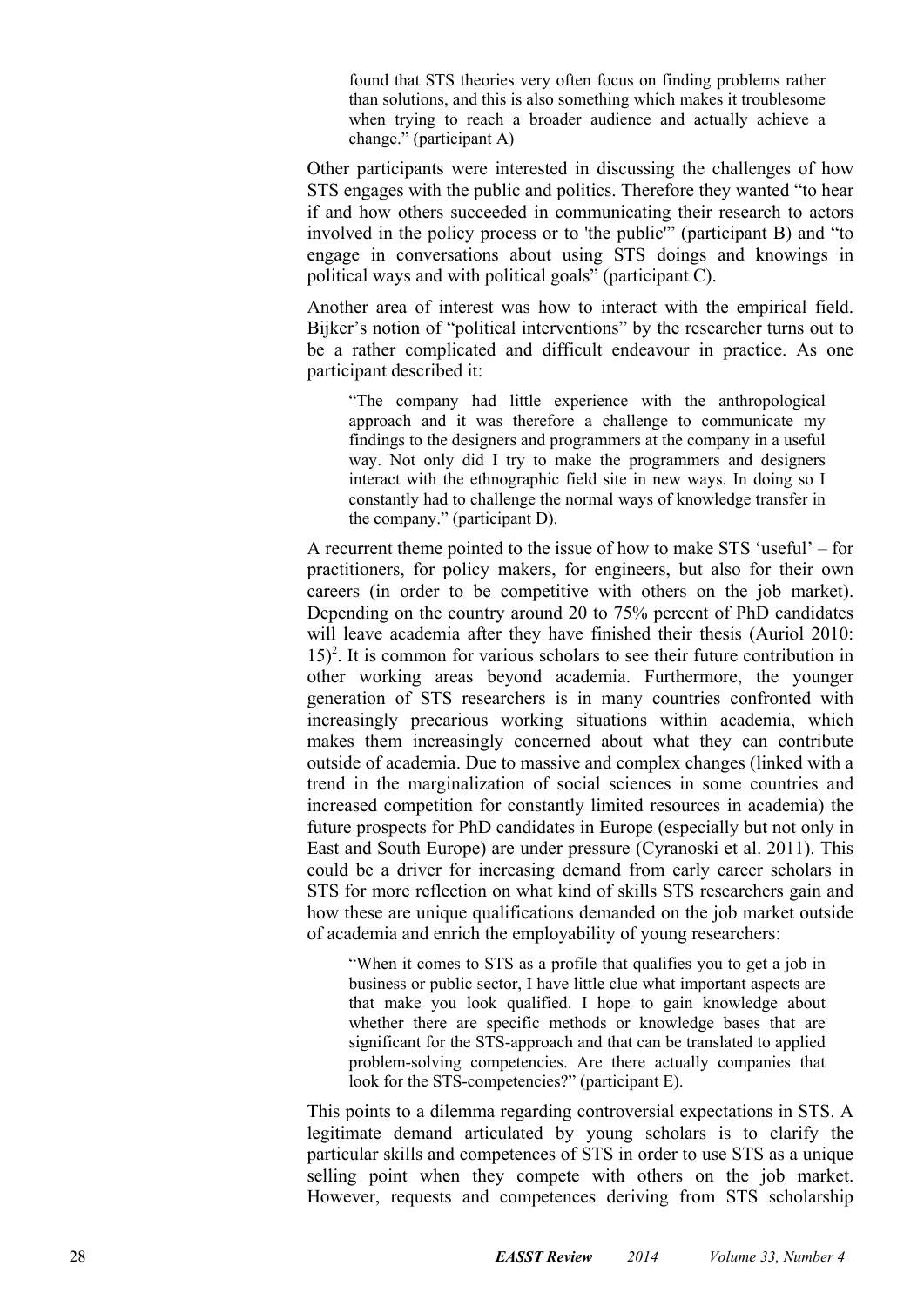might be different and even contradictory to what is demanded by the worlds beyond academia. Or put differently: challenging traditions of thinking might be welcomed or at least heard in some niches and under certain conditions – and in others not. STS scholars will continue struggling to find a balance between these requests, but should explore further which are these niches and conditions, in order to make a better impact with their interventions and ways of doing STS. If they succeed, they will become more and more demanded beyond academia. To me, this includes developing reflection skills, collecting experiences of how to intervene in a critical but responsible way, and learning how to deal with the ambiguities of getting our hands dirty while still keeping a critical distance in order to avoid becoming instruments for the wrong ends.

#### **3. Doing STS beyond academia: examples of good practices**

The workshop approached the theme of what STS researchers practically do by addressing the actual work practices of STS researchers: how they publish and engage with the publishing industry, how they communicate their research, how they work with practitioners, but also if and what kind of impact STS research has beyond academia.

Doctoral candidates and selected senior researchers (who acted as facilitators and discussants) discussed their views and experiences in doing STS in working groups. Small group discussions addressed the issues of "social media" facilitated by Jan-Hendrik Passoth and Nicholas Rowland; "open access publishing" supported by Endre Dányi; "working with practitioners" facilitated by Ingmar Lippert; "academic careers" assisted by Jan-Hendrik Passoth and Nicholas Rowland; "science communication" facilitated by Sarah Rachel Davies, "digital interventions" helped by Paolo Magaudda and an *ad hoc* small group on "working with policy makers" facilitated by Marton Fabok. Les Levidow was originally scheduled to facilitate two workshops on "co-operative research" and "academic journals", but had to cancel due to external circumstances.

Inspiration was derived from "good practices" of enacting STS in publishing and communication platforms, which can be also seen as materialized visions of doing STS. One example is based on the idea that the process of writing and publishing can be addressed by alternative forms of engaging with how texts are produced and distributed. The initiative taken by the young publishers *Mattering Press* is motivated by the belief that the way in which this takes place matters. 3 Founded by a collective of formerly early career scholars in STS, they have now started to produce high quality, peer reviewed, open access books featuring relational research on science, technology and society and based on a collaborative and mutual supporting basis. The ambition is to experiment with the ways of producing academic books that break with the often asymmetrical relationships between publishers, authors, readers and networks of distribution. Instead, as Endre Danyi (co-general-editor of mattering press) explained, taking care of the publishing process and caring for all involved is the key to a different and STS inspired approach of publishing.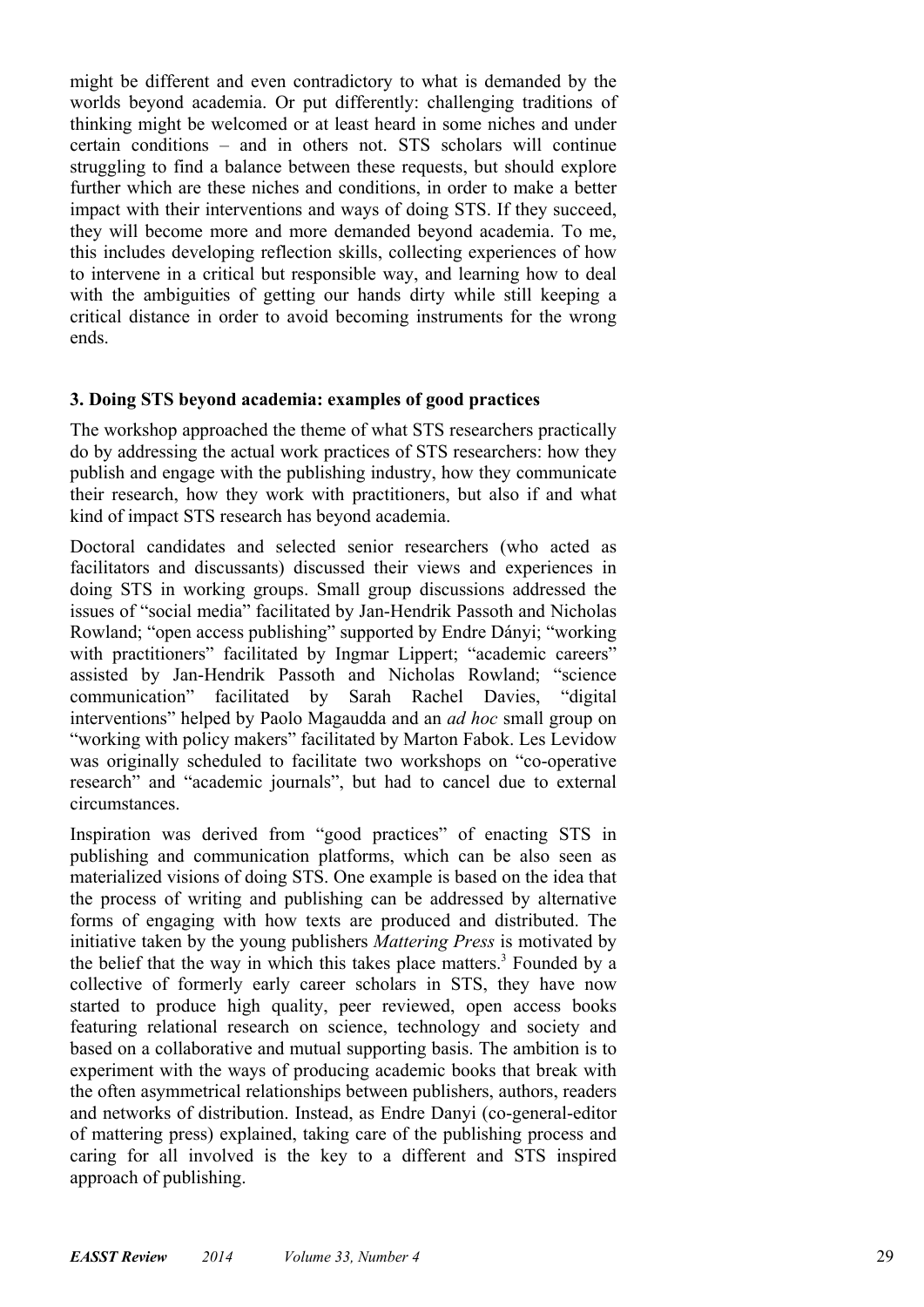#### *References*:

Auriol, L. 2010. *Careers of doctorate holders: employment and mobility patterns*, OECD Publishing.

Bijker, Wiebe E. 2003. ..The Need for Public Intellectuals: A Space for STS: Pre-Presidential Address, Annual Meeting 2001, Cambridge, MA". *Science, Technology, & Human Values* 28(4):443–50.

Cyranoski, David, Natasha Gilbert, Heidi Ledford, Anjali Nayar, and Mohammed Yahia. 2011. "Education: The PhD factory". *Nature* 472(7343):276–79.

Law, John. 2004; '*Matter-ing: Or How Might STS Contribute*?', version of 28th June 2004, available at http://www.heterogeneities.net/publ ications/Law2004Matter-ing.pdf (downloaded on 4th February 2010)

Participant A, B, C, D, E: quotations from statements of motivation letters for the workshop (anonymized)

An example of how to experiment with communicating STS is the blog "installingorder.org". Founders Jan-Hendrik Passoth and Nicholas J. Rowland shared their blogging experiences with participants. Their blog provides a public platform for discussing STS themes and is realized by a core group of bloggers and guest bloggers, but is open for participation. Additionally, it offers recommendations of literature to read and of lessons to teach (including teaching material). Discussions focused on what kind of writing style reaches out to specific audiences (such as either the wider public or STS scholars). Participants shared the motif of mobilizing alternative forms and pushing the limits of communicating, presenting and exchanging STS thoughts.

A source of inspiration for stimulating experiments in enacting STS can be found in what Law calls "avant-garde" – another ideal so heroic yet so difficult to enact in practice:

"Avant-garde works by undoing taken for granted assumptions […] it also tries to undo the groundings for policymaking, criticism, and puzzle-solving, and to show that these are not really foundations. That means that it proposes the unthinkable, or at least the unspeakable. […] Avant-garde never fits with established enactments of the real world. This means that it is inconsistent with the apparatuses of discipline with its journals, its institutions, and its funding bodies. […] But avant-garde, that loose cannon, must be protected. It matters in ways that start out by being unthinkable – and then, at least sometimes, come to matter in quite other, transportable ways." (Law 2004: 8, 9, 11)

Relevant themes and related issues have been raised, but there will need to be more spaces to reflect on early career scholars' contributions mediating between STS visions and external constraints. Therefore I hope the workshop is the beginning of discussion rather than an isolated event among early career scholars and across the scholarly generations in EASST.

#### **Notes**

<sup>1</sup> EASST Website: http://www.easst.umk.pl/easst-pre-conference-doctoralworkshop-torun/, accessed on 25th of November 2014.

<sup>2</sup> These numbers reflect PhD candidates across all disciplines. Since STS scholars can be found across diverse disciplines it is difficult to specify how they are affected by that.

<sup>3</sup> Mattering Press Website: http://www.matteringpress.org/, accessed on 25th of November 2014.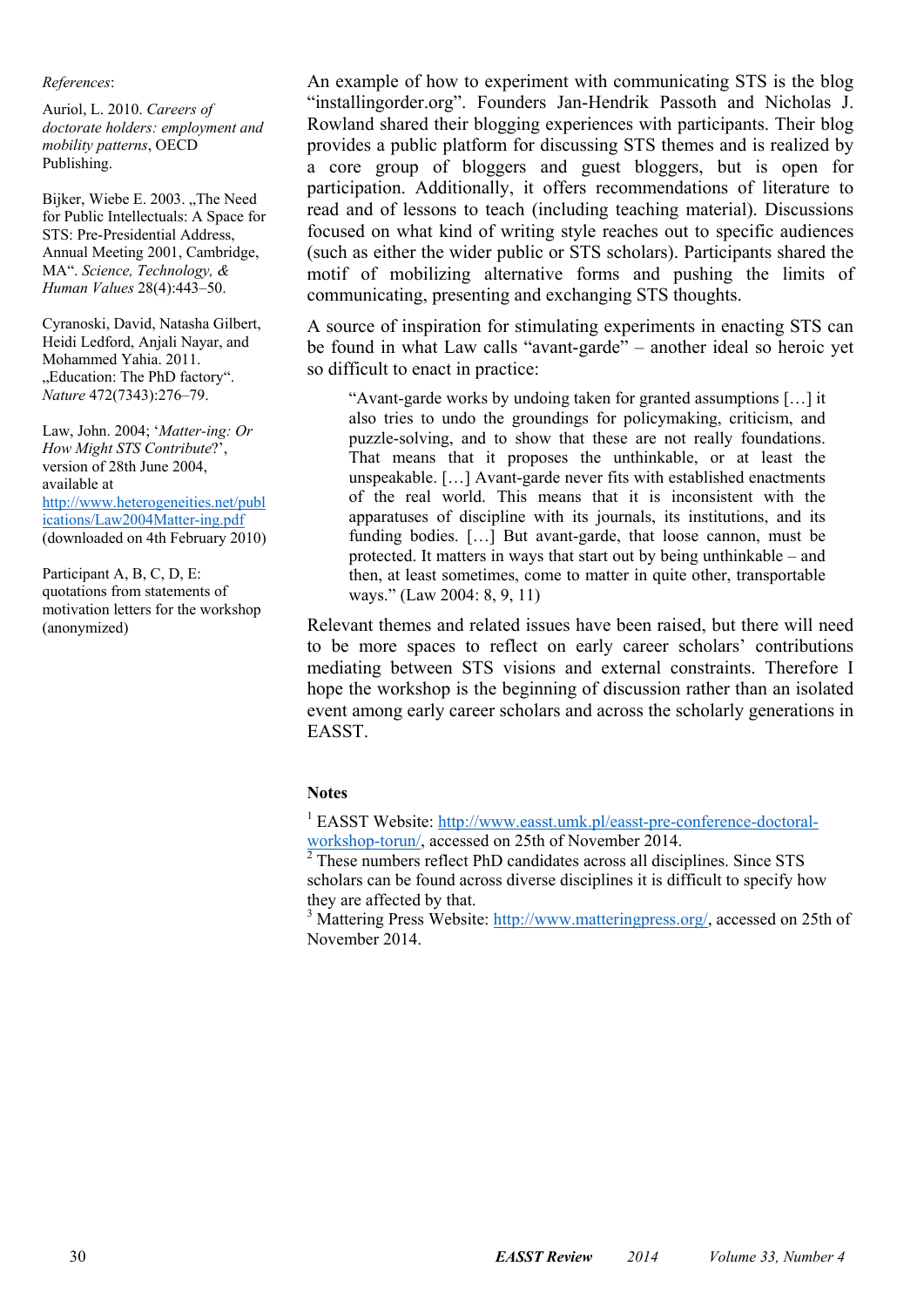# **Caring for a displacement in meeting formats**  Report on the 4th meeting of the STS Spanish Network, 4-6 June 2014, Salamanca<sup>1</sup>

*Tomás Sánchez Criado & Nerea Calvillo*

#### **1. The #4esCTS meeting: Diaspora and care in an STS network**

The 4th meeting of the Spanish STS Network (Red esCTS) took place between June 4th-6th 2014 in Salamanca, hosted by the *Institute of*  Science and Technology Studies<sup>2</sup> of the University of Salamanca in two beautiful buildings from the 16th century (Colegio Arzobispo Fonseca and the Faculty of Translation and Documentation). The meeting could be seen as a moment of consolidation for the network with an attendance of more than 80 people from very different professional and disciplinary backgrounds, presenting papers, distributed in parallel sessions, on the most diverse topics, ranging from contemporary urban, cultural or health/care issues to the reflection of forms of citizen science and participatory interventions in technoscientific issues<sup>3</sup>.

In a productive and ironic stark contrast with the historicity and solidity of the buildings, the meeting wanted to gather STSers from inside and outside of academia to analyse the outmost contemporary predicaments and frailties affecting knowledge production institutions. Indeed, the call 'If you love me, go away! Deploying diasporas and activating care from the backroom' played ironically<sup>4</sup> not only on the complicated career prospects of young STS academics in Southern European countries but also on the 'brain drain' rhetoric (that usually depicts the structural problems in R&D as one in which 'the best minds' are escaping the country). The idea of the call was to build an alternative framework to this construction of a diasporic academia, which sometimes forgets about those who cannot travel, usually neglects those producing relevant knowledge in places different from academia (e.g. health activists, collective architecture networks, cultural producers and artists, etc.), and almost never signals the important forms of backroom care-work that have to be deployed and activated to maintain professional and personal bonds at a distance, or to be able to overcome fear and frustration to produce relevant changes in the present day sociomaterial conditions affecting us.

Building on the idea of 'diaspora' and highlighting the necessary care networks put to work to reduce its impact, one of the most important aspects of the programme reflected on how to keep on doing as a decentered and non-structured STS network in post-austerity times. Besides streamlining meetings' budgets and eliminating fees to grant access–as has been the regular practice of the network in the past four years–, an important strand of organizational worries laid on the modes of governance and free tools available to sustain our horizontal practices. Given the inspiration in and the parallels with other peer-to-peer (P2P) **Summary**: Our meeting 'If you love me, go away! Deploying diasporas and activating care from the back room' not only reflected on the complicated career prospects of young STS academics in Southern Europe, but also aimed at challenging traditional ways of producing and sharing knowledge within STS. Besides discussing at great length the prospects of a peer-to-peer (P2P) network format with Francesca Musiani (our keynote speaker), we sought to experiment with different meeting formats, ranging from dramaturgical performances, the cooking of workshops to an online call for manifestos or videointerventions addressing how to engage with non-academic knowledge producers. In sum, this meeting has signaled for us an interest in the promotion and exploration of more inventive formats for the encounter of academics and non-academics not only addressed at sharing papers, but also at stimulating the production or testing more interventionist projects, ideas, and research devices.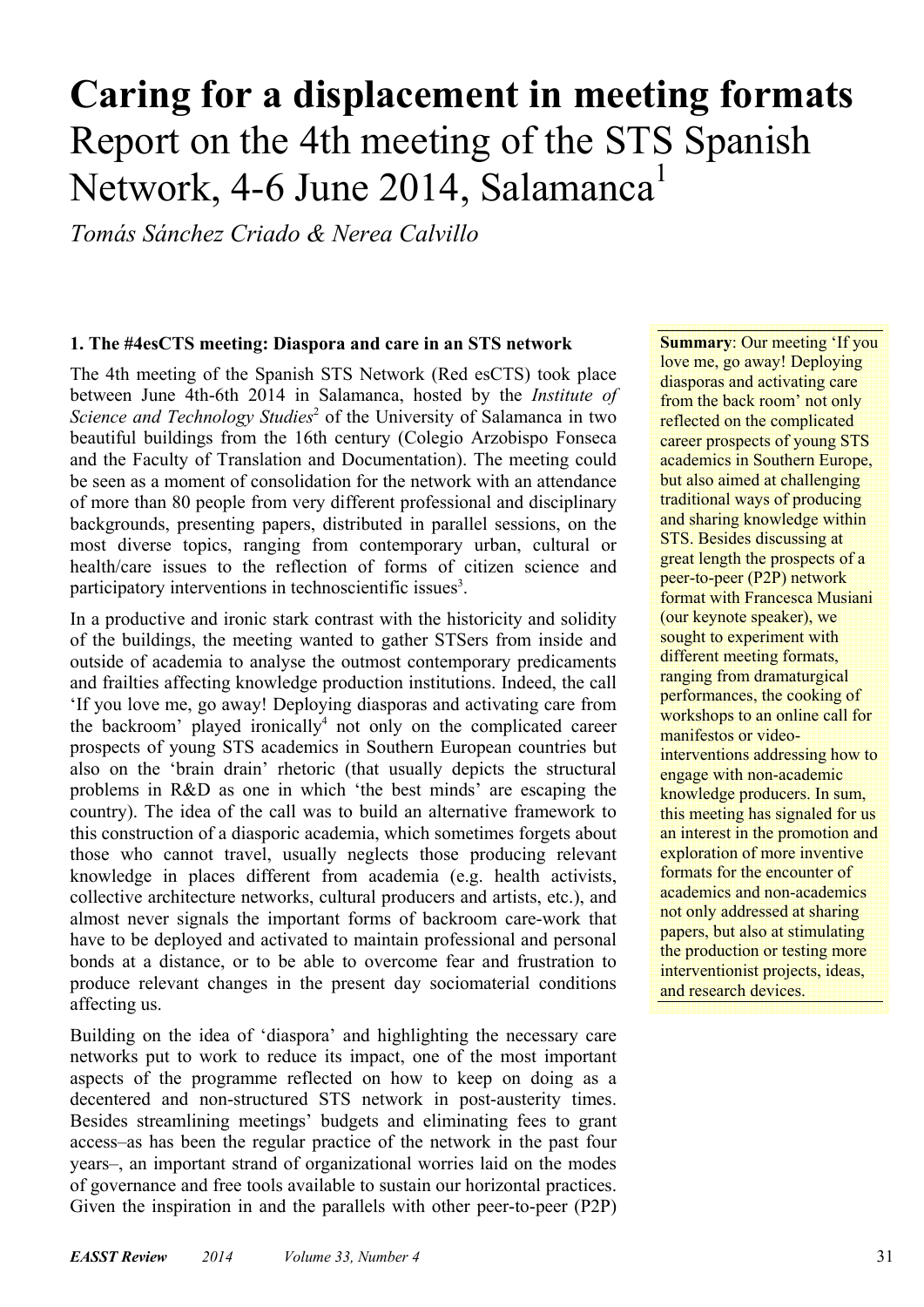

**Tomás Sanchez-Criado** is Lecturer in Social Sciences at the Open University of Catalonia. He is a Social Anthropologist interested in the ethnographic study of the material politics of care, currently doing research on grassroots mobilizations for independent living and practices of participatory/activist design of personal and urban care infrastructures.

networks, the organizing committee invited Francesca Musiani as a special guest for the opening conference 'Of dwarfs and giants: The networks of today and their politics of architectural design.' Francesca kindly agreed to reflect on the prospects of how a P2P scientific network might look like departing from her studies (Musiani, 2013) on the fluid yet stable forms of P2P governance in decentralized digital architectures (dwarves sitting on the shoulders of other dwarves, not giants). A very interesting debate ensued, focusing on whether the use of open-access publishing strategies might be the most important avenue to enable our network's activities or if other more hybrid and material forms of opensourcing might have to be invented to bring to life such an experimental idea of a P2P scientific network (cf. Corsín Jiménez, 2014), experimenting with its formats and ways of building encounters.

The opening ceremony closed with the video-intervention We, the guinea pigs by the influencing open design community ColaBoraBora<sup>5</sup>, portraying explicit scenes of a laboratory rat vivisection with a voiceover of an enraged lab rat denouncing the utilitarian uses of either people or animals by scientists in their empirical work, hence contesting scientific expertise and the institutionalisation of research as well as calling for a more hybrid and co-produced fabric of science, caring for other forms of knowledge production. The first day ended with the presentation of a speed-dating dynamic See no evil, hear no evil<sup>6</sup> by ColaBoraBora, searching to frame first encounters between academics and nonacademics present at the meeting.

#### **2. #4esCTS's special workshops: Towards more hybrid and inventive 'ways of doing' STS?**

Indeed, many efforts were put in the previous months to deploy and make available in the programme relevant forms of caring for  $STS<sup>7</sup>$  and, more especially, to turn its more hybrid and inventive potential futures into a 'matter or care' (Puig de la Bellacasa, 2011) for our network. A wide gamut of special workshops were carefully put to test during the meeting. Each workshop challenged 'ways of doing' STS, testing alternative discussion and communication formats, as well as inquiring not only what the field 'is' but also on how we want it collectively to be.

For the *Demo-WHAT? A dramatechnic experiment in democratic productions*<sup>8</sup> , organized by the GESCIT research group at Universitat Autònoma de Barcelona, we gathered in a pub downtown –the meeting spaces were challenged too!-. The workshop started with a dramaturgic performance, featuring a voiceover by Democritus of Abdera, in which participants were presented with different figurations of democracy and the roles of experts encountered by the group in their recent research exploring participatory STS methods, such as a year-long consensus conference and diverse focus groups. Paper fragments featuring different 'voices' –i.e. anonymous quotations– were distributed to participants divided in groups, and each group was asked to create a dramaturgic representation of what democracy means inspired on them, resulting in one of the most hilarious moments of the whole meeting (with several groups acting on stage, be it representing the everyday democracy through conversations on a bus or proclaiming, without mumbling a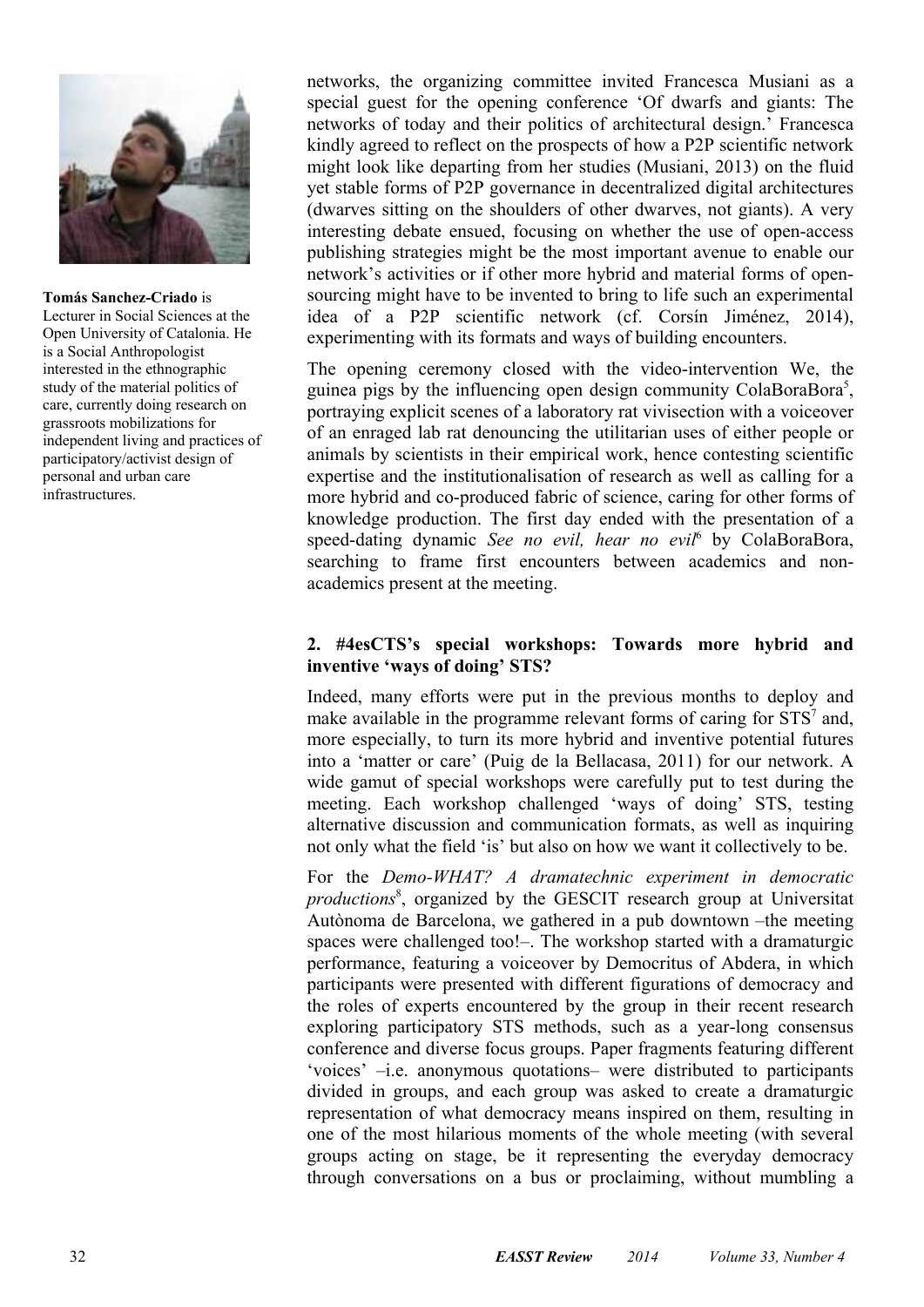word and refusing to speak, a constitution for an inclusive democracy of the shy).

Research accountability and the circulation of knowledge were explored in the *Publish like you give a damn, careful experiments in academic*  publishing<sup>9</sup> workshop, convened by the Mattering Press collective<sup>10</sup>. Julien McHardy dynamised a discussion about open access publishing formats and different forms of academic writing registers and genres, based on small writing samples that participants had been asked to share. It served as a starting point for the exploration of what care and experimentation in academic publishing could mean. Quoting McHardy's contribution to the network's blog a few weeks later<sup>11</sup>: "Talking to people at the meeting, I gained the impression that being outside institutional accountability is both difficult and what makes esCTS a productive and exciting initiative. Like esCTS, books are not easily accounted for, because they are not easily counted, ranked and evaluated. In addition, according to our workshop discussion, books offer greater freedom compared to the stricter editorial, disciplinary and formal requirements of articles. And even where books count, for tenure for example, they do not register on a scale, but as singular achievements, either published or not (perhaps with the exception of prizes and awards). If books and the esCTS network share that they are not easily accounted for, we can start to consider that books might be valuable because they evade evaluation." The workshop was also a means to share textual practices to participants with non-textual backgrounds.

For the *TEO goes to the kitchen*<sup>12</sup> workshop, convened by some of the members of TEO (*Taller de Experimentación Objetual*, or Objectcentered Experimentation Seminar) in Barcelona, there had been a call for 'research objects' (any sort of trace or material from a research endeavour) some people wanted to share and experiment upon. The proposal was for all attendants to take part in the cooking of a taylormade 'Mediterranean diet' seminar that might suit very particular research objects: avoiding 'heavy fat' conceptual seminars impossible to digest or 'too messy' cooking methods, as well as pointing at the crucial aspect of committing to good practices in seminar 'commensality,' ensuring that all relevant human or nonhuman parties involved in research were sat at the table for dinner. The workshop resulted in a very funny creative marathon where the two seminar proposals were collectively developed.

Last but not least, *Diasporic Science*13, promoted by Adolfo Estalella and Tomás Sánchez Criado, sought to promote an online call for manifestos, putting forward STSers' most purposive and imaginative skills to rethink academia and social science through statements. That is, inspired on the proliferation and creativity of both activist and artist manifestos<sup>14</sup> and thinking from the manifesto as a particular accounting technique (a ship's log), the idea was to think of possible routes into the future, refiguring diaspora into a movement of displacement of our very institutions and knowledge practices. The call resulted in proposals addressing the need for more collaboration with research counterparts or the transformation of our knowledge production through the use of other media (e.g. architecture, industrial design and illustration), or the



**Nerea Calvillo** is an architect at C+arquitectos, researcher at Citizen Sense at Goldsmiths University of London and Design Critic in Architecture at the Graduate School of Design at Harvard University. She is currently working on feminist environmental monitoring, ontologies of the toxic and how to take air pollution into account from an architecture perspective.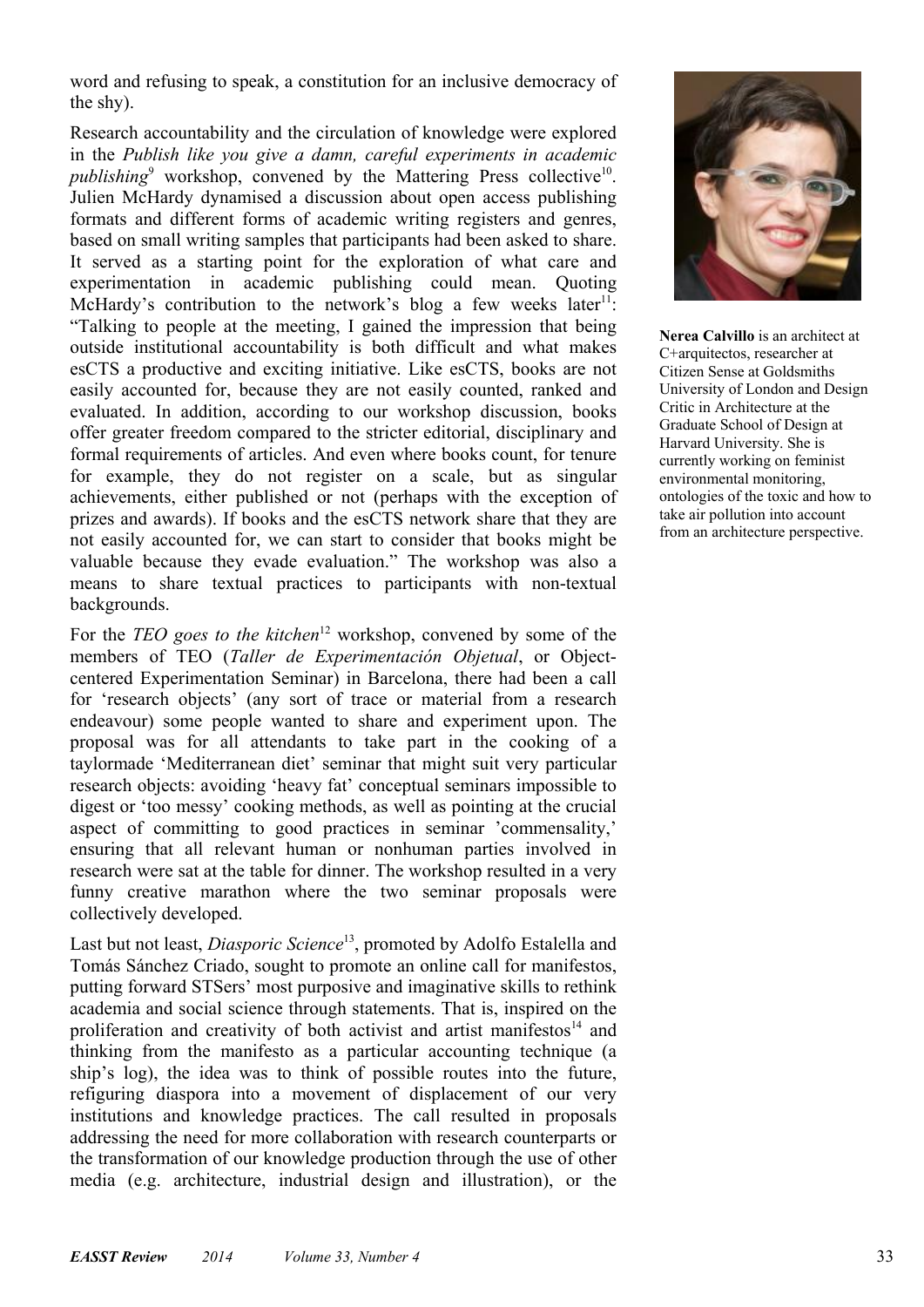#### *References*:

Corsín Jiménez, A. (2014). The right to infrastructure: A prototype for open source urbanism. *Environment and Planning D: Society and Space*, 32(2), 342–362.

Lury, C., & Wakeford, N. (Eds.). (2012). *Inventive Methods: The happening of the social*. London: Routledge.

Musiani, F. (2013). *Nains sans géants: Architecture décentralisée et services Internet*. Paris: Presses de Mines.

Puig de la Bellacasa, M. (2011). Matters of care in technoscience: Assembling neglected things. *Social Studies of Science*, 41(1),  $85-106$ .

Thévenot, L. (2009). Governing Life by Standards: A view from Engagements. *Social Studies of Science*, 39(5): 793-813.

vindication and exploration of non-hegemonic forms of research and knowing.



Collage: Publishing workshop in the Colegio Arzobispo Fonseca, by Julien McHardy.

#### **3. Caring for a displacement in STS meeting formats?**

To conclude, we would like to highlight that despite their rather 'entertaining' features these different workshops and formats should not be seen as side aspects of the programme in Salamanca. Rather, they were nuclear moments where all the network's participants gathered to think together. Indeed, they could be seen as interesting forms of producing a slight displacement of conventional formats, seeking to expand their prospects, their scope and to broaden their publics. Indeed, we believe that here lies the most interesting aspect of this 4th Spanish STS Network meeting: besides 'investing' (to borrow the figure from Thévenot, 2009) in more or less standardized and readymade conference forms, this meeting has signalled an interest in the promotion and exploration of alternative and more inventive methods (Lury & Wakeford, 2012) for the encounter of academics and non-academics, formats that might be helping us to experiment with other forms of meeting not only addressed at sharing papers, but also at stimulating or testing projects and ideas. Inventive formats that might be useful for the expansion of more caring forms addressing knowledge politics in STS, and which might be projecting a different meeting landscape for STS gatherings for the years to come…

Many of these things remain yet unexplored and will certainly define the experimental agenda of the forthcoming 5th meeting–which will take place, as decided in the network's assembly, in Madrid next June 2015– to keep challenging diasporas and encountering new displacements on the way.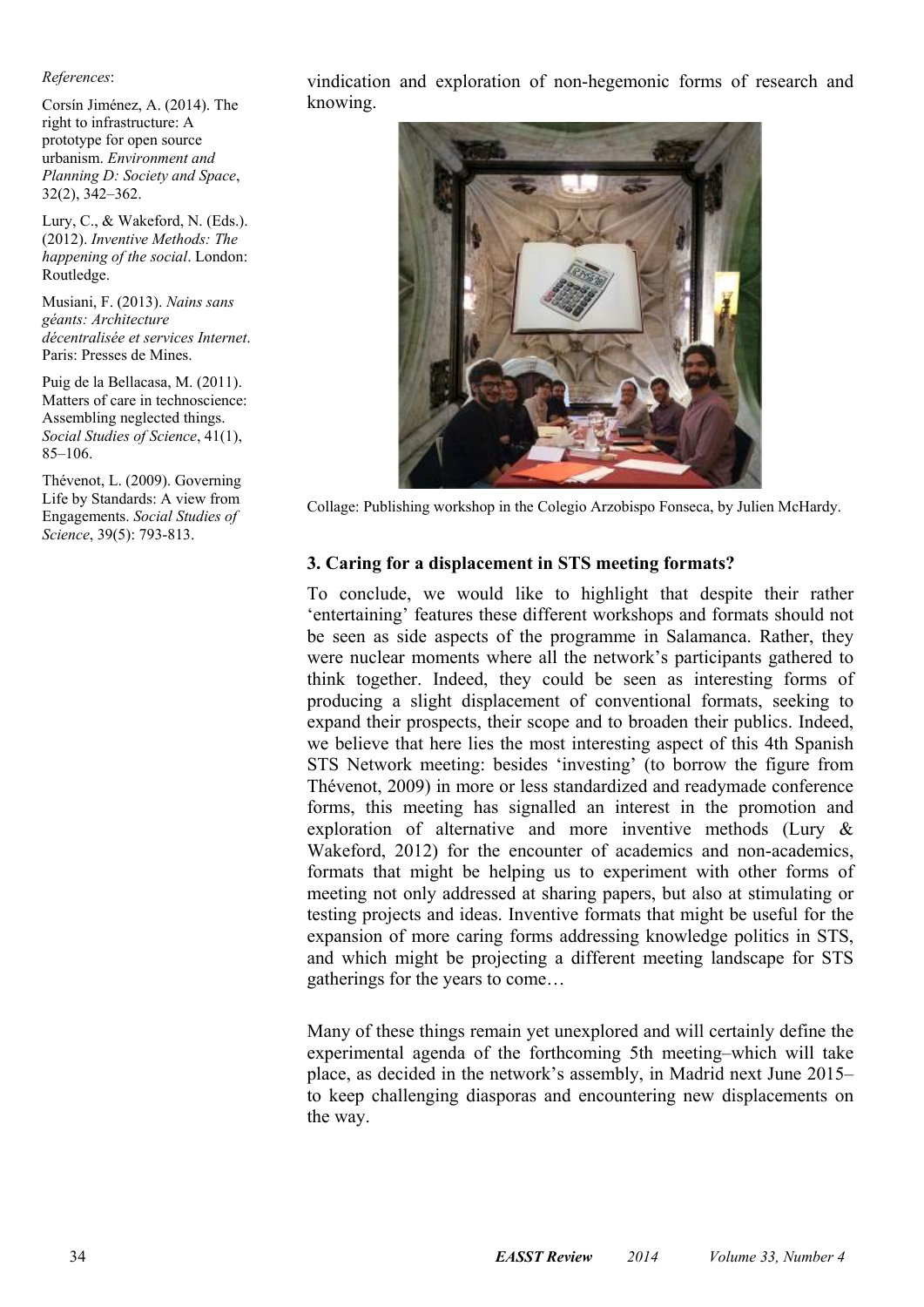#### **Acknowledgements**

We would like to thank Adolfo Estalella, Antonio Montero, Carmen Romero, Daniel López, Guillem Palà, José Carlos Loredo, Liliana Oliveira, Lucía Liste, María G. Aguado, Pablo Santoro, Rubén Gómez Soriano, Santiago López García, Rebeca Ibáñez, and Vincenzo Pavone for taking care of our networked things preparing the call or organizing the meeting and its spaces, as well as commenting and making suggestions in the writing of this report. We would also like to thank Ignacio Farías for his careful help and comments in the process of drafting it.

#### **Notes**

<sup>1</sup> There have been other previous reports on the network, its philosophy and its previous meetings available in Vincenzo Pavone and Adolfo Estalella "«Making Visible the Invisible» STS Field in Spain", EASST Review Vol 30(3), September 2011; Adolfo Estalella, Rebeca Ibañez and Vincenzo Pavone, "Prototyping an Academic Network. Three years of the Spanish Network for Science and Technology Studies", EASST Review Vol 32(1), March 2013, this last article providing a more personal view on the network as an experiment in "prototyping" a new modality of academic association. The  $3<sup>rd</sup>$  meeting was

also reported by Pablo Santoro in the EASST Review 32 (4). 2

 $\frac{1}{2}$  Instituto de Estudios de la Ciencia y la Tecnología, see http://ecyt.usal.es/ <sup>3</sup> See the final programme and abstracts here:

http://redescts.wordpress.com/2014/05/20/4escts-programa-definitivo-finalprogramme/ 4

 $\frac{4}{1}$ . The first part of the title is an ironic reference to a popular quote from the 90's by a Spanish flamenco and copla singer. See the CfP here:

http://redescts.wordpress.com/2014/02/04/iv-annual-meeting-of-the-socialstudies-of-science-and-technology-network-red-escts-call-for-papers/ 5

 $\sqrt[5]{\text{ColaBoraBora}}$  have specialized in the reflection and production of creative and collaborative knowledge practices. "Nosotras las cobayas"

http://www.colaborabora.org/2014/05/21/nosotras-las-cobayas/ 6  $\sqrt[6]{\frac{1}{6}}$   $\frac{1}{100}$  me chilles que no te veo"

http://redescts.wordpress.com/2014/03/24/4escts-formatos-especiales-delencuentro-4-no-me-chilles-que-no-te-veo/ 7

 Such as the *CareReview* process (a peer review process of all presentation proposals submitted to the meeting, seeking to collaboratively enhance the paper), part of the interest of the network's members to develop more careful 'recipees' for the 'cooking' of the meetings, see:

http://redescts.wordpress.com/2014/09/23/encuentros-de-la-red-escts-plantillade-cocina/ 8

 $\sqrt[8]{\cdot \cdot \cdot}$ <sub>i</sub>DEMO-qué? Un experimento dramatécnico de producciones democráticas" http://redescts.wordpress.com/2014/03/13/4escts-formatos-especiales-delencuentro-2-demo-que-experimento-drama-tecnico-de-produccionesdemocraticas/

 See http://redescts.wordpress.com/2014/03/19/4escts-formatos-especiales-delencuentro-3-publish-like-you-give-a-damn-careful-experiments-in-publishing/<br>
<sup>11</sup> See http://matteringpress.org/<br>
<sup>12</sup> See http://redescts.wordpress.com/2014/08/05/why-books-matter/<br>
<sup>13</sup> TEO va a la cocina: http://redesct

<sup>14</sup> Ciencia Diáspora: http://cienciadiaspora.wordpress.com/

15 See http://backspace.com/notes/2009/07/design-manifestos.php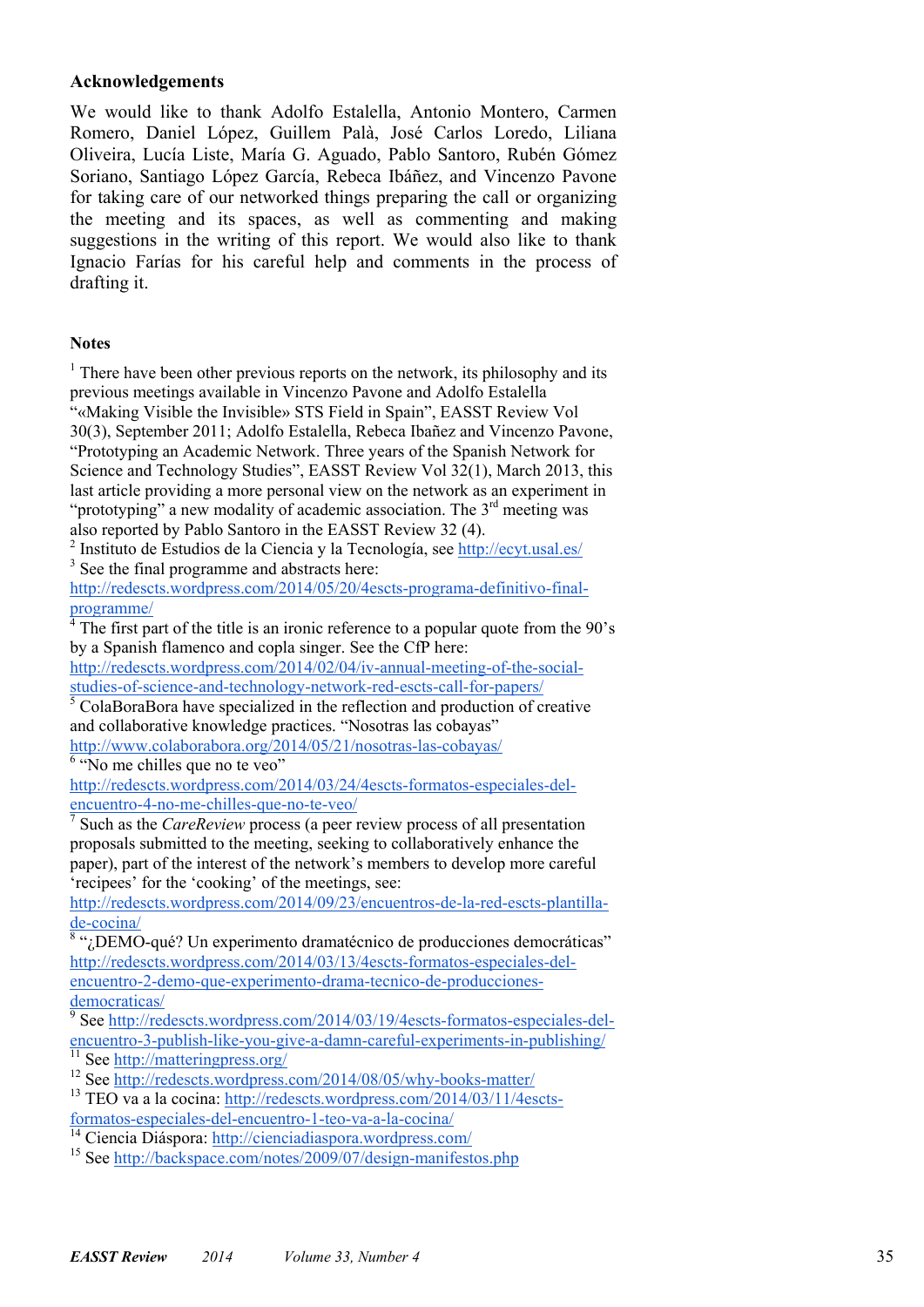### **News from the Council**

#### **Election of EASST Council Members 2015-2018**

Closing date for voting is Monday 15th December (23.30 UK time). Statements from each of the candidates can be found on our web site at easst.net/wpcontent/uploads/2014/11/EASST-Council-Elections-2014-candidates-statements.pdf. Please read this before voting.

#### **EASST Support for 2015 Activities**

 The call for application that closed November 28, 2014 was a success. We received 18 applications from all over Europe, almost the double number of applications than for the last call in 2013. The country distribution of the applicants is the following: Denmark (2), Ireland, Belgium (2), Russia, the Netherlands (2), Germany, Greece, UK, Austria (3), Spain, Italia, Hungary, and Bulgaria. The council has set a four members committee to evaluate the proposals and select the awardees. All applicants will be notified of the results in mid-January 2015.

# **Calls for Papers.** Current Deadlines

*Source: Eurograd* 

| Dec 19, 2014 Conference: Closing the Door on Globalization: Cultural<br>Nationalism and Scientific Internationalism in the 19th<br>and 20th centuries. Lisbon, Portugal: July 15-18, 2015.<br>Source: http://lists.easst.net/pipermail/eurograd- |
|--------------------------------------------------------------------------------------------------------------------------------------------------------------------------------------------------------------------------------------------------|
| easst.net/2014-November/011532.html<br>Jan 09, 2015 Conference: 6th European Conference on African<br>Studies: Digital Technologies and Global Health in<br>Africa. Paris, France: July 8-10, 2015. Source:                                      |
| http://lists.easst.net/pipermail/eurograd-easst.net/2014-<br>November/011549.html                                                                                                                                                                |
| Jan 10, 2015 Conference Panel: Defining sustainability in the built                                                                                                                                                                              |

Jan 10, 2015 **Conference Panel**: Defining sustainability in the built environment, *Nordic Environmental Social Science Conference*. Trondheim, Norway: June 9-11, 2015.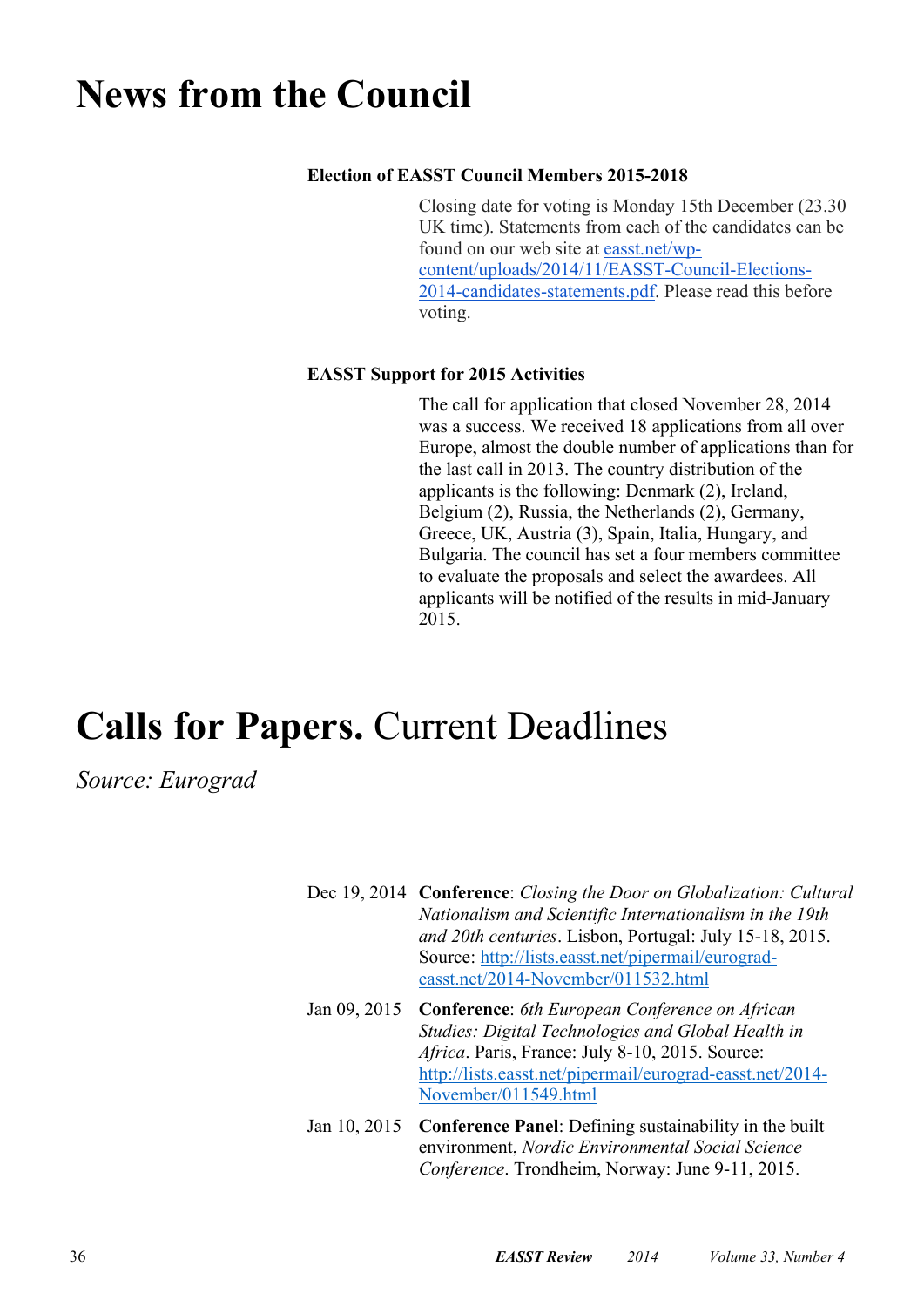Source: http://lists.easst.net/pipermail/eurogradeasst.net/2014-November/011560.html

- Jan 15, 2015 **Workshop**: *Investigating Interdisciplinary Practice: Methodological Challenges*. Helsinki, Finland: June 15- 17, 2015. Source: http://lists.easst.net/pipermail/eurogradeasst.net/2014-November/011528.html
- Jan 15, 2015 **Workshop**: *Governing the Inorganic: Materials, Infrastructures and Care*. Santiago, Chile: Sept 14-15, 2015. Source: http://lists.easst.net/pipermail/eurogradeasst.net/2014-November/011539.html
- Jan 15, 2015 **Conference**: *Critical Issues in Science, Technology and Society Studies*. Graz, Austria: May 11-12, 2015. Source: http://lists.easst.net/pipermail/eurograd-easst.net/2014- November/011544.html
- Jan 30, 2015 **Conference**: *The Future of Open Building*. Zürich, Switzerland: Sept 09-11, 2015. Source: http://www.openbuilding2015.arch.ethz.ch/
- Jan 30, 2015 **Conference**: *ISCRAM 2015: Getting ready for the unexpected – IS for Crisis Management in a complex and uncertain world*. Kristiansand, Norway: Apr 24-27, 2015. Source: http://lists.easst.net/pipermail/eurogradeasst.net/2014-December/011569.html
- Jan 31, 2015 **Journal**: Call for Special Issue and Focus Section Proposals. *Interaction Design and Architecture(s) Journal (IxD&A)*. Contact: info@mifav.unioma2.it; Source: http://lists.easst.net/pipermail/eurograd-easst.net/2014- October/011521.html
- Feb 01, 2015 **Conference**: *Social Sciences and Medical Innovations: Doing Things together*. Tomsk, Russia: May 21-23, 2015. Source: http://lists.easst.net/pipermail/eurogradeasst.net/2014-November/011538.html
- Feb 06, 2015 **Conference**: *European Conference on Computer-Supported Cooperative Work – ECSCW*. Oslo, Norway: Sept 19-23, 2015. Source: http://lists.easst.net/pipermail/eurograd-easst.net/2014- November/011526.html
- Feb 09, 2015 **Conference Panel**: Hegemony or Resistance? On the Ambiguous Power of Communication. *Annual Conference of the International Association for Media and Communication Research*. Montreal, Canada: Aug 20-22, 2015. Source: http://lists.easst.net/pipermail/eurograd-easst.net/2014- November/011556.html
- Mar 01, 2015 **Conference**: *Experimenting with New Technologies in Society*. Delft, Netherlands: Aug 20-22, 2015. Source: http://lists.easst.net/pipermail/eurograd-easst.net/2014- November/011547.html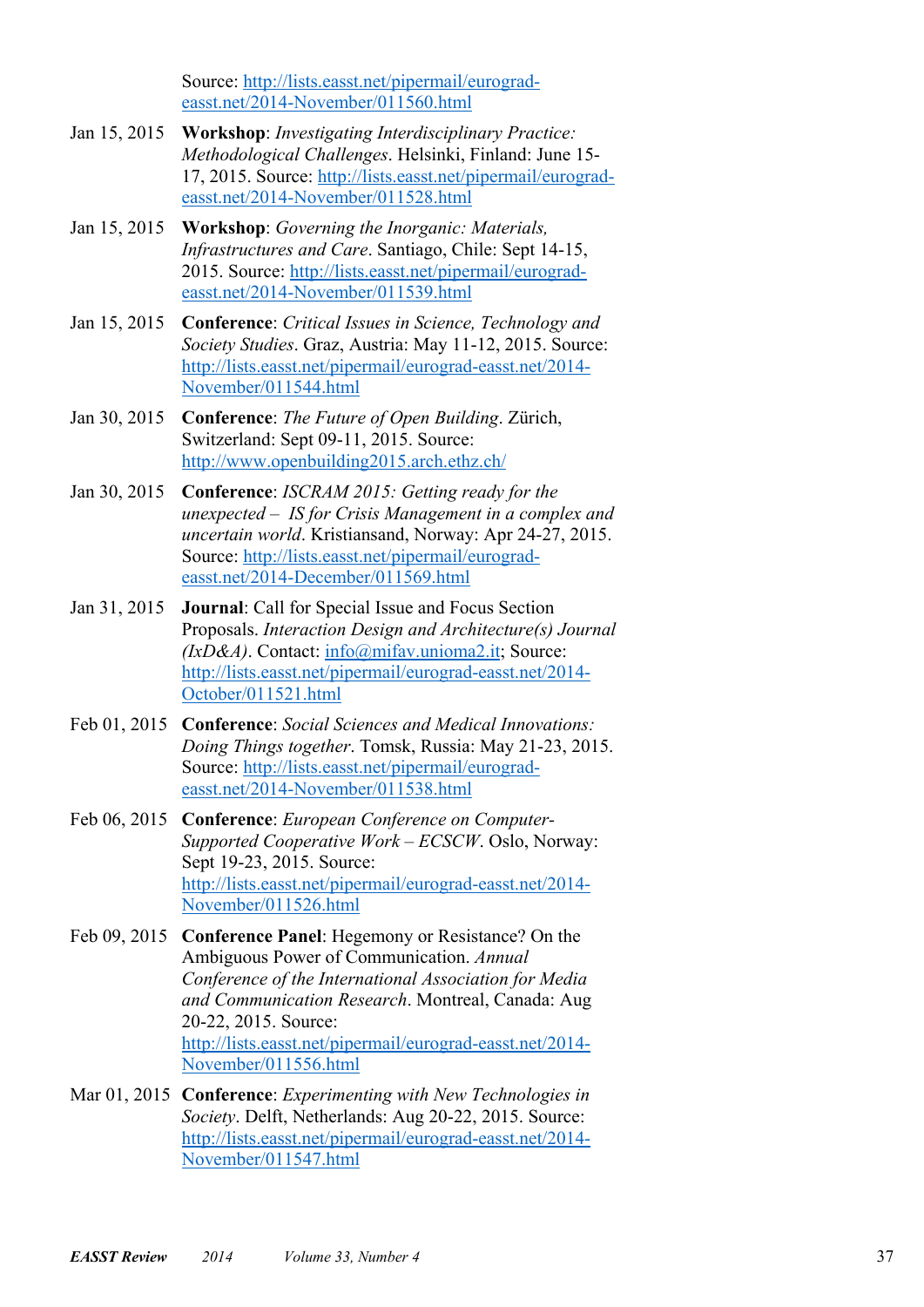- Mar 16, 2015 **Conference**: *Encountering alcohol and other drugs*. Lisbon, Portugal: Sept 16-18, 2015. Source: http://lists.easst.net/pipermail/eurograd-easst.net/2014- November/011567.html
- Apr 01, 2015 **Special Issue**. Technology and Innovation Policies for Inclusive Development. *African Journal for Science, Technology, Innovation and Development*. Contact: astridszogs@gmail.com and MuchieM@tut.ac.za. Source: http://lists.easst.net/pipermail/eurograd-easst.net/2014- October/011488.html

### **Career Opportunities**

### *Source: Eurograd*

| Dec 15, 2014 Post-doc and PhD positions in Labs "Energy $&$ Society" |
|----------------------------------------------------------------------|
| and "Digital Media". Munich Center for Technology in                 |
| Society. Technical University of Munich. Contact:                    |
| bewerbungenwissenschaftssoziologie@edu.tum.de.                       |
| Source: http://lists.easst.net/pipermail/eurograd-                   |
| easst.net/2014-November/011551.html                                  |

- Dec 15, 2014 Assistant Professor in Philosophy of Technology and Science Technology Studies. Arizona State University. Source: http://lists.easst.net/pipermail/eurogradeasst.net/2014-November/011530.html
- Jan 1, 2015 Post-doc for research-action project on "Social Innovation and Living Lab"SPIRAL Research Centre, University of Liège. Source: http://lists.easst.net/pipermail/eurogradeasst.net/2014-November/011531.html
- Jan 6, 2015 Permanent Research Position in Sociology of Science, Technology and Innovation at Centre for sociology of innovation (CSI) of Mines ParisTech. Source: http://lists.easst.net/pipermail/eurograd-easst.net/2014- December/date.html
- Mar 01, 2015 Call for Proposals for visiting researchers by Brocher Foundation residencies 2016. Geneva, Switzerland. Source: http://lists.easst.net/pipermail/eurogradeasst.net/2014-November/011541.html